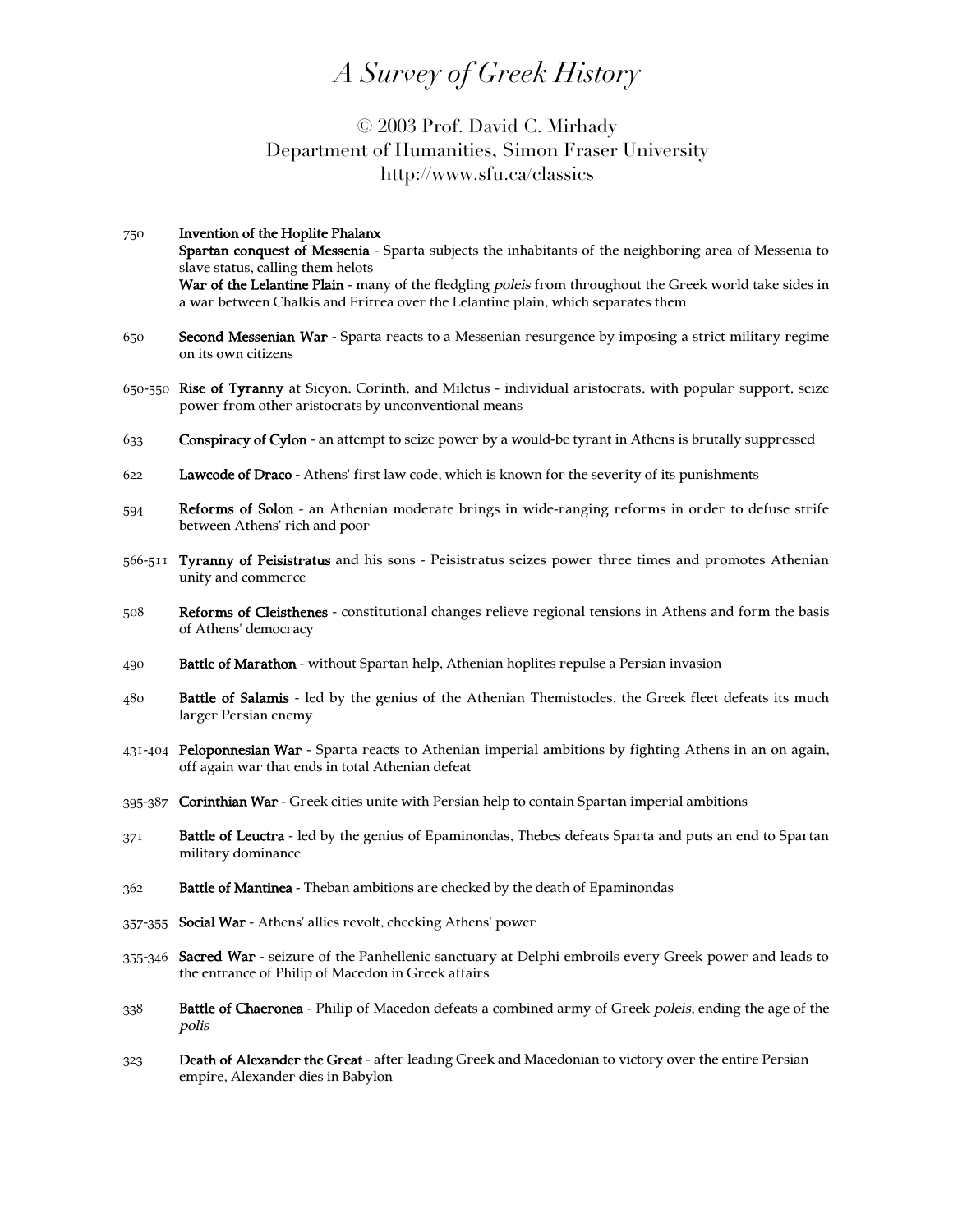# 1. Introduction

#### Greek Politics and the Polis

The Greeks' greatest accomplishment in the area of politics was the *polis* itself. It so dominated the lives of the Greeks during the period 800-323 BCE that Aristotle (384- 322), one of the greatest philosophers of all time, assumed that a human being was by nature a *political* animal; the *polis* was for him the natural way for humans to live. The *polis* was both a city and an independent state, and there were hundreds of *poleis* littered around what we know today as Greece, as well as the western coast of Turkey, the Black Sea, North Africa, Sicily, Italy and even southern France.

Inspired by the acquisition of writing from the Near East, the polis emerged with Greek civilization itself. It did not yield as the primary form of political organization in the Greek world until it was overrun by the Macedonians and their kings Philip and Alexander in the mid to late fourth century BCE. The indomitable pride that the Greeks took in the economic and political autonomy of their *poleis* stemmed not only from their geography, which isolated many settlements on the Greek peninsula, but also from the pride that each individual Greek took in owning his own land, working it, and defending it. The coming of the Iron Age in Greece in the eighth century BCE enabled individual farmers to bring more land under cultivation and thus to provide more wealth. It also allowed them to arm themselves with the iron weapons (*hopla*) that made them a fighting force surpassing the aristocratic chieftains who had done the fighting before and had thus dominated the rest of the people. Soon it was discovered, moreover, that the hoplite soldier fought most effectively in a tightly packed formation, a phalanx.

This phalanx became the basis for political organization in Greece. The soldiers who donned their armor and defended their *polis* could not be denied political rights. Because everyone in the phalanx was tightly linked together and shared equal responsibility for its success, equality was an essential idea for the Greek polis. Different cities developed this system in different ways, however, and Greece saw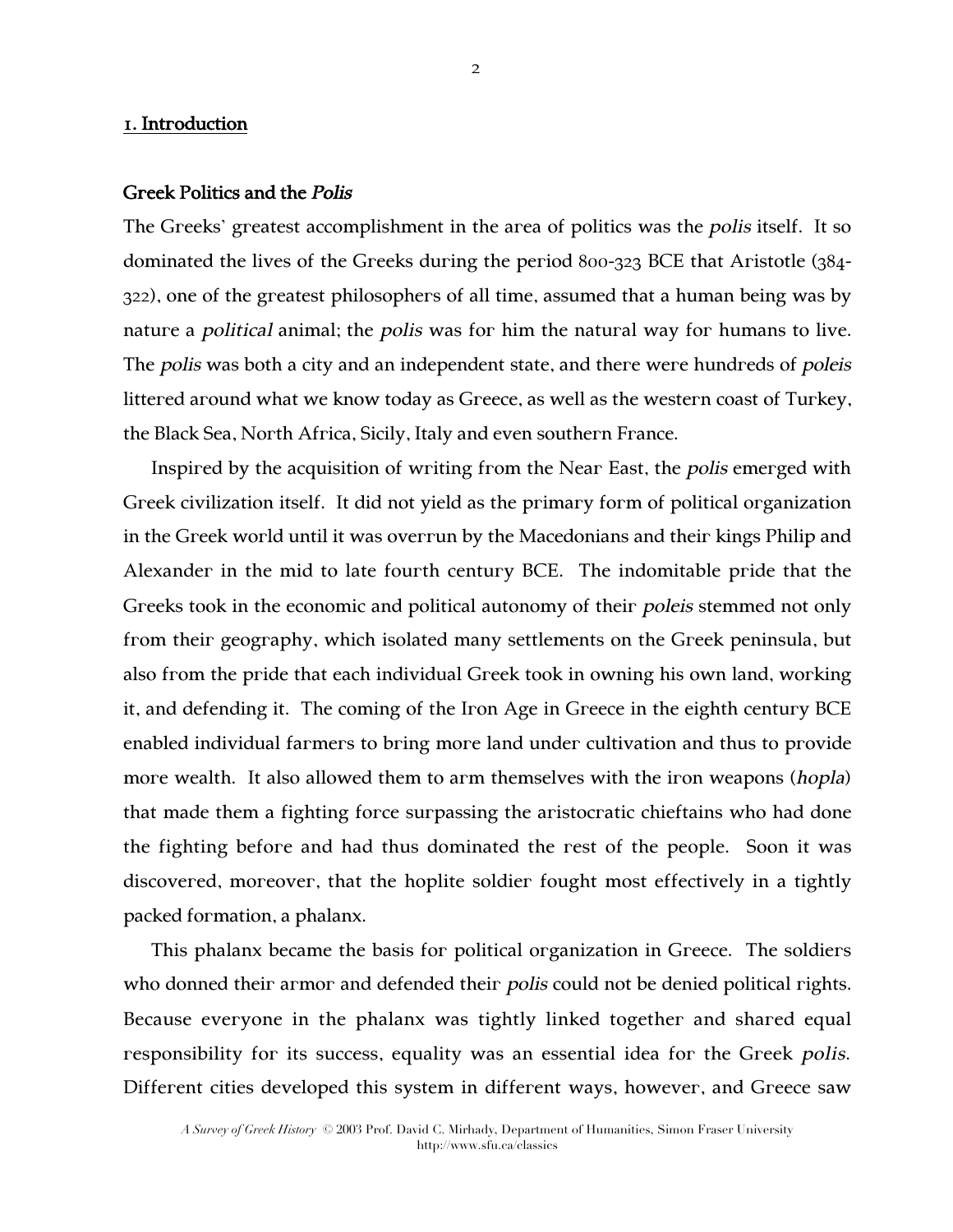aristocracies, oligarchies, tyrannies and democracies, all based on differing notions of equality. The Spartans, for instance, who faced a native slave population, devoted themselves almost entirely to hoplite training as a means to ensure their security. The Athenians, on the other hand, found room for their own lower classes, eventually by finding them a significant military role in the manning of their fleets of triremes, which were the basis of their naval empire. Even without the financial means to own armor, the rowers won political claims for themselves, which gave Athens the most thoroughgoing democracy the western world has ever seen. Though the Athenians had slaves, and their women enjoyed only limited political rights, the Athenian experiment in direct voice and vote in both the assembly and the popular law courts and their distribution of administrative responsibilities through lotteries went further in empowering the people than any modern system ever has.

#### Early Greek Civilization

As early as 2000 BCE, the Greeks settled a mountainous country with a jagged coastline in which arable land was largely confined to small pockets able to sustain only small settlements. Mountain passes within Greece were largely impassable, except by foot and pack animal, and each settlement developed a keen sense of independence. Few were very far from the sea, and the Greek desire to supplement their meager food production from vines, olives and cereals, as well as their need for metals and timber, led them to trade far beyond the confines of Greece itself, mostly to the Black Sea, Egypt and Sicily. Most of the settlements extended over a combination of coastline, arable land and hillside or mountain, many of the people migrating through the year from one area to another. Many families came to possess a combination of small parcels of land at different elevations and with differing climatic conditions; this diversity lessened the risks associated with varying weather conditions from year to year. In some settlements, however, where people migrated less, divisions were created among coastal people, farmers and mountain herdsmen.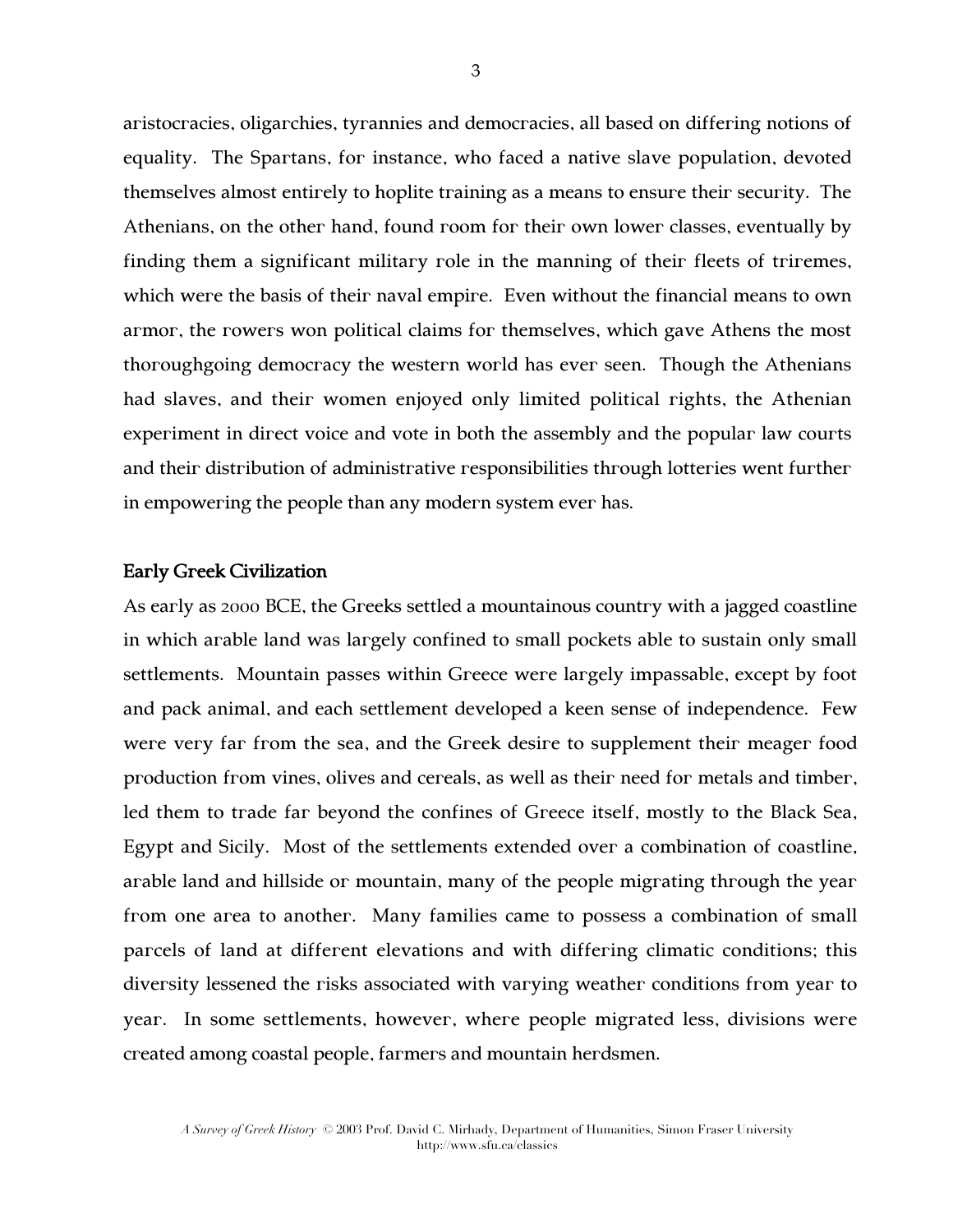When the Greeks looked back from the historical period (after 800 BCE) to the legendary origins of their own civilization, they could trace a few vestiges of the Minoan civilization of the second millenium BCE in the stories of King Minos, his labyrinthine palace at Knossos on the southern island of Crete, and the half-man/halfbull monster, the Minotaur, that dwelled in it. Perhaps they also had some access to remains of the art of the Minoans, in which the bull is prominent. But most of the stories of early Greek legend take place on the Greek mainland at places like Argos, Mycenae, Tiryns, Thebes, and Athens. And of course, the greatest legend of all, that of the Trojan War, drew in a city from across the Aegean sea, Troy. These were the stories of Heracles and his Twelve Labors, who was born in Thebes to a family from Argos; Perseus of Argos and his quest to slay the Gorgon; Oedipus of Thebes and his tragic involvement with his mother and father; and of course, Theseus of Athens, who slew the Minotaur.

Heracles fought with the club and bow and arrow, protected by an invincible lion skin draped over his head and back. His traditions thus go back probably to a time before the use of bronze, which was used for the earliest swords and spears. He was very much the individualistic hero who fought alone, not as part of, or even at the head of, an army. Perseus' far flown adventures against the Gorgon take him to several locations in the Near East and reveal influences from these areas. After the revelation of Oedipus' killing of his father and incestuous marriage to his mother, his sons, Eteocles and Polyneices, fought over the kingship of Thebes and assembled other kings with their armies from various parts of south and central Greece to fight over the fortified walls of Thebes. Like the fortified walls of Troy, this image of large fortification walls protecting a central citadel is one that later Greeks and we ourselves can witness as remains of the Mycenaean civilization of 1600-1200 BCE. Theseus' triumph over the Minotaur may be symbolic of the triumph of mainland Greek civilization over the Minoans. The archaeological record bears out the fact that the mainland Greeks overcame the Minoans, even though they adopted many of the advanced aspects of their civilization. These legendary events recall in a vague way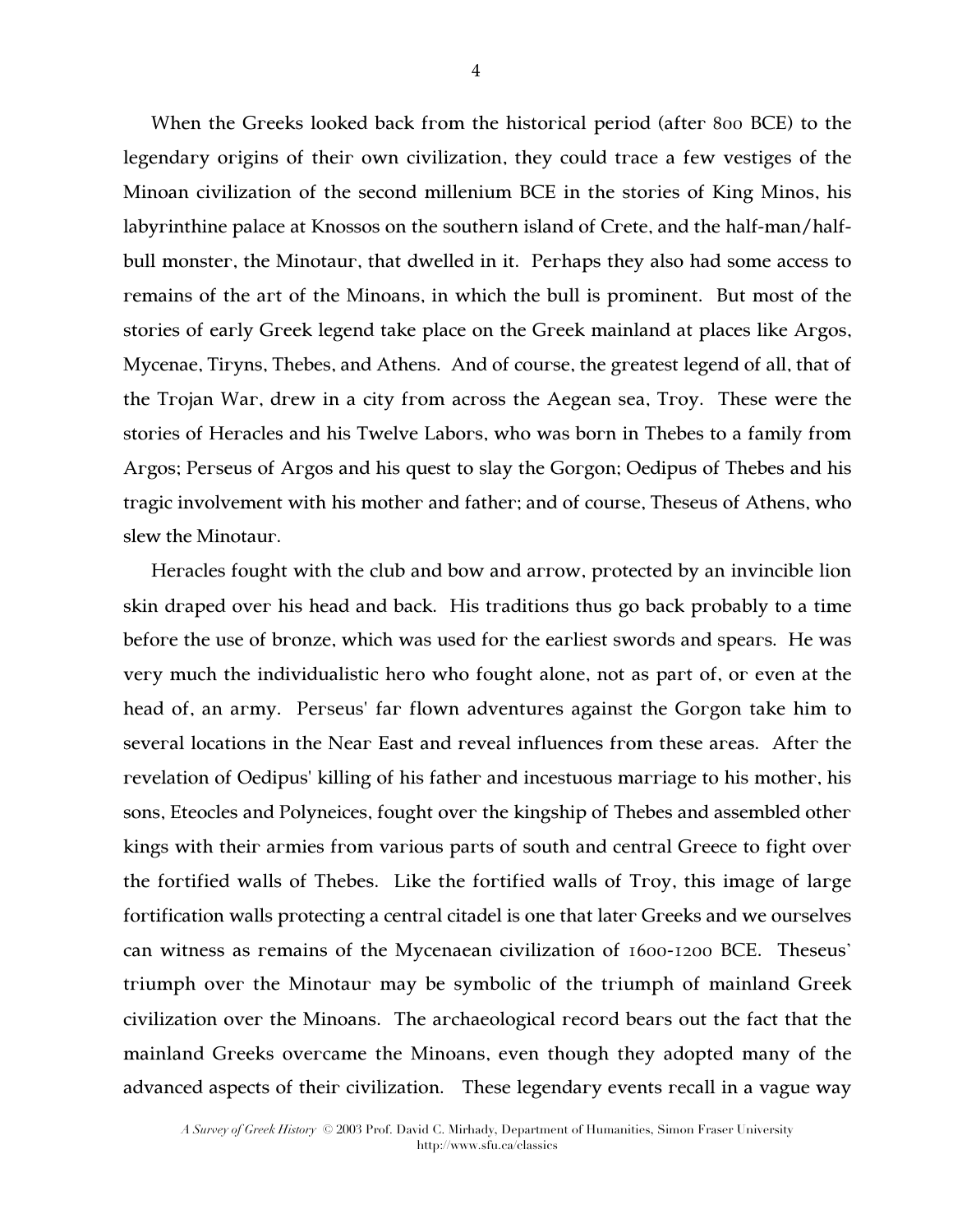the events of the Greek Bronze Age (3000-1200 BCE). It came to a sudden end about 1200 BCE, after which Greece spent four centuries in what are now called the Dark Ages.

# **Sources**

Powell, Barry B. Classical Myth. Upper Saddle River, NJ: Prentice Hall, 1998. Finley, Moses. I. The World of Odysseus. Harmondsworth: Penguin 1954. Homer, The Iliad and The Odyssey. Hooker, J.T., Mycenaean Greece. London: Routledge, 1976.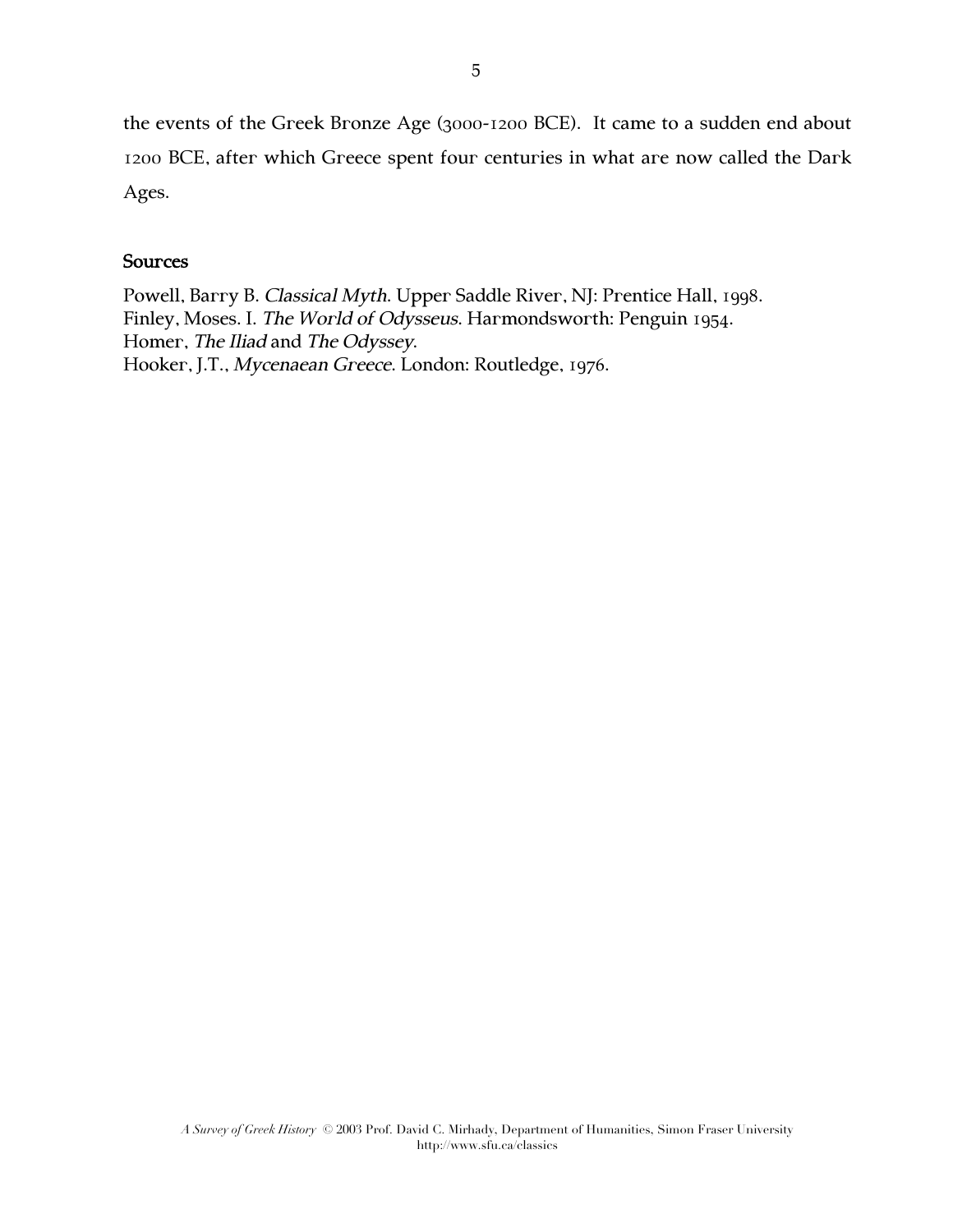# 2. The Renewal of Greek Civilization

# The Politics of Homer

Toward the end of the eighth century the epic poetry of Homer took shape in its final form. For several generations before, oral poets had composed and sung epic poems celebrating various aspects of the legendary war against Troy. Now two parts of that epic cycle took shape through the skill of a poet, or poets, whom we call Homer. The first, the Iliad, focuses on the anger of Achilles, the greatest fighter among the armies amassed against Troy. This anger, which is directed at Agamemnon, the expedition's commander, leads to Achilles' petulant withdrawal from fighting, with disastrous consequences for his friends and allies, including his best friend, Patroclus, whose death leads Achilles to rejoin the fight and kill the Trojans' leading warrior Hector in the climax of the epic. The second epic, the *Odyssey*, relates the ten-year voyage home of Odysseus, the craftiest of the fighters among the armies amassed against Troy, and the struggles of his family anxiously awaiting his return. Along the way he has fantastic adventures, loses all his ships and crew, and arrives to find his home under siege by men who want to take his place.

The poems of Homer look back several centuries through legend to record events from quite a different world. To the extent that their legendary stories do reflect historical events, these must be from the time of the Mycenaeans. Not since that time had the Greek world been organized into the sort of fortified palaces that Homer describes. In fact the archaeological record has even borne out Homer's description of a palace at the site of Troy. But the details of Homer's story can hardly extend back five hundred years. They are probably descriptions inspired by the social and political organization from Homer's own time, and from that of the oral poets from whom he inherited so much of his material.

Near the same time that Homer was composing his poetry, Hesiod employed the same metrical pattern in writing two poems with an altogether different focus. In the Theogony he adopted several stories from Near Eastern traditions in order to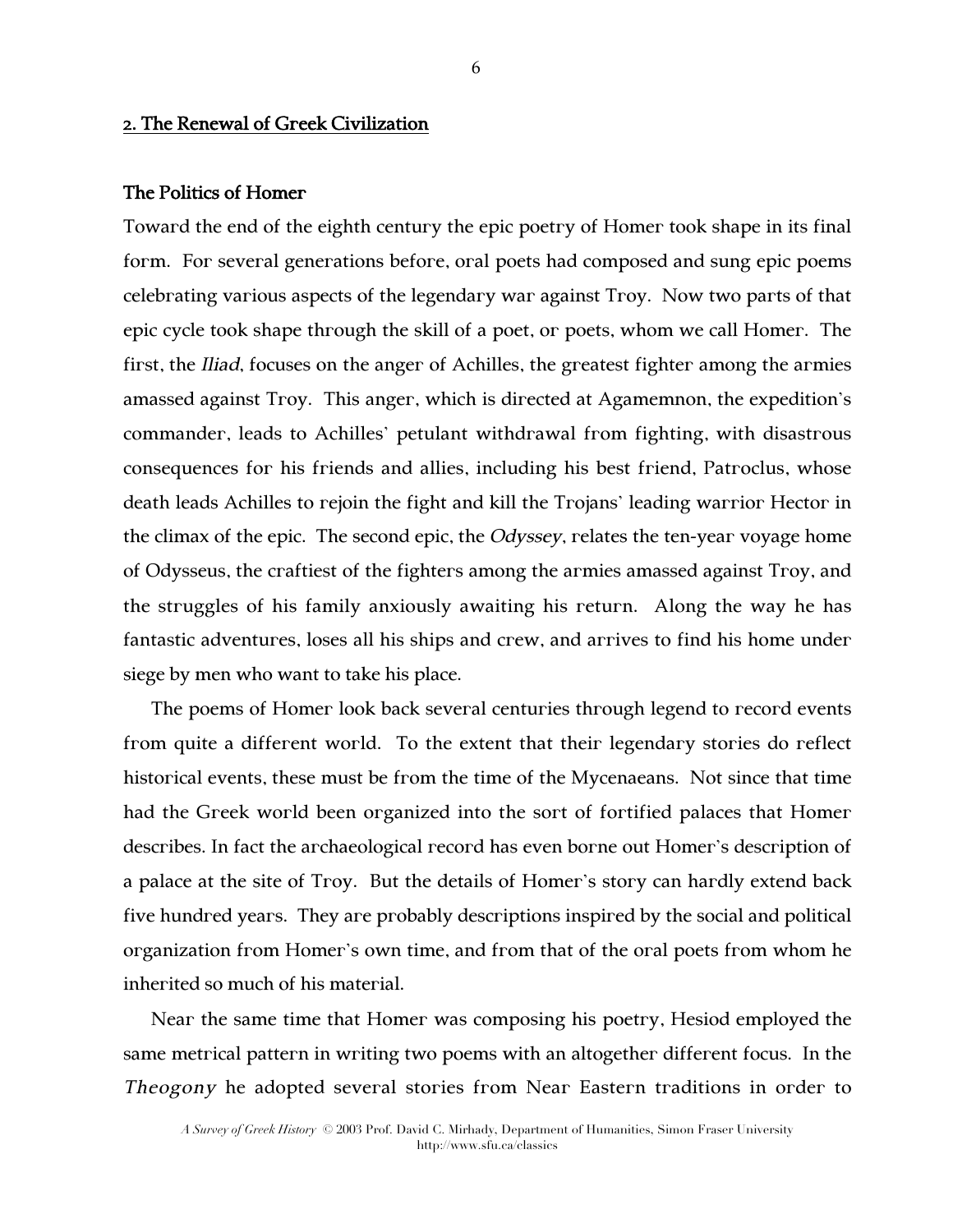systematize and explain the origins of the Greek gods. In his Works and Days, he reuses some of these myths in an elaborate lesson in morals addressed to his disloyal brother.

In order for the poetry of Homer and Hesiod to be preserved in a set form (and in the case of Hesiod perhaps even for it to be composed at all) there had to be writing. The syllabic Linear B script of the Mycenaeans had died out with them. The epic poetry of Homer had been developed by oral poets, but with Greek contacts with the Near East came the adoption of an alphabetic writing system. There are debates about where exactly the transmission of the alphabet took place and who was involved, but it is clear that once the transmission was made, the alphabet spread quickly throughout the Greek speaking world, from southern Italy to Cyprus. Unlike Linear B, which was apparently used largely only for administrative reasons and for trade, the new Greek alphabet shows signs of having been devoted largely to poetry, especially Homer's. One of our earliest samples, from Pithecussae, an island off southern Italy, makes a reference to Nestor, one of Homer's characters, and to Aphrodite, the goddess of love. It seems likely that the cup was used for drinking parties, which included the recitation of Homer's poetry.

The social and political organization in Homer's poetry is a mixture of institutions, some of which extend back to the Mycenaeans while others must reflect his own times. For one thing, Homer didn't know anything about "Greeks" (Hellenes), the people of later times who were united by language and religion. The collected armies that attack Troy are variously called Achaeans, Argives, or Danaans, and individual groups among them are identified from their home areas, such as Crete, Sparta, or Salamis. But they speak the same language and worship the same gods as their enemies the Trojans and many of the Trojans' allies, though some of the Trojan allies, like the Carians, are foreign speakers.

The army consists of a collection of groups led by individual noblemen, called "kings" or *basileis*. Homer also uses the Mycenaean term *wanax*, "lord", but it is not used by any other sources from that time. Agamemnon as *wanax* is the commander in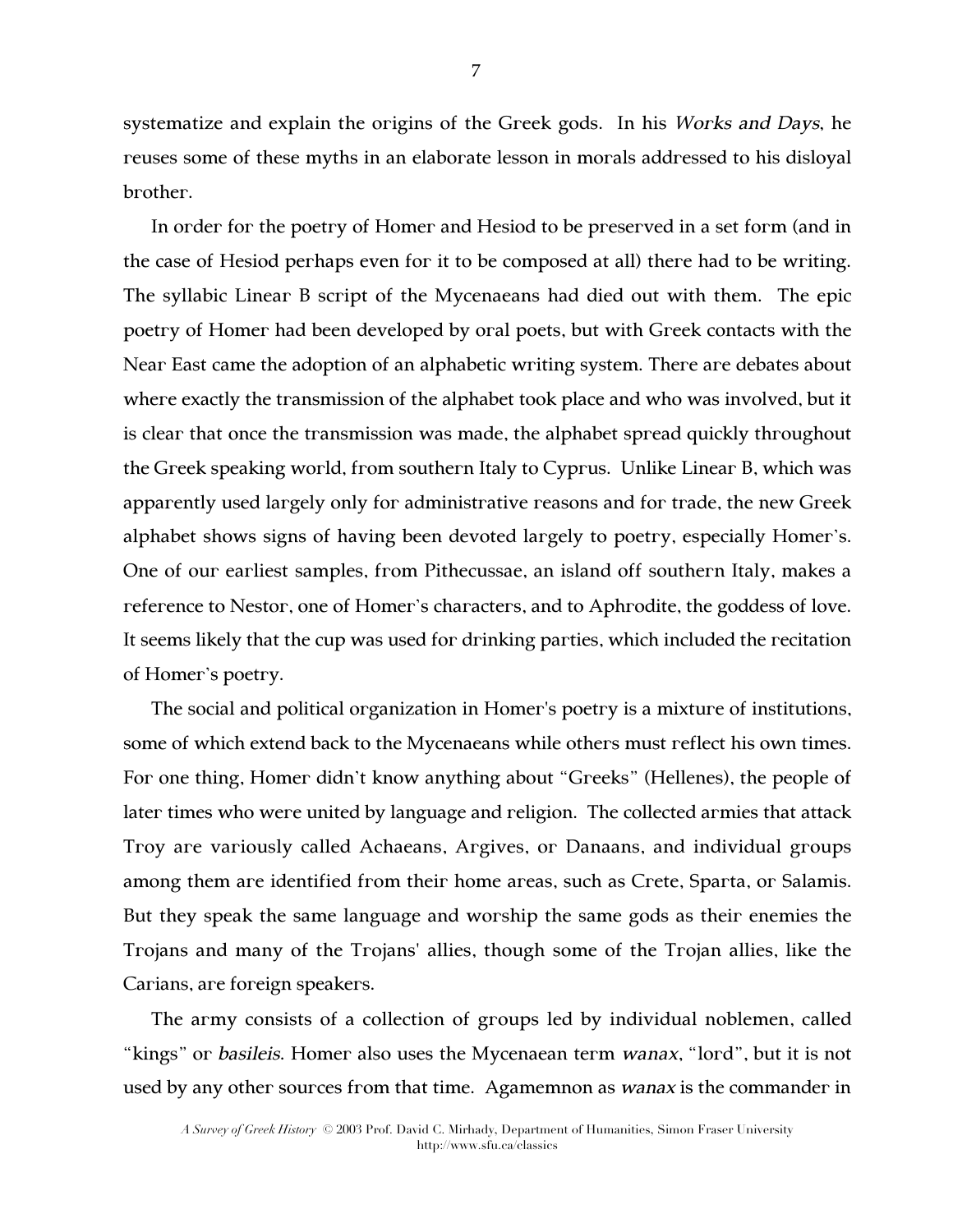chief, but in some ways he is simply a first among equals. He has the greatest wealth and the most soldiers and ships of any of the Argive commanders, but they are all more or less free to follow his leadership or not. They are there to serve their own interests and as a favor to him, not because he can compel them. They have meetings before the assembled armies in which various leaders take up a scepter, which signifies the right to speak. They want to achieve a consensus, but because of the size of Agamemnon's army, what he himself ultimately decides carries great weight. Nevertheless, a commander like Achilles can disagree with him vehemently and go off to sulk without Agamenon being able to coerce him. On the other hand, when Thersites, an upstart commoner without the support of an army, tries to dress down Agamemnon and the other Argive leaders, he is silenced with a box around the ears. Free speech had its limits in the Homeric world.

In the Odyssey, Odysseus marks the mid-afternoon by saying that it is "when a man rises from the agora (the assembly place) for dinner after deciding disputes of young men seeking judgment" (Od. 12.339-440). The public day was then over. It is significant that judicial activity played such a large role in the public life of Homer's time that he used it as a way to establish the time of day. In the *Iliad*, when the god Hephaestus decorates a new shield for the hero Achilles, he inscribes two cities (poleis), a city at war and a city at peace. In the city at peace he illustrates two scenes, one a wedding procession and the other a judicial scene, further confirmation of the centrality of justice for early Greek civic life.<sup>1</sup>

In the modern world homicide is a criminal matter and prosecuted by the state. In Homer's world it is a matter between the killer, who seems in the Shield scene to have accepted blame for the man's death and wants to make reparation (rather than go into exile), and a survivor of the dead man, who has up to now refused any compensation, or blood-price. There is no question of his trying to take vengeance on his own. In cases where the killer was really evil and considered a threat to the community, it would not have been a judicial matter at all: the man would simply have been driven out, or killed. Here the men have been unable to reconcile their differences, but they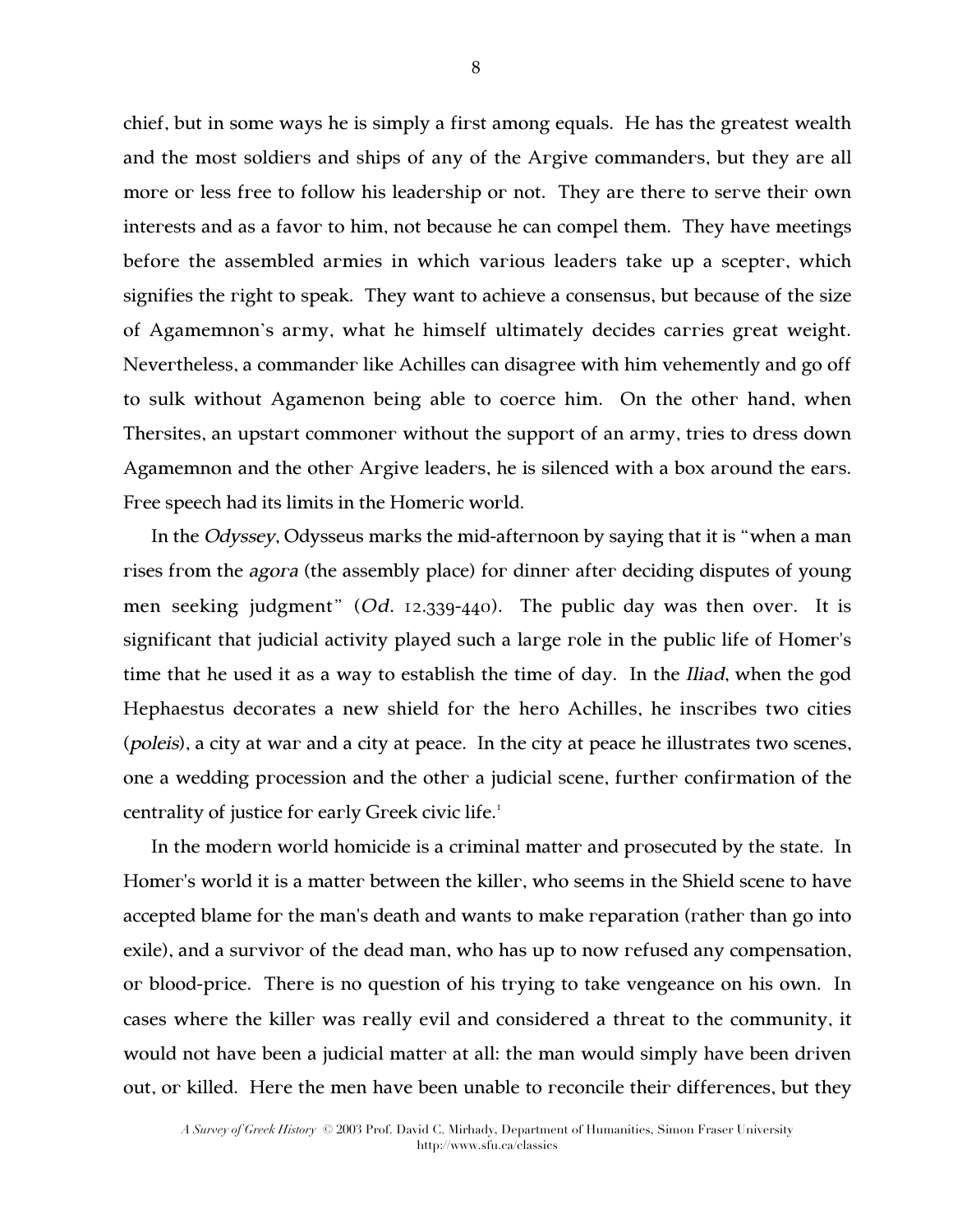both seek out a third party in the assembly place to render a judgment and bring their dispute to an end. Although the procedure seems to be recognized by all, there are no laws to govern what should be done. The tradition of paying a blood-price might have played a role, but it did not determine the situation. Instead, a group of elderly aristocrats each propose their own judgment. The two men in dispute have each contributed a weight of gold, and they themselves will decide which of the judgments they can both live with.

#### Greek Expansion

As the economy and population of the Greek world grew in the eighth and seventh centuries, various changes occurred in the political landscape. Increasing population created pressures on the land base, and increasing economic activity created a wealth of various goods for trade, as well as a hunger for new goods and raw materials. Despite the Greek determination for self-sufficiency, the economic activity of the individual household, or *oikos*, no longer satisfied the needs of its members. There was thus more trade between households and an increased specialization of trades. The need for a central, urban market where these new, specialized goods could be traded gave rise to an urban population and thus an identification with a particular urban center. The Greek polis was born, an autonomous population based on an urban core, what we usually understand as the "city-state".

The principal characteristic of the *polis* was the agora, the gathering place or market. It was normally located close to a religious sanctuary, where people gathered for festive occasions anyway. The original function of the agora was as a gathering place for trading between households and for discussion of common points of interest. It was essentially an open area upon which various temporary structures might be set up, like tables and booths for trading or a tent structure for dramatic presentations or festive dancing. It had to remain open, however, for common use. Any privatization would frustrate its function as a communal gathering place. Manufacturing was also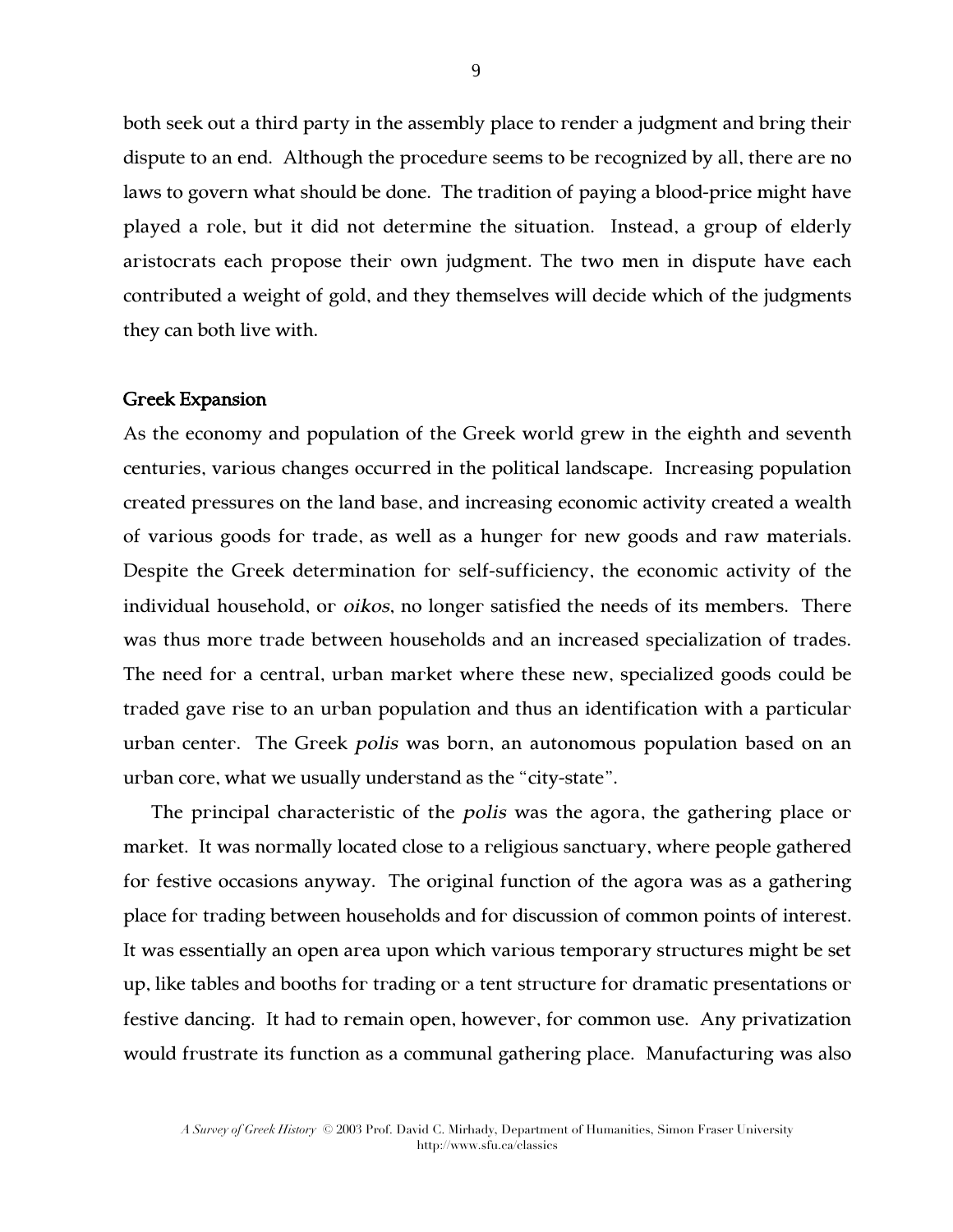done close to this area, where bronze, iron, ceramics and leather might be worked more economically than they could be in an individual house.

Rising population levels and interests in trading led many Greek cities to resettle parts of their populations away, in less populated areas on the fringes of the Greek world, on the boarders with other peoples, in North Africa, Sicily, France, Spain, and the Black Sea. These were not colonies on the later, Roman model, in which the new settlements were largely governed by the home cities. Each new settlement immediately became an independent *polis*. It certainly had ethnic and traditional ties with its mother city, but in general these were quickly forgotten if the interests of the new settlement were contrary to those of its parent. The methods of selection for the settlers and the way they organized their settlements could vary a great deal. The settlements thus offered an area for experimentation in the way that the *polis* was governed. For instance, the privileges of large, landed wealth that tended to keep power in the hands of relatively few aristocrats in the original cities were not present in the new settlements, where land tended initially to be divided evenly. Those with ability and leadership skills could rise to the top more easily.

Another consequence of the resettlement movement was that as the Greeks came into contact increasingly with non-Greek speaking peoples, they gained a heightened sense of their own Greek identity, their language, religion and cultural commonalities. The oracular shrine of the god Apollo at Delphi was regularly consulted about where new settlements should be located. Since Greeks considered Delphi the center of the world and gathered there for consultation about many issues, the oracle could serve as an important clearinghouse of information. Greek self-consciousness gave an added boost to the great festival games also. Participants in the Olympic Games, which were held every four years at Olympia in the northwest Peloponnese from 776 BCE, had to speak Greek and worship the Olympian gods.

The political structure of the *polis* was also greatly transformed by the technology of warfare. The affordability and strength of iron weapons meant that every Greek farmer of moderate means could own his own weaponry. The aristocrats who had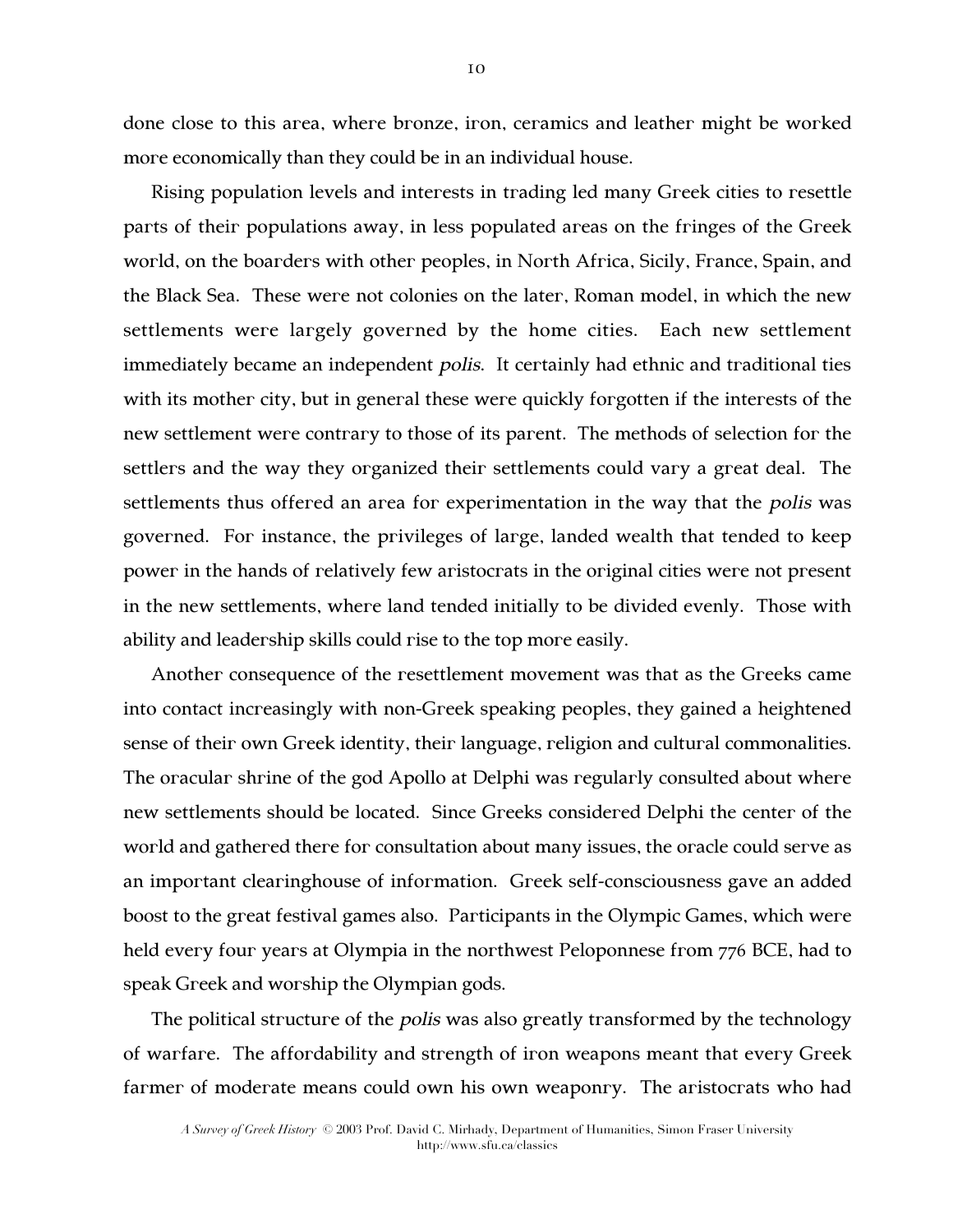formerly dominated because only they could afford durable weaponry now found that their advantage was neutralized. Moreover, the new middle-class farmers who owned their own weapons, the hoplites, found that they could fight most effectively when they were tightly massed in a phalanx formation, their overlapping shields providing maximal mutual protection. With military force came political demands: the hoplites demanded a say in government.

In many of the most economically active cities, where social and economic mobility most undermined the traditional political power structure, the way was opened for a particularly ambitious person, usually one of the aristocrats, to champion the cause of this new class against the aristocrats. The experience of Cypselus at Corinth was typical. Corinth was thriving as a result of its strategic trading location on the isthmus between central Greece and the Peloponnese. Travelers by land and sea used the isthmus, and the Corinthians developed strong trading relationships. Cypselus used his position as a military leader to topple the domination of the city by his mother's family, the Bacchiads. Like Pheidon of Argos, Cypselus took power in an unprecedented way. He thus earned the designation "tyrant". But he was a champion of the people and was able to concentrate the city's resources on public enterprises, public works and festivals. In time, the usefulness of the institution of the tyranny as a protector of the popular interests wore out. The tyrant, or his son or grandson, had to spend more time protecting his own power than in doing truly useful things for the people. He often resorted to cruel means, which left the Greeks with a bad taste regarding tyrants. But tyrants usually had popular support at the beginning.

#### Sources

- Andrewes, Antony. The Greek Tyrants. London: Hutchinson's University Library, 1956.
- Boardman, John. The Greeks Overseas. Their Early Colonies and Trade. London: Thames and Hudson, 1980.

Grant, Michael, The Rise of the Greeks. New York: Scribner's, 1987.

Snodgrass, Anthony. Archaic Greece. The Age of Experiment. London: Dent, 1980.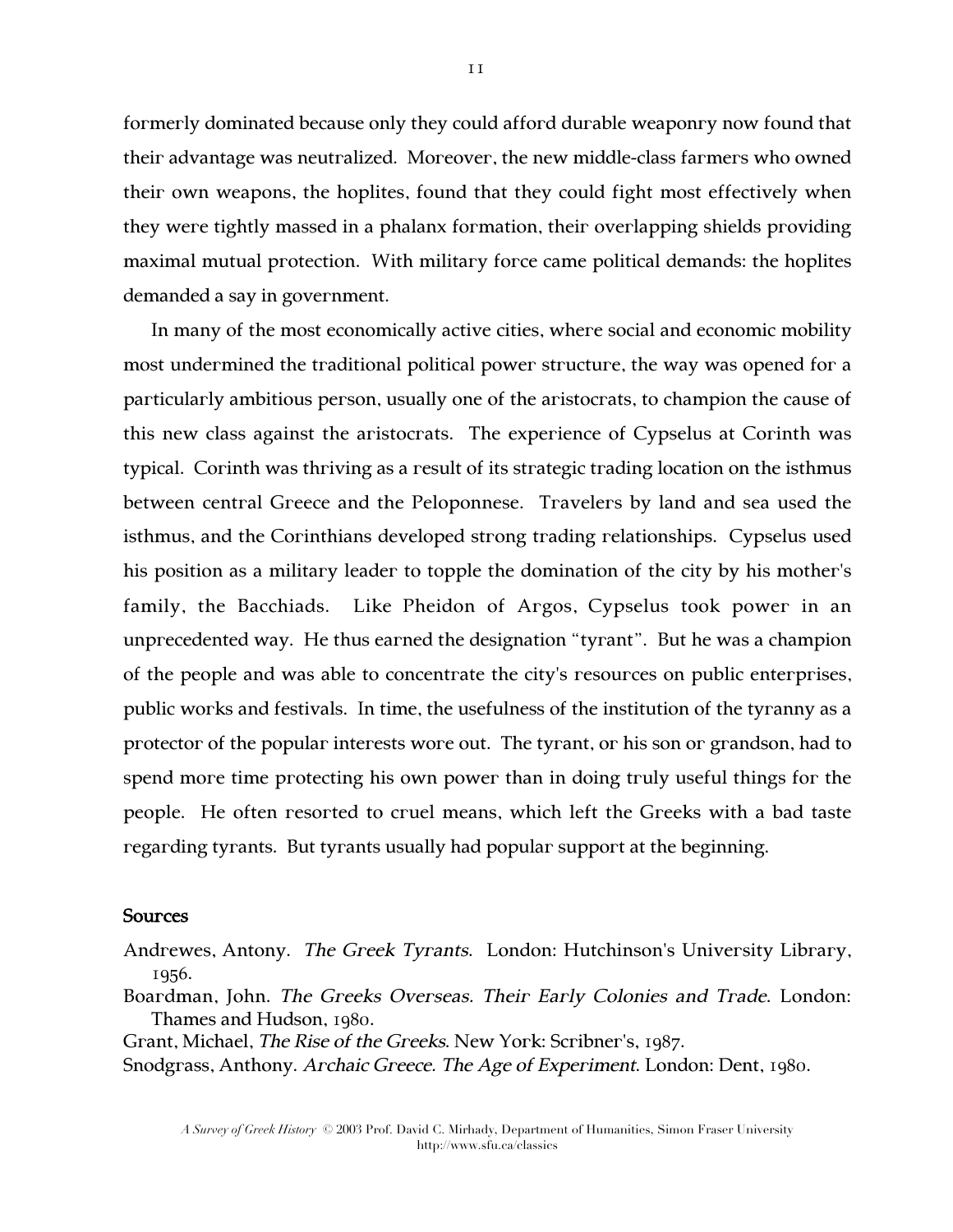# 3. The Challenges of the Archaic World

Sparta and Athens came up with very different solutions to the challenges facing the early Greek *poleis*. In the eighth century the two were in many ways similar, both dominated by aristocratic families who led the cities both militarily and culturally. But the two cities had differences too. The Attic countryside surrounding Athens was very accessible from the outside, and the political identification of its citizens was fairly weak. Despite the *synoikism*, the political unification of Attica under the legendary Theseus, only the ancient religious ties to Athena and her sanctuary on Athens' Acropolis drew the Athenians together. Economic inequalities among those living along the coast, those on the larger inland plains and those in the hills seemed more important than Athenian identity and unity. Sparta, on the other hand, was in Laconia, an out of the way corner of the Peloponnese, the large peninsula that forms southern Greece. It had a large, indigenous population of slaves, the helots, whom the Spartans had suppressed in their earliest history and on whose labors they depended for their livelihood. Although Laconia is relatively large, only those living in the few closely neighboring settlements in its center on the Eurotas River were recognized as Spartans. Although ethnically similar, the people inhabiting the surrounding areas were referred to as *perioikoi*, "those living around".

In the course of the eighth and seventh centuries, instead of sending out settlements abroad in order to alleviate population pressures and develop trading opportunities, the Spartans took another strategy. They conquered the neighboring area of Messenia, on the western side of Mt. Taygetus, in a war that lasted about twenty years (740-720 BCE). But when they attempted to overpower their northern neighbors in Argos, the Spartans lost a disastrous battle at Hysiae in 669 BCE. They lost so many men that they were almost powerless when Messenia revolted, and they were forced into another thirty-year war against the Messenians (650-620 BCE) during which they committed themselves to military pursuits in an extraordinary way. Sparta became a very closed society, intensely jealous of its security and suspicious of outside influences.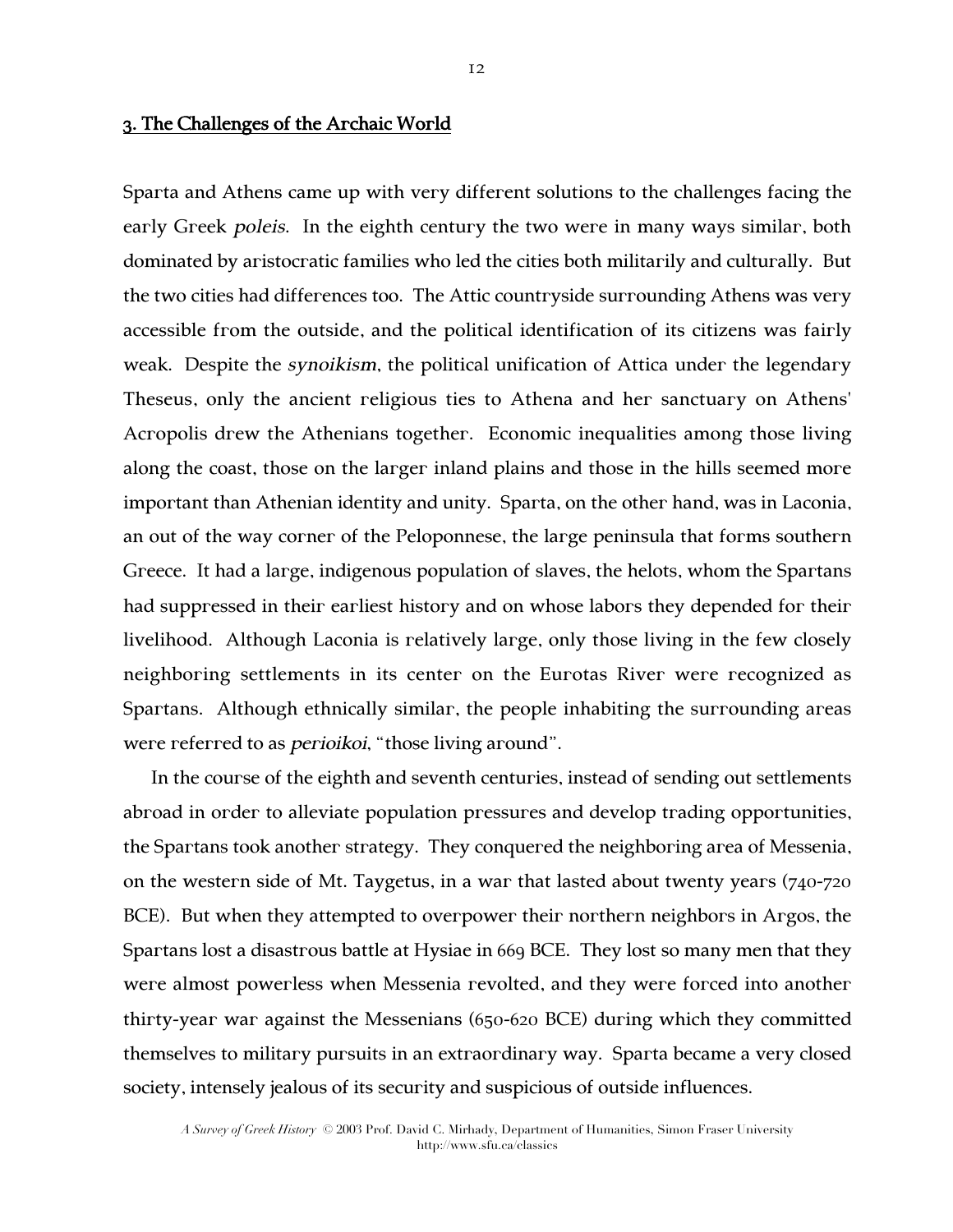The Second Messenian War also brought political reforms. The wealth of Messenia, which had originally been allotted only to the wealthy, was now allotted equally to every male Spartan at birth. They considered themselves homoioi, "equals". There were no doubt still inequalities, which became painfully clear in times to come, but equality among the Spartans was the great idea of the Spartan political system. As in other Greek *poleis*, it stemmed from the idea that within the Spartan hoplite phalanx each man was equal. Each Spartan male was assigned to one of a number of eating clubs, sysitia, to which he made contributions from his land allotment, and he identified himself more with them than with his family or geographical area.

Sparta's constitution was ascribed to a legendary lawgiver, Lycurgus, who was inspired by an oracle of the god Apollo. The ancient sources differ widely over when Lycurgus lived and what exactly he did, but Plutarch provides the text of an early document, known as the Great Rhetra, which seems genuine, if not altogether clear.<sup>2</sup>

Sparta had a mixed constitution. Within groupings of "tribes" and "obes", the specific configurations of which remain a mystery, their constitution had royal, aristocratic and democratic elements. Its two kings, who came from the same two families generation after generation, the Agiads and Eurypontids, provided the royal element. They led Sparta's armies in war and were given various other privileges. The Gerousia, or senate, had twenty-eight members, besides the kings. They were all over sixty years of age and elected for life by the assembly from the most noble households. In providing the aristocratic element, the Gerousia prepared measures for discussion before the assemblies. It also heard criminal cases. As the Rhetra's later clause suggests, the Gerousia also gained the power to overturn decisions of the assembly. So the democratic element ("*damos*" is the form of *demos* in the Spartan dialect, which is called Dorian), which was originally sovereign, later had its powers checked. All male Spartan citizens over thirty who had completed Sparta's famously rigorous training and education, known as the agogê, and were members of one of the sysitia formed the assembly. The Babyca and Knakion were locations. The biographer Plutarch speculated that the assembly should be held in a somewhat remote spot, so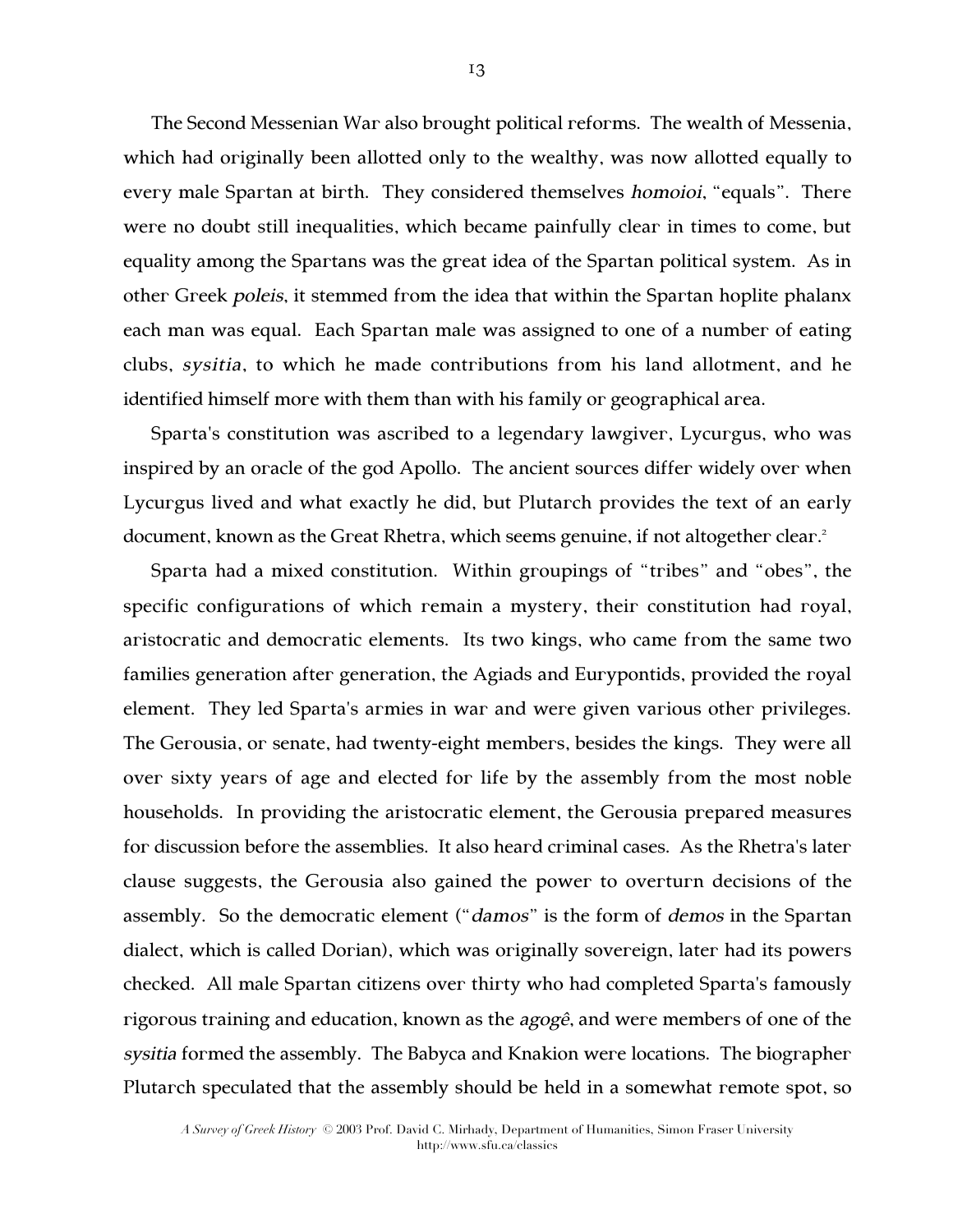that there would be no distractions. The Assembly did not officially discuss the measures presented to it by the Gerousia; it only voted for or against. But some informal discussion must have taken place.

Missing from the Great Rhetra but well known in the historical period was the annually elected board of five *ephors*, who were "overseers" of the kings. Each month they exchanged oaths with the kings to uphold their rule so long as the kings reigned according to the laws. Most scholars believe that the *ephors* were established sometime later than the Great Rhetra. However, their office may have existed from the beginning but been seen originally only as an accessory to the kingship, as a sort of unofficial means of communication between the kings and the deliberative bodies in executive matters.

# The Development of Athens

Athens developed more slowly than many other Greek states, including Sparta, but once its development gathered momentum, the size of its population and landmass led it to become one of the most dominant *poleis*. Evidence for the clearing of graves from the Athenian agora about 700 BCE suggests that Athens' identity as a civic center was increasing about this time. At some point, alongside or in place of the traditional office of basileus, "king", there developed that of the annually elected archon, "ruler" or "magistrate," who had executive responsibility. Originally elected for life, then for ten years, by 682 BCE, the archonship became an annually elected office. In time, Athens selected three such annually elected archons, the eponymous archon, who gave his name to the year in which he served, the archon basileus, who took over many of the traditional and religious roles of the king, and the polemarch, who had responsibility for war. However, only members of the wealthiest families could be elected to these offices. They were the Eupatrids, "sons of good fathers." After their year of elective office the archons joined the Areopagus Council, which ruled the city. Later, six more annually elected magistrates were added, the *thesmothetai*, whose name suggests that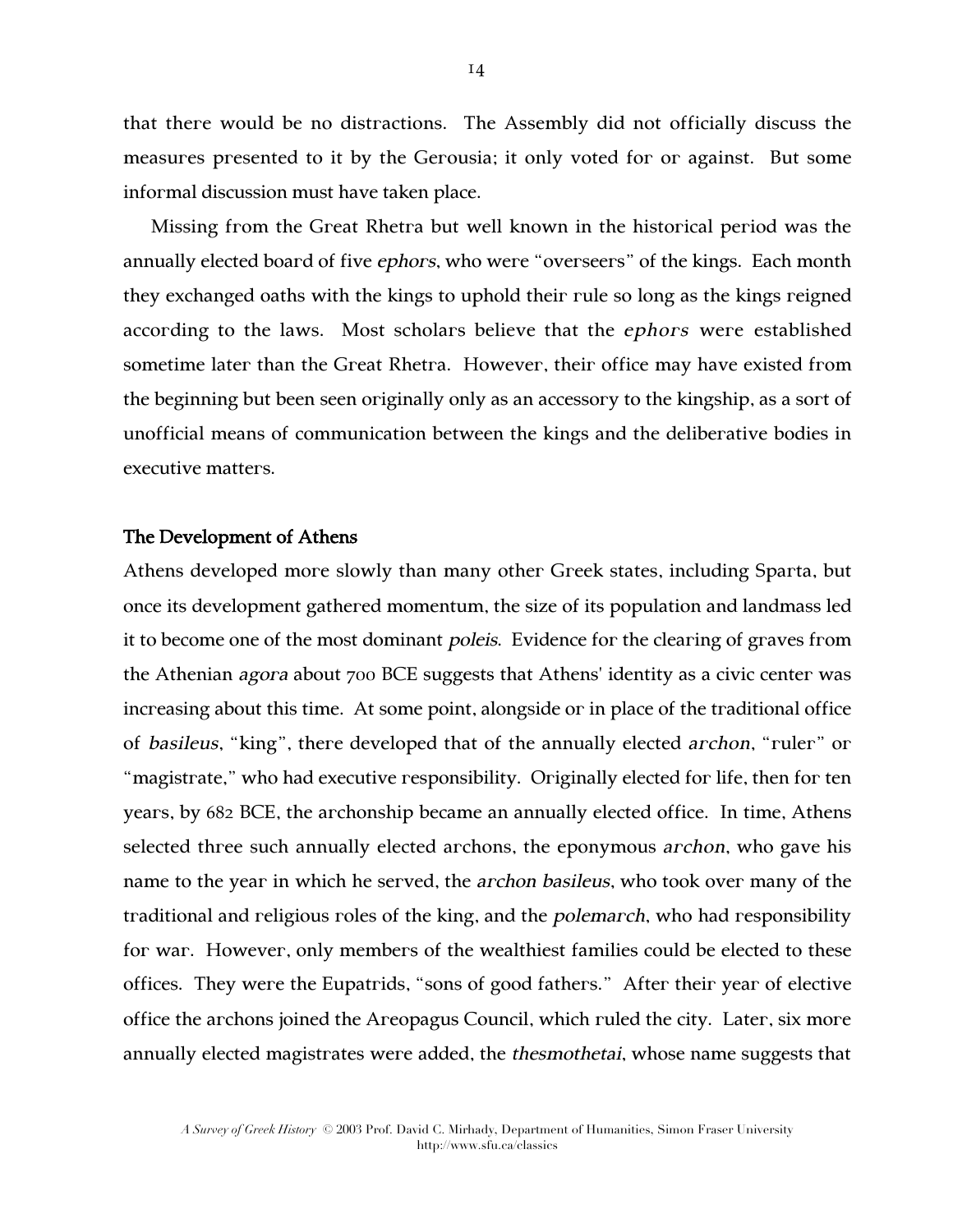they originally had some responsibility connected with recording laws or judicial decisions.

Besides their geographical divisions, Athenians were also divided ethnically into four divisions that were common to all Ionian Greeks. Athens had no indigenous slave population like the Spartan helots, so there was only social stratification among the Athenians themselves. Some Athenians were enslaved to others. The slaves were referred to as *hektemoroi* or "sixth-parters", though the exact meaning of this term is unclear. Presumably they paid a rent of one-sixth, or perhaps five-sixths, of the harvest on the land they worked. If they got behind, they could be sold as slaves, even away from Athens.

Athens was also being challenged by its neighbors, like Megara, and had a need for the sort of hoplite soldiers that could only be supplied by a thriving middle class. This created tensions of the sort that were being resolved in many poleis by the seizure of power by tyrants, who championed the causes of the common people against the aristocrats. In Athens, about 630 BCE, an aristocrat and Olympic victor named Cylon, who was married to the daughter of the tyrant of Megara, tried to seize power by taking control of Athens' Acropolis. After his coup had failed, Kylon's supporters sought refuge as suppliants, invoking the protection of the gods. They were told by Athens' magistrates that their suppliancy was recognized and that they should come down from the Acropolis. But when they did so they were massacred. A trial was held and the eponymous archon Megacles and his entire family, the Alcmeonids, were banished from Athens in order to rid the city of the religious pollution, or miasma. Even the family's graves were dug up and their contents removed from Athenian territory. In time the Alcmeonids returned to Athens, and many of Athens' most illustrious leaders, including Cleisthenes, Pericles and Alcibiades belonged to this family, which was nonetheless haunted by the miasma.

One consequence of Kylon's attempted coup was the setting down for the first time of a set of laws for Athens, the so-called Constitution of Draco. This now written form of Athens' traditional laws was a major step in the administration of justice and might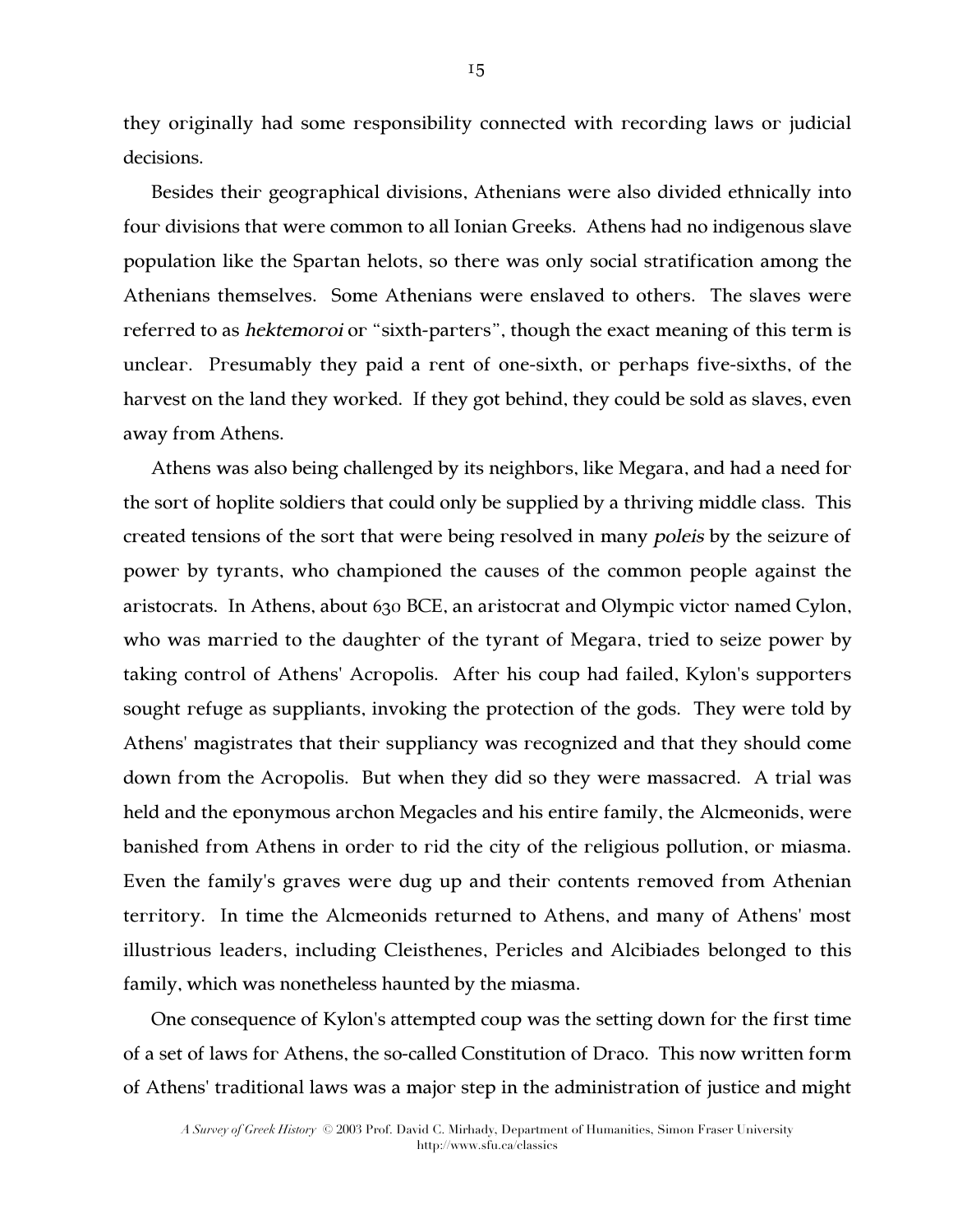have lessened the power of Athens' aristocrats, but the laws were later regarded as having been very harsh (which resulted in the English word "draconian" referring to harshness). Draco's laws did little to alleviate the tensions that Athens faced. Only one part of his law code survived, that concerning homicide, a part of which was later inscribed during a reorganization of Athens' laws.<sup>3</sup>

As tensions continued to rise, relief was sought finally in 594 by turning the city over temporarily to a single man as both "archon and reconciler." This man was Solon. He used poetry to communicate his ideas about the nature of Athens' problems and his solutions for them. Much of this poetry survives. In it, Solon talks about the marker stones, or "horoi", that indicated that land was "enslaved", about Athenians who were enslaved and sold abroad, about the "crooked judgements" that led to this enslavement. His principal methods of solving the problem were the seisachtheia, the "shaking off of burdens" by which he presumably cancelled debts, his reorganization of the class system by wealth rather than birth, and his empowerment of the courts as a check against the power of the magistrates.

The seisachtheia forbade the enslavement of Athenians resulting from debt, and it freed and repatriated many who had been enslaved. The reorganization of Athens' classes broke down some of the antiquated power structures and gave recognition to the upwardly mobile members of the new mercantile and manufacturing classes. According to Solon's system, the Athenians were divided into four classes by wealth. The pentacosiomedimnoi, or 500-bushel class, were the wealthiest. The Hippeis, or Knights, could produce at least four hundred bushels from their land. The Zeugitae, or Yoke Class, could produce two hundred bushels, and the Thetes, or Laborers, were the lowest, and most numerous class. Although only members of the highest classes could be elected to office in Athens, Solon allowed "anyone who wishes" (not just the victim) to seek restitution for injustices. He also allowed for appeal of any decision to the law courts, in which all the classes participated, and he gave many more rights to the lower classes. In the law courts, the poorer classes could use their numbers to check the power of the rich.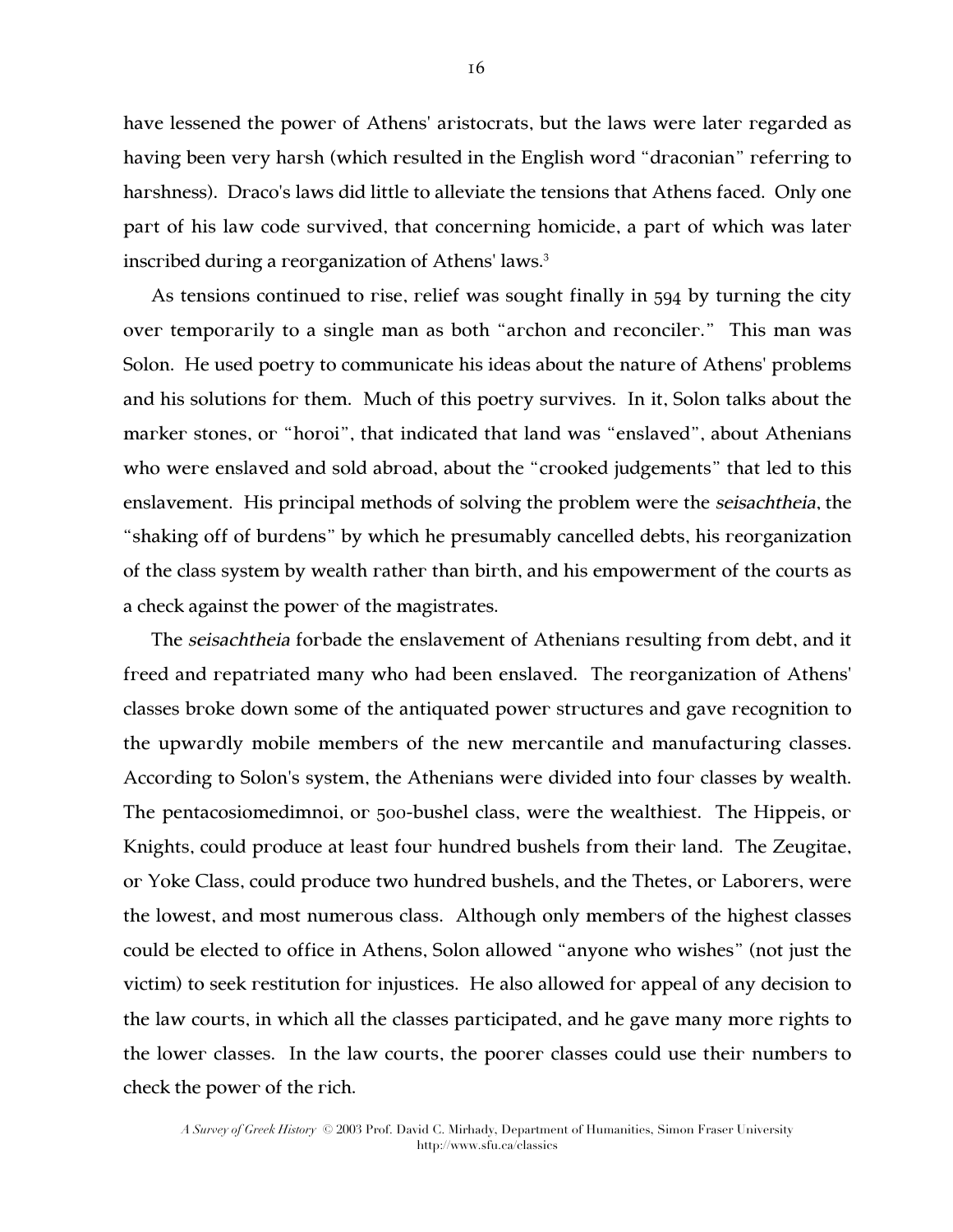Solon might have used his enormous powers to become tyrant, but he consciously resisted that temptation. After reforming Athens' political system, he left the city for ten years. Despite the breadth of Solon's reforms and the huge respect that his name was given in later generations, however, Athens' political strife, or stasis, continued, based mainly on geographical inequalities. In some years no chief magistrate, or archon, was elected. One archon who was elected to the annual office attempted to stay on, and did so for three years before he was removed. From 580 BCE a temporary solution was found through the appointment of a board of ten, who served jointly as archon. The board consisted of five aristocrats, three farmers and two laborers. The three groups represented not just economic divisions but also Athens' geographical divisions. These were the central plain, where the wealthiest landowners were, the shore line, with its less wealthy farm land, and those from "beyond the hills," whose leaders likely came from the towns beyond the ring of mountains surrounding Athens itself. The last group actually included a wide range of people, laborers, tradesmen, those freed from slavery by Solon's cancellation of debts, and recent immigrants. Many were refugees from the prosperous and advanced coastline of Asia Minor, which was coming under the control of the Lydians, and, after 547 BCE, the Persians.

Peisistratus' rise to power as tyrant was by no means smooth. He rose first through a bit of political chicanery, staging an assault on himself to justify getting a bodyguard and then using it to seize power in 561 BCE. After five years he was thrown out, but he soon returned with the help of a marriage alliance with the daughter of the leader of the shore group. When he refused to consummate the marriage after six years, however, he was again driven out. He returned finally in 546 BCE at the head of an army of friends and mercenaries and drove out his opponents. During his ten years away from Athens, Peisistratus had fostered a great number of connections throughout Greece, which he continued to utilize during his tyranny.

The Peisistratid tyranny, that of Peisistratus and his sons Hippias and Hipparchus who succeeded on his death in 527, was obviously not a time in which Athens' politics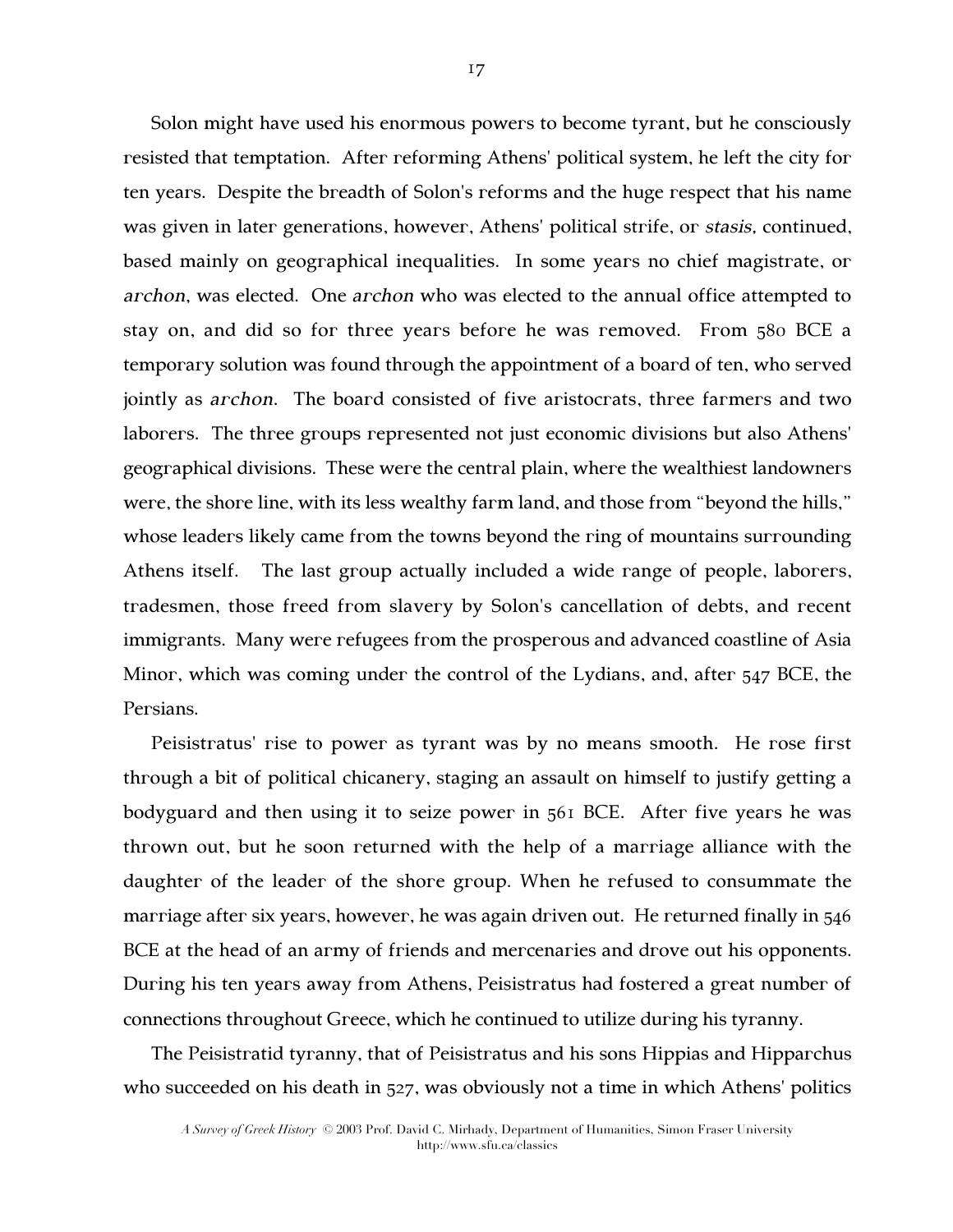could develop at an institutional level very much. Peisistratus and his friends and family were in control even though he allowed the normal mechanisms instituted by Solon to function. The archons were always elected under their supervision and usually from their ranks. This meant that the Areopagus Council, which had effective legislative control, was gradually filled up with Peisistratus' people. But in less obvious ways their tyranny was crucial for the development of Athens' democracy. Peisistratus imposed a tax of five percent on all produce and used the proceeds to finance a large public works program. This served to increase the role of the *polis* in Athens' economy, to provide a new sort of employment, and to achieve a great degree of economic stability and prosperity. Peisistratus also cleared Athens' agora of private dwellings in order to achieve a proper civic center. He began the minting of Athenian coinage, and he also used legislation and loans at especially good rates to keep all agricultural land under production in the most effective ways. Under his leadership Athens' farmland shifted somewhat away from grains and into olives, whose oil could be processed and sold abroad at a much higher added value. He also sent out travelling courts through the countryside of Attica, so that the polis took over judicial functions from local aristocrats. Besides building programs on the Acropolis and in the central *agora*, Peisistratus and his sons also put *polis* money behind the large festivals, like the yearly Panathenaia, which was celebrated with extra vigor every fourth year, and the Dionysia, where Athens' theatrical traditions were born. Besides making him popular, these actions fostered a stronger sense of Athenian identity than had existed before. Instead of relying on the aristocrats, Athenians now relied on their polis to pursue prosperity.

In 514 Athens' tyranny changed. One of the sons of Peisistratus, Hipparchus, was assassinated, and as a result, his brother Hippias imposed harsh measures on the Athenians, harsh enough for the Athenians ever after to condemn even the notion of tyranny. The family of Alcmeonids, which had led the shore group in Athens before being driven out by Peisistratus, managed to persuade the Spartans to rid Greece of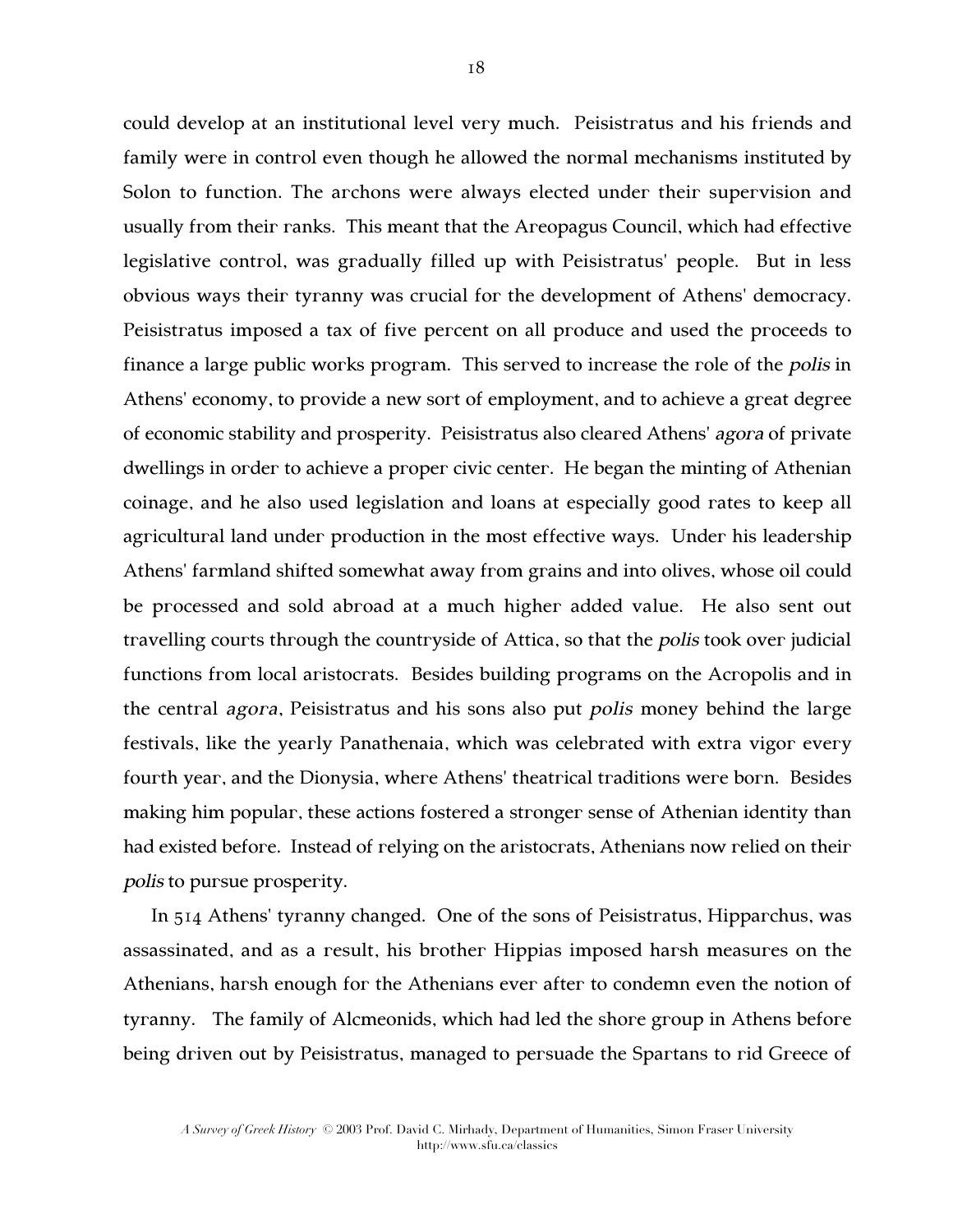tyrants, so the Spartans marched on Athens and eventually forced Hippias to withdraw. He went to Asia Minor and enjoyed the protection of the Persians.

In Athens, with the withdrawal of the Peisistratids, Athens' old regional conflicts began to resurface. Legislation was introduced to outlaw "those of impure descent", which meant the immigrants from Asia Minor and the Alcmeonids, whose family still suffered from the miasma associated with the massacre of the followers of Cylon over a century before. The legislation was resisted, but tensions remained, principally between the Alcmeonids and the other old aristocrats. These tensions were resolved when Cleisthenes, the leader of the Alcmeonids, "brought the *demos* into his *hetairia*." At least this is the language that was later used. In this context, "*demos*" refers to the mass of citizens in the lower classes; "hetairia" refers to the aristocratic social clubs that formed the basis of political alliances in Athens. The demos had been the backbone of the Peisistratids' support until their tyranny became despotic. Now it would govern itself.

Despite attempts by aristocrats to reenlist the Spartans to drive the Alcmeonids out, the demos insisted on its independence, and after shedding some aristocratic blood and besieging the Spartans on the Acropolis, they allowed the Spartans to withdraw and won their democracy. Cleisthenes was the reformer who gave Athens' democracy its definitive shape, although we know very little about his life, especially after he was elected archon in 508. His most important step was to redefine Athenian citizenship. From now on, the Athenians would no longer be divided by the traditional divisions into four tribes, which were dominated by the aristocrats with their brotherhoods, or phratries, and their control of many of Athens' priesthoods. Instead, the Athenians now had ten tribes, membership in which depended entirely on geography, on which demos (town or area) they lived in. (The word for town was also "demos", but modern scholars call these towns or areas "demes" [pronounced "deems"] in order to distinguish them from the demos, which became either the mass of citizens of the lower classes or the entire citizen body. Since Athenian politics increasingly worked on the principle of one man/one vote, and the lower classes greatly outnumbered the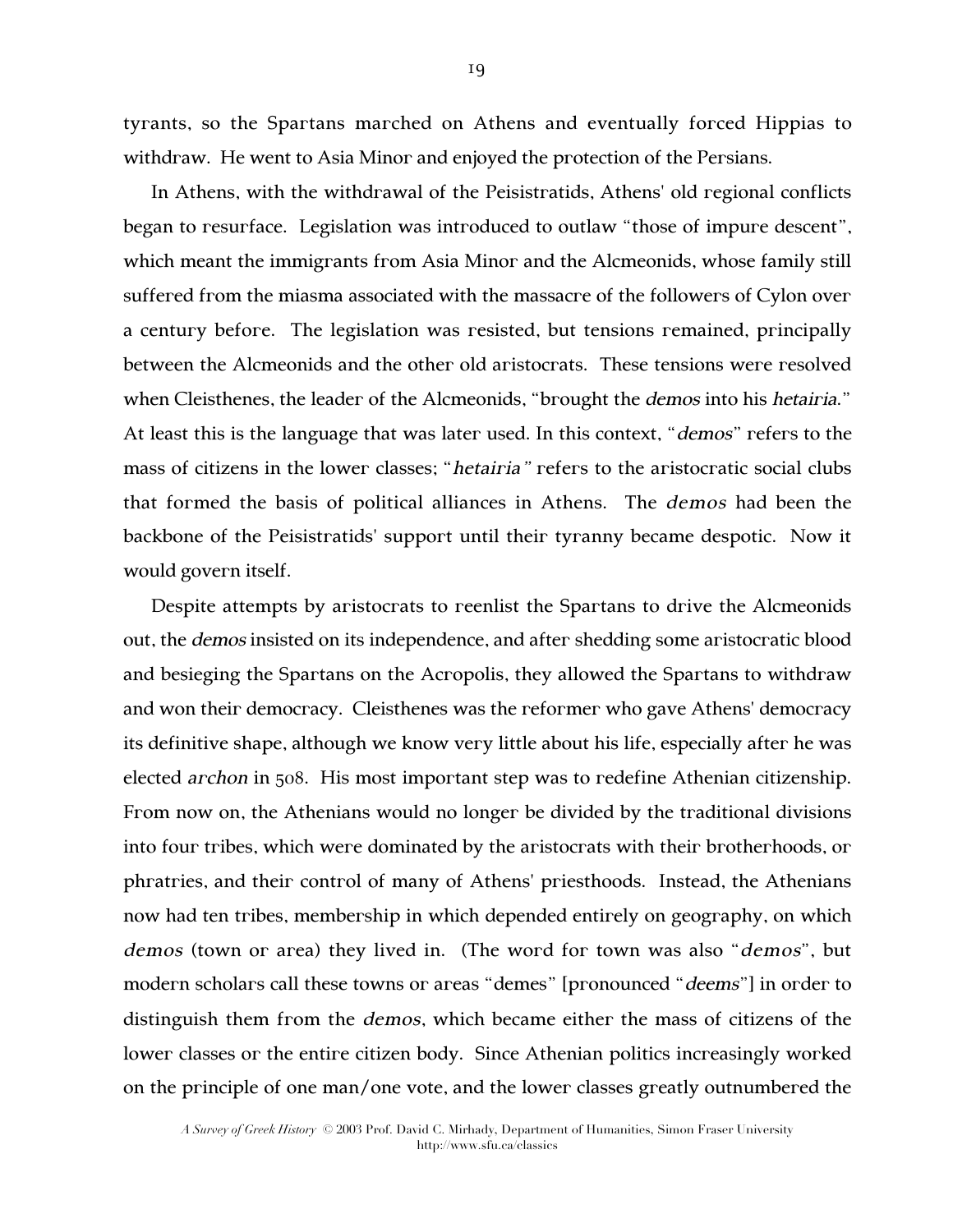upper classes, these two meanings were not that distinct in practice.) To cut through Athens' geographical strife, Cleisthenes constructed each of his ten tribes from the 139 or so demes in the city center, along the shore, and from the rich plains areas. The three thirds of each tribe consisted of demes from each of these areas. To cut across Athens' old family squabbles, Athenians began to identify themselves not with their patronymic, their father's name, which identified their family, but with their demotic name, which identified their deme.

At eighteen years of age, every Athenian male was taken by his father before his local deme assembly, which voted on whether to accept him as a member. Once accepted, he spent the next two years in military training and on garrison duty with the other members of his tribe, drawn from all three of Athens' regions. The sort of close male bonding that this arrangement encouraged, which was maintained through entire lifetimes, served to break down Athens' geographical tensions.

Each of Athens' ten tribes elected fifty members to Athens' Council, or Boulê, which was expanded from four hundred to five hundred members. To make up the fifty, each deme elected a specific number of Council members each year. This Council met very regularly and oversaw the administration of the *polis*, as well as preparing motions to go before Athens' Assembly, or *Ecclesia*, which was the sovereign body, making all the important decisions. All Athenian males over eighteen took part in the Assembly. The political year was divided into ten "months", during each of which the Council members from each tribe formed an executive body, a prytanis, which governed the city. Each day one of the fifty would officially be "president".

Athens' courts were also selected by tribes. Each year 6000 Athenians took the Heliastic oath to serve as judges, and each day the courts sat, up to 5000 of them were called to serve in courts that could number from hundreds to thousands. A very elaborate lottery system was used for the selection of judges, or dikastai, immediately before they heard and decided their cases. This procedure, and the great numbers involved, ensured that the judges could not be bribed.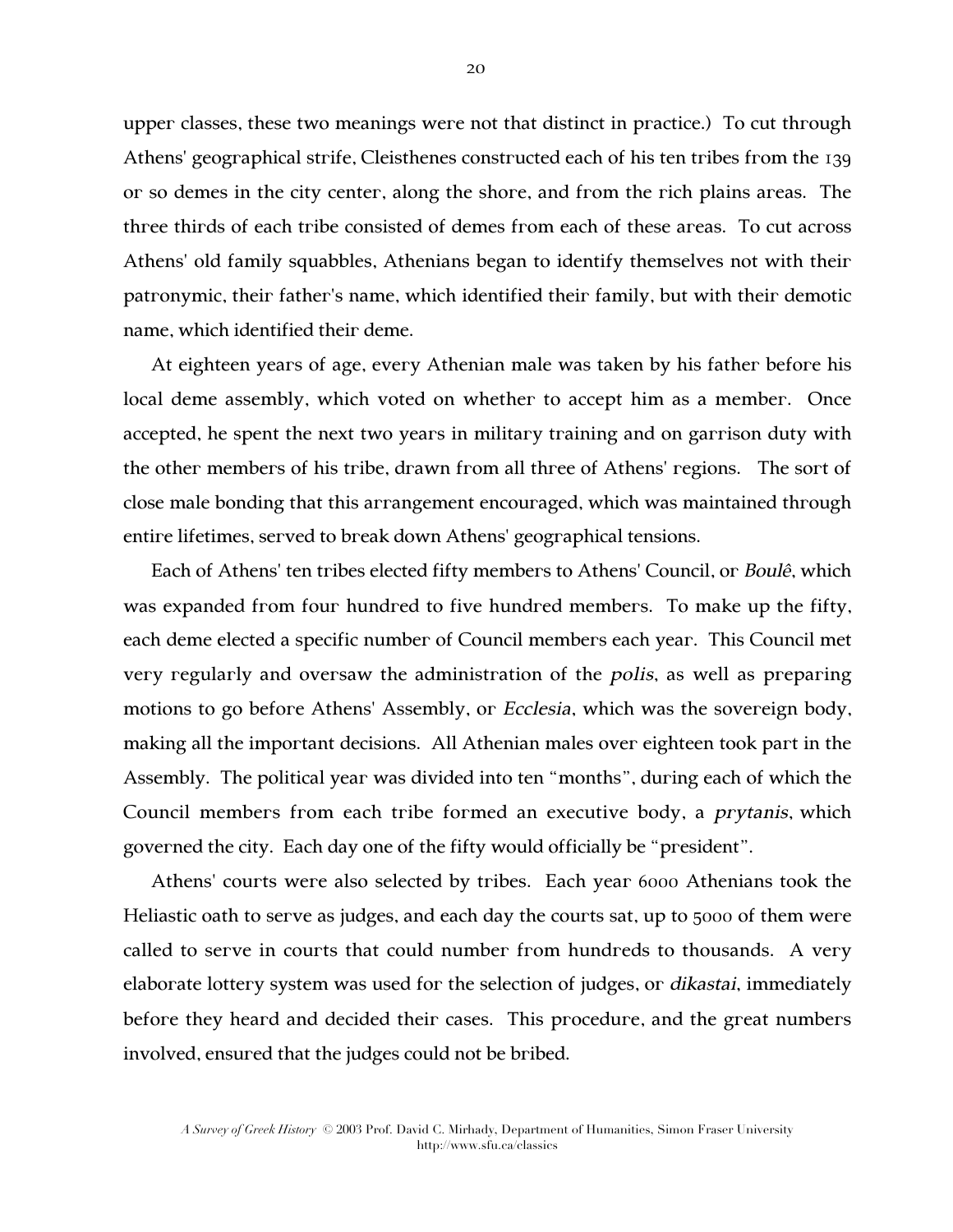Cleisthenes is also said to have introduced ostracism, no doubt to prevent the return of tyranny. Each year at the same time, the Athenian assembly voted whether to conduct an ostracism. If the vote passed, then one month later every Athenian citizen went to the agora and deposited a piece of broken pot, an ostrakon, on which he had written the name of someone he wanted to see ostracized. If enough votes were cast, then the "winner" was required to leave Athens for a period of ten years. He need not have done anything wrong. In fact, some sources report that the individual was ostracized simply because his greatness disturbed the political balance of the democracy. Except for the period 480-450 BCE, however, few people were ever actually ostracized in Athens. But the potential for the use of ostracism was thought to be an indication of the strength of Athens' democracy.

In the early years of Athens' Cleisthenic democracy, much power must still have been in the hands of the Areopagus, whose members, as former magistrates, all belonged to the wealthiest classes. Its role was to protect the constitution, which could give it quite far reaching powers. The power of the *demos*, the "democracy", although officially sovereign through the Assembly of all Athenian citizens, still had to establish itself in practice. But the label that Cleisthenes' reforms took, isonomia, "equality before the laws" or "a legal system based on equality", laid the foundation for Athens' demos to achieve its sovereignty in practice as well as formally.

#### **Sources**

Hooker, J. T. The Ancient Spartans. London: Dent, 1980.

- Finley, Moses I. Democracy Ancient & Modern. New Brinswick, NJ: Rutgers University press, 1985.
- Starr, Chester G. Individual and Community: The Rise of the Polis, 800-500 B.C. Oxford: Oxford University Press, 1986.
- Stockton, David. The Classical Athenian Democracy. New York: Oxford University Press, 1990.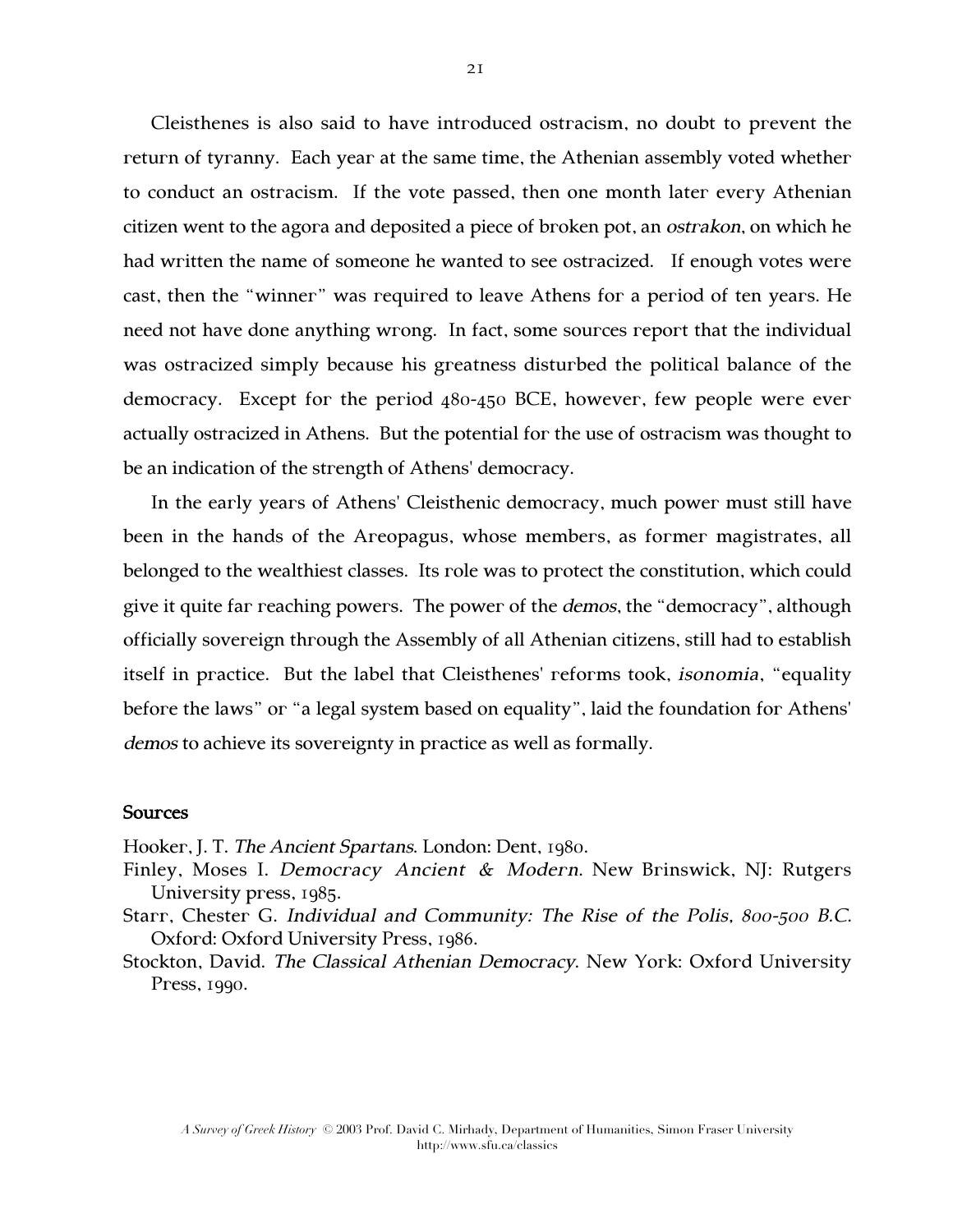# 4. The Greeks and the Persians

In 490 BCE at Marathon, on the northern coast of Attica, the Athenians repulsed a task force of Persians intent on gaining their submission and on re-imposing on them the rule of the tyrant Hippias, who had been forced from Athens 21 years before. That Athens could block both the Persians and the return of tyranny gave a tremendous morale boost to their still budding democratic constitution. They had adopted it in 506, but they still had jitters about those who might aim at tyranny. That they won this victory without the help of the Spartans, the foremost warriors of the Greek world and the leaders of the Hellenic League, helped establish the Athenians' own claim to be an effective, independent fighting force. Athens was clearly the leading city among the Ionian Greeks, who lived on the central islands of the Aegean and on the coast of Turkey, and the Athenians had already established influence around the Hellespont and on Lemnos. But they had lacked confidence in themselves in comparison to the Spartans, their superior Dorian cousins. After Marathon, they were much more confident.

In 480 the Persians attacked again, this time with a much larger force. There were questions about where to meet them in battle. Many from the Peloponnese thought that the Greeks should withdraw to their southern pennisula and block the Persians at the isthmus. That would have left Athens and many other *poleis* out. But the Spartan king Leonidas heroically led his elite bodyguard of 300 experienced hoplites north to Thermopylae, a narrow pass between north and central Greece. If he were killed, he thought, the Spartans would have to fight to the end to avenge him. For a time Leonidas' force, with contingents from several other *poleis*, managed to hold the pass. But after several days the Persians found a way around the pass. The Greeks would soon have been surrounded. Leonidas sent the other Greeks away and made a desperate stand against the Persians, sacrificing himself and his men for Greek unity.

Afterwards, at the island of Salamis, near Athens, a combined Greek navy managed to defeat a much larger fleet of ships under Persian command. Although Sparta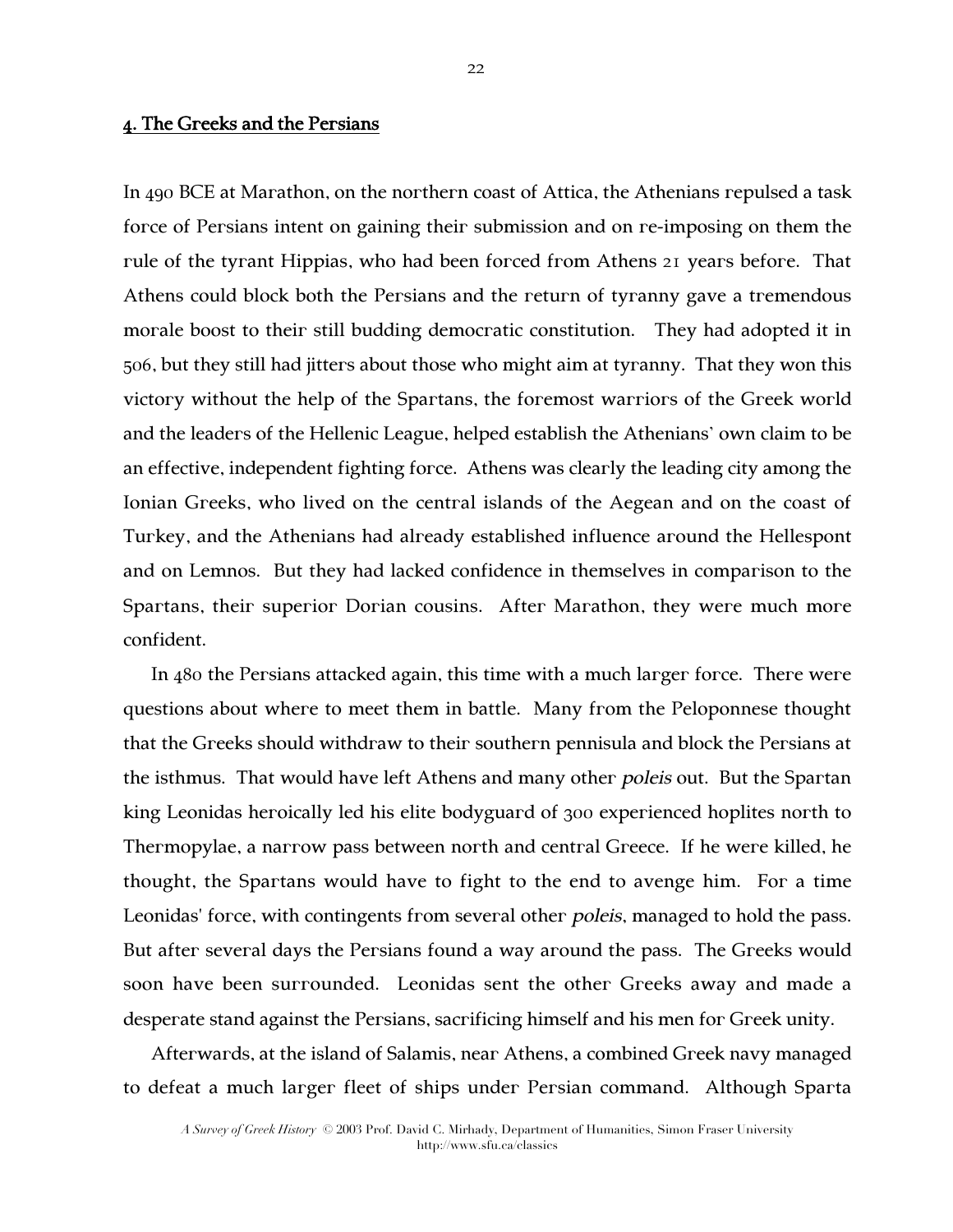technically commanded the Greek fleet, it was recognized as a united fighting force. The Athenians had provided the most ships, their naval rivals from the island of Aegina were recognized as having fought best, and the tactical guile of one Athenian commander, Themistocles, was given large credit for the Greek victory and for maintaining Greek unity in trying circumstances.4 The fact that the Athenians first abandoned their city to the ravages of the Persians and then still fought alongside the rest of the Greeks gave them even more respect. They put Greek interests before their own.

In 479 the Greeks met and defeated the much larger Persian land forces at Plataea, on the border between Attica and Boeotia. Here again the Greek forces worked effectively together, the Athenians showing themselves to be every bit as competent on the field as the Spartans. At almost the same time, across the Aegean at Mycale, the Greek fleet again defeated the Persians. While the Persians could still dominate the many Greek cities that spotted the coastline of western Turkey, they would never again attempt an assault on the Greek mainland.

At the next Olympic games, in 476, which were the preeminent event to be shared by the entire Greek-speaking world, everyone, from every Greek polis, applauded Themistocles as the brains behind the Greek victory. There were criticisms only against the *poleis* that had refused to participate in the combined Greek forces, like Corcyra and Syracuse, and those cities that appeared to have given up to the Persians without an adequate fight, like Thebes.

The stage seemed to be set for a period of prosperous Panhellenism, the idea of a united Greece. And there are many indications that these united accomplishments held a strong psychological grip over the Greek world. Long after there would be references to "the Marathon men" who had repulsed the Persians. The Athenian Acropolis, whose monumental buildings had been destroyed by the Persians, was left unreconstructed for a long time in commemoration of what "the barbarians" had done. And even when its buildings were rebuilt, conscious memorials of the conflict with the Persians were included. The columns of the old Parthenon were embedded in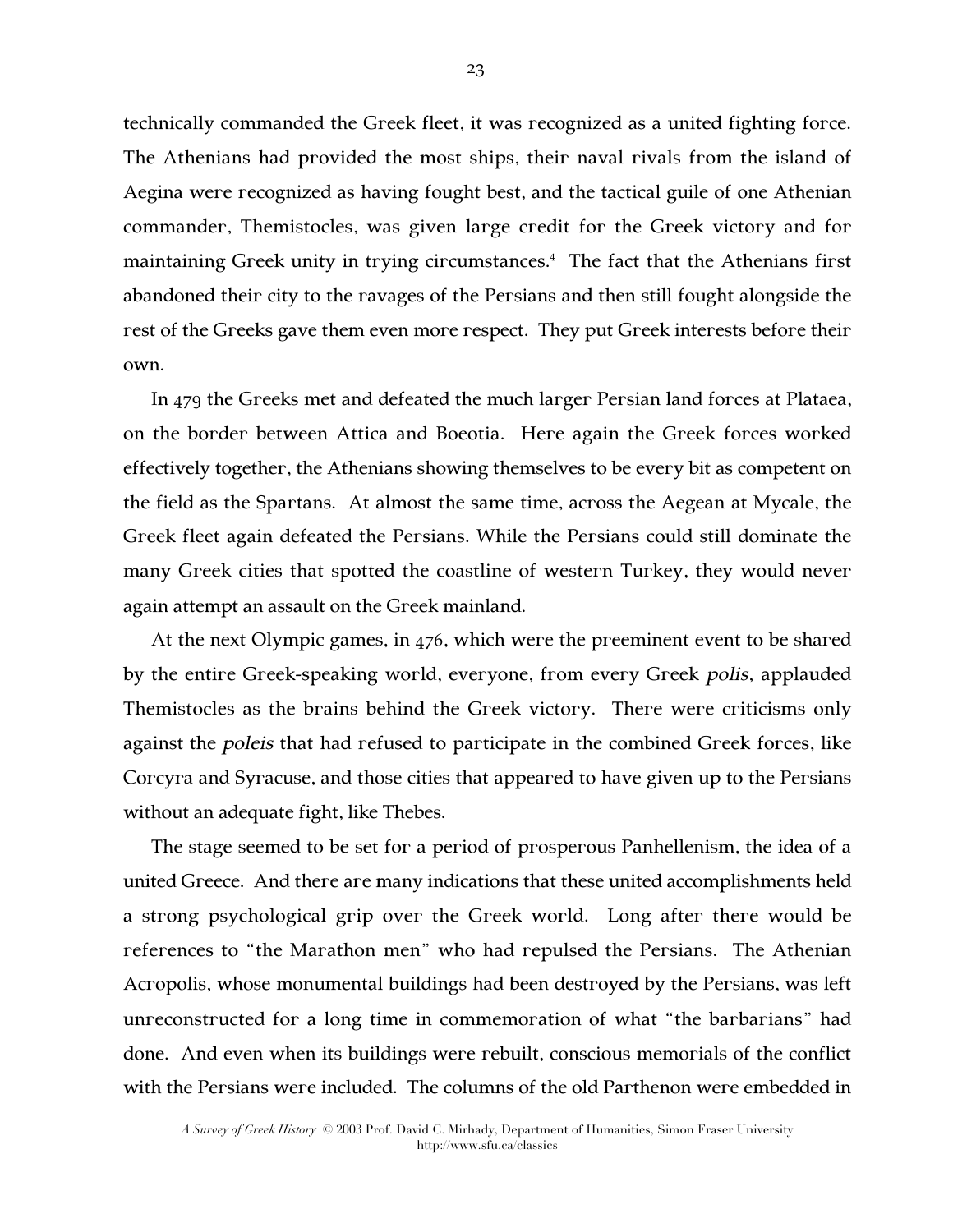a prominent place on the side of the Acropolis, and 192 figures were included in the new Parthenon's frieze, one for each of the Athenian dead at Marathon. The metope sculptures celebrate the battles of Greek heroes against monsters, forces of savagery that represent the barbarian threat. Persia had become a point for comparison for the Greeks: from now on the world was divided into Greeks and barbarians, non-Greeks, who were understood to be the Persians.

So the Greeks gained a sense of Greece, Hellas, and what it meant to be Greeks, Hellenes.

#### Greek Disunity

After the Greek victories at Plataea and Mycale in 479 BCE, the Hellenic League was poised to pursue a vendetta against the Persians and drive them out of the Greek world entirely. The Athenians then organized the Delian League, which united the Ionians of the Aegean islands and the coast of Asia Minor. Sparta and its Peloponnesian allies, who were mostly Dorian, did not join. The Hellenic League continued to exist until 462 BCE, but the Delian League took over the fight against Persia, and Athens was its hegemon, or leader.

Athens had no political parties, so it is impossible to look for a cohesive policy with which any group can be identified. But in the early years of the Delian League there were at least four areas in which Athenian views could diverge. The first was in regard to pursuing antagonisms against Persia. Sparta, with its large helot population to control at home and its commitment to land-based hoplite warfare, had left the field open for the Athenians to assume leadership in this area. Following Aristides, the Athenians accepted Greek hegemony, or leadership, against the Persians without exception. But there were nuances to this: some states in 480 had gone over to the Persian side; were they to be punished, excluded from the Greek councils? One of these was the Amphictyonic Council, which administered the sanctuary and oracle at Delphi. The Spartans wanted to expel the "medizers" from this Council, those who had collaborated with the Persians, or Medes. Themistocles used up a great deal of the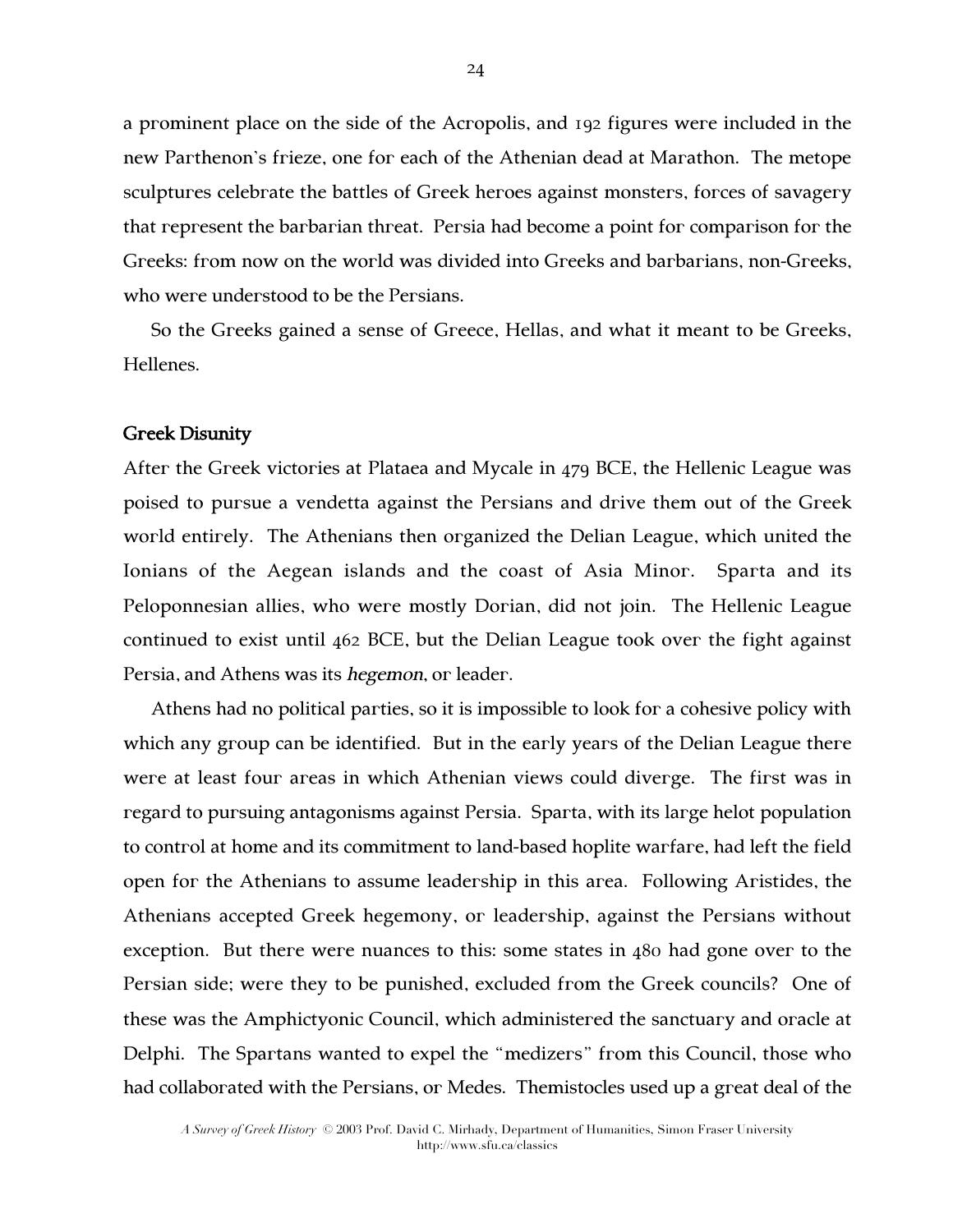goodwill the Spartans felt for him after Salamis by opposing the Spartans on this point.

The second area for divergence was with regard to Sparta and the Greek alliance. The Persians had sacked Athens twice, in 480 and 479, and the city had been in ruins. Although the Acropolis was left largely unrestored as a memorial of the Persian destruction, which the Spartans encouraged, Themistocles took a leading role in refortifying Athens despite Spartan opposition. But he also suggested burning the Greek fleet in order to ensure Athenian naval dominance. In this his sometime friend and enemy Aristides stood against him. Sparta soon withdrew from involvement in the Greek alliance because its regent, Pausanias, misbehaved and discredited the Spartans. A related area involved attempts by Athens to achieve influence beyond its borders. Even before the Persian incursions, the Athenian Miltiades established a principality in the Chersonese. Miltiades then won great acclaim by leading the Athenians at Marathon. But his further attempts at expansionism, at Paros, had been a failure, and he died in disgrace long before the battle of Salamis in 480.

The fourth area of divergence was in politics at home. In the aftermath of Salamis, the aristocratic council of the Areopagus, consisting of former archons, had the upper hand. Its leadership had proved decisive in organizing the Athenian resistance to the Persians. But there was a change in the offing. In 487, the selection of magistrates was changed from election to selection by lottery. This meant that although the older members of the Areopagus had all enjoyed sufficient popularity, at least at one time, to have been chosen to lead the Athenians, the more recent members held their positions only by the luck of the draw. They had no political capital upon which to base their Council's authority. On the other hand, Athens' new naval dominance gave its navy's rowers huge new political importance. Democratic politicians, like Themistocles, made use of this new political force. They had to act through the mechanisms of the polis, since they had no money of their own. Aristocratic politicians could dispense largesse as they wished, and they could themselves finance ships for Athens' fleets.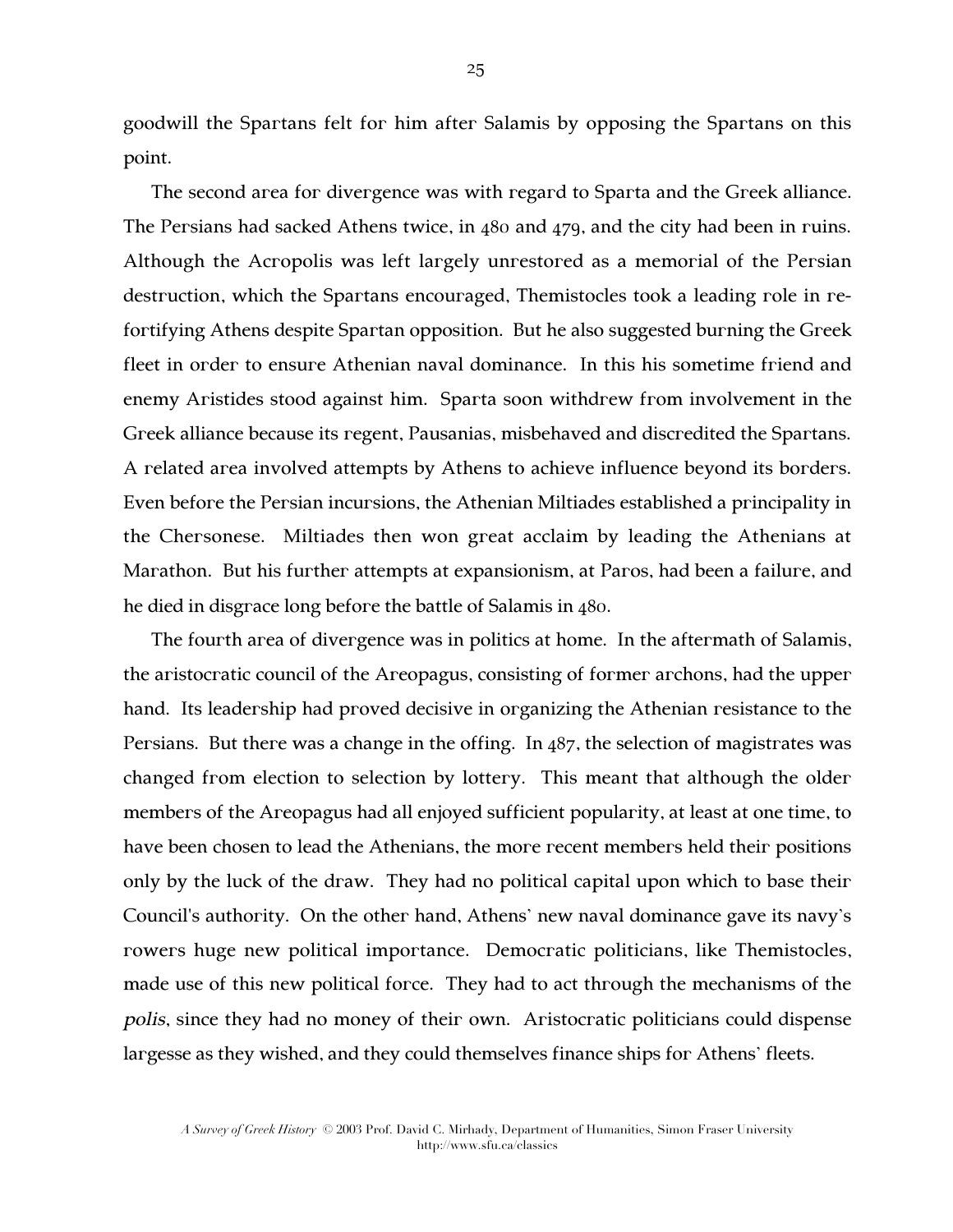After organizing the Delian League, Aristides faded quickly from the scene. Themistocles held the upper hand. But his arrogance toward the other Greeks and his lack of a pure Athenian aristocratic pedigree quickly led to a loss of political support, especially in a city still dominated by the aristocratic Areopagus. The new political and military star was Cimon, the son of Miltiades, who had impeccable aristocratic credentials and ambitions for Athens and the Delian League. After expelling the Spartan renegade Pausanias from Byzantium, he had captured Eion, in northern Greece and then the island of Skyros, near Euboea. These two places had perhaps been pockets of particularly pro-Persian sympathizers. Nevertheless, they were Greek states, and there was some unease about the Greek alliance attacking other Greeks. Then Cimon moved against Carystos and finally Naxos, which revolted in the early 460s. The first great battle against the Persians after Mycale in 479 did not occur until the naval battle of the Eurymedon River in 467. But the possibilities of exploiting this victory were forestalled. The Greek fleet turned back to suppress a revolt by the island of Thasos in 465.

Themistocles was ostracized sometime in the mid-470s, just as he had had Aristides ostracized some years before. Once out of the city he was powerless to act against those at home who brought charges against him. The playwright Aeschylus produced his *Persians* in 472 celebrating Themistocles' moment of triumph at Salamis. But it was not enough. Themistocles was forced to flee from his sanctuary at Argos, and after an epic chase across the Greek world in search of refuge, he finally ended up in the Persian king's court.

Cimon had rock solid support among Athens' upper classes. He was one of them, he was enormously successful as a general, and he managed to allay the tendencies of some in the state to provoke the inevitable confrontation with Sparta over the manner of Athens' leadership over the Greek states. Sparta cannot have been very pleased when Cimon led the Delian fleet against Carystos and Naxos, but it was powerless to do anything. However, when Cimon and the fleet besieged Thasos in 465 and the island's inhabitants appealed to Sparta for help, the Spartans "secretly" offered to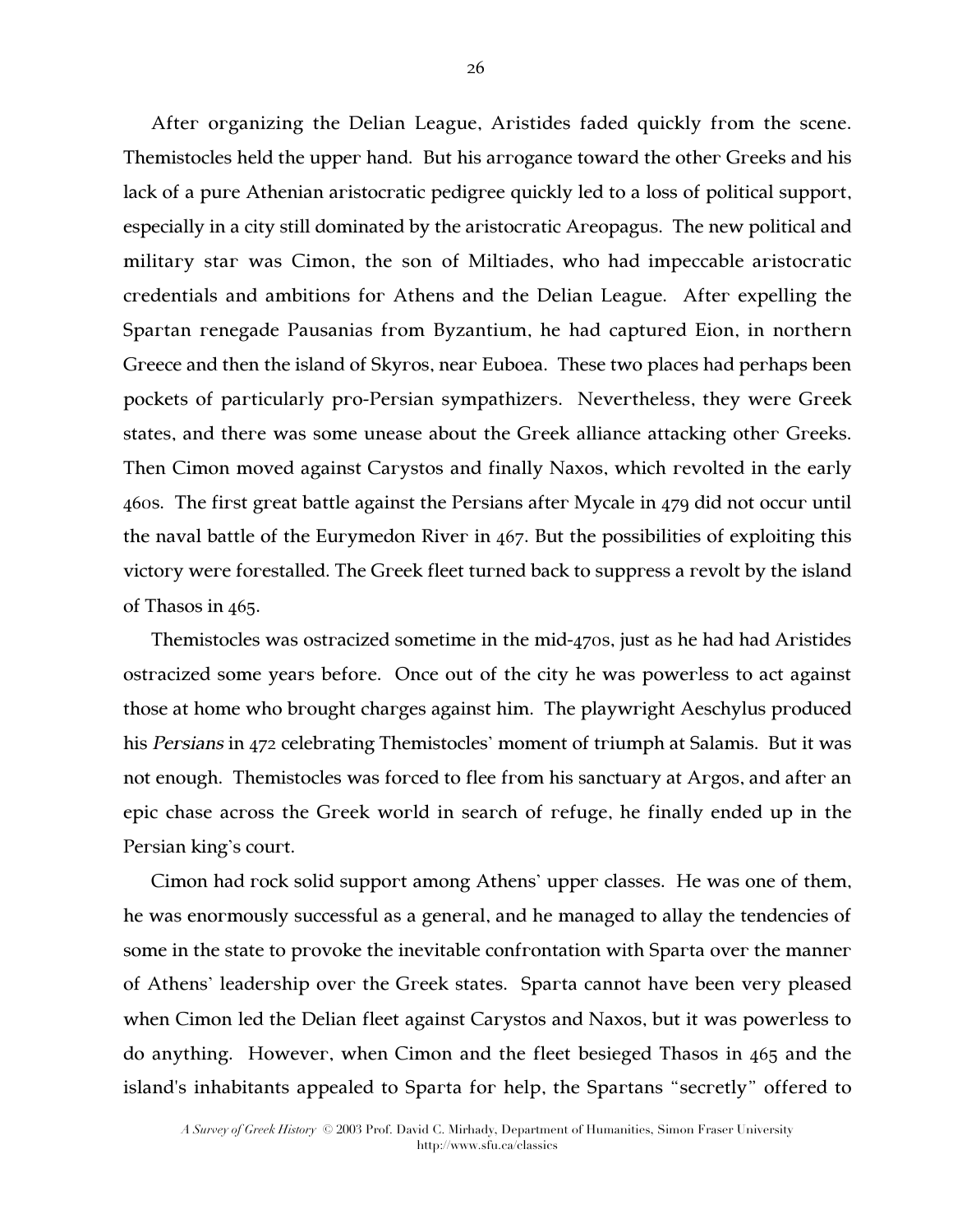invade Attica, which would have forced Cimon to break off his attack. Thus one pillar of Cimon's support was undercut. His leadership could no longer be seen to exclude the possibility of Spartan aggression. The small landowners in the Attic countryside, the backbone of Athens' hoplite class, must have protested loudly, and started looking for someone to take a more militant line against the Spartans.

The Spartans were prevented from attacking Attica by a revolt of their helot population in their own hinterland, at Ithome in Messenia, and by an earthquake. These events also gave Cimon an opportunity: he would lead the Athenians to Sparta's aid and thereby win back their goodwill. In their moment of distress, the Spartans invited him to come. Cimon led 4000 troops into Spartan territory, but the actual appearance of this unprecedented sight, Athenian soldiers in Spartan territory, spooked the Spartans, who were now in any case recovering on their own. The Athenians were a potentially subversive presence, and they were shamefully told to go home.

The Athenian demos itself got spooked, which caused a great change in policy. Alliances were forged with Sparta's rival Argos and with Thessaly. Antagonism with Megara, on the border with Attica and thus a potential buffer, came to an end. Cimon was ostracized. The Areopagus, which had championed Cimon, lost many of its political and legal functions, which were shifted to the Council and Assembly. Aeschylus, the playwright who had earlier celebrated the Athenian victory over Salamis in order to ease anger against Themistocles, now wrote about how the Areopagus was originally instituted as a homicide court, which was now the only function it had left. The Areopagus had had sweeping powers "to preserve the constitution" by hearing cases against magistrates and generals. These were now given to the more representative assemblies. So were the dokimasia and the euthyna, by which magistrates were scrutinized and audited at the beginning and end of their terms. And the senior magistrates would no longer try cases at all; all legal proceedings would now go straight to the popular law courts.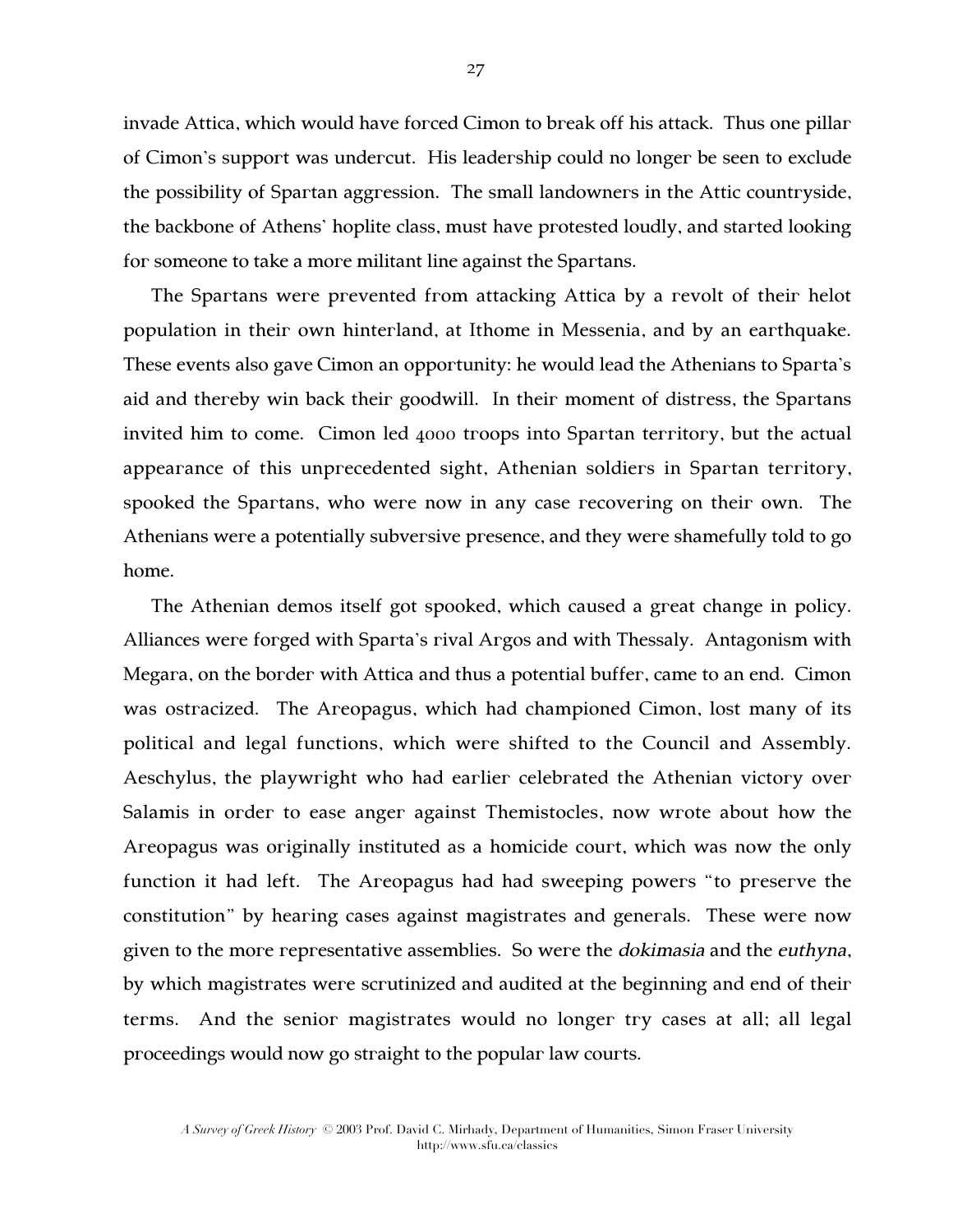The author of these democratizing reforms in 462 BCE was Ephialtes, an aristocrat with an impeccable record, but a devoted democrat. Soon after his reforms, however, he was assassinated. His role as the champion of the democrats was taken over by Pericles, who went on to dominate Athenian politics for more than thirty years. One of Pericles' first reforms was to introduce payment for participation in Athens' juries. Unlike in our own day, Athenian jurists could not be compelled to participate, so unless they received some compensation, only those who could afford to take time away from their other responsibilities could participate. With jury pay, Pericles saw to it that the lower classes could judge cases as well. In 457 he opened the holding of the senior magistracies to the zeugitae. In 451 he introduced a law requiring that to be recognized as an Athenian citizen, a man had to show that both his parents had been Athenians.

Under Pericles' leadership, Athenian relations with Sparta continued to sour. Athens' assistance to Megara in severing its ties to the Spartans and the other Peloponnesians led to what is now called the First Peloponnesian War (460-445 BCE). Athens now built its Long Walls, which connected Athens with its harbor at Piraeus. In 457, the Spartans marched north into Boeotia in an attempt to shore up their allies in Thebes. The Athenians confronted them at Tanagra and lost, but the Spartan losses were also considerable and forced them to withdraw. The next year Athens retook Boeotia and dominated it for the next ten years.

Athens' hostility to Persia had not yet wavered. In 459, 200 Athenian ships ventured to Egypt to support a revolt against the Persians. Like other revolts against the great Persian king, this one enjoyed temporary success, but in 454 it collapsed and Athens' entire expedition, including fifty more ships that had been sent out as reinforcements, were lost. It was a huge disaster, which led to two significant events. First, citing the possibility of a renewed Persian threat, Athens moved the treasury of the Delian League from Delos to Athens. Second, in about 450 Athens ended its hostilities with Persia with the so-called Peace of Callias. Despite the end of the war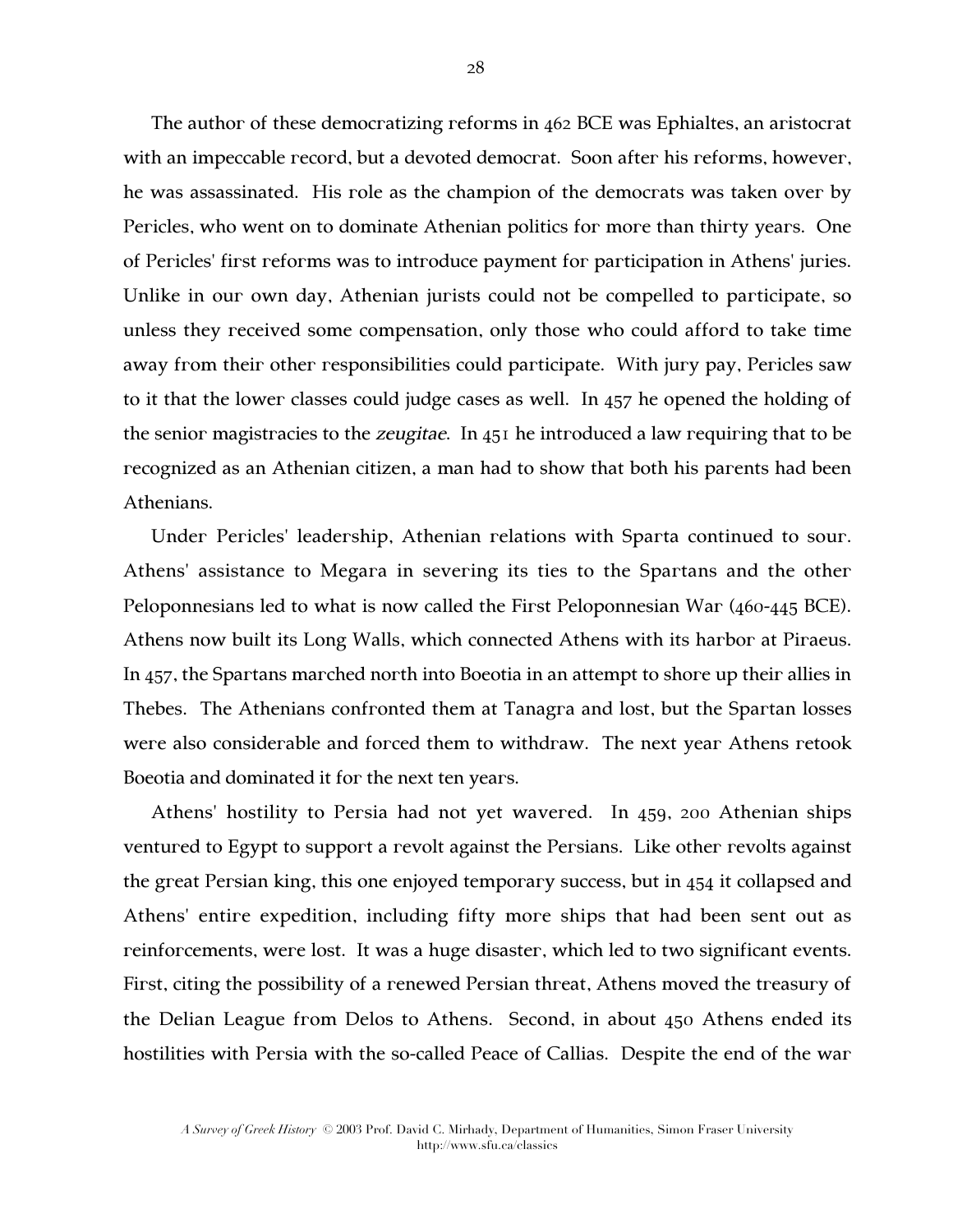against Persia, however, Athens continued to insist that its allies contribute to the upkeep of its fleet. The Delian League had become the Athenian Empire.

In 447 Athens' ambitions to maintain a hold over Boeotia and thus hold an empire on land as well as on the sea were ended when the Spartans again defeated them, this time at Coronea in Boeotia. Soon a peace treaty was also concluded. Sparta was to lead the Greeks of the Peloponnese and Boeotia, and Athens was to have its naval empire. The peace treaty required that trials involving Athenians and allies be held at Athens, and it imposed Athenian silver coinage, weights and measures on all its allies. Those allies that were deemed recalcitrant could expect to have a colony of Athenian cleruchs, stakeholders, placed nearby. The cleruchies allowed the Athenians to keep an eye on things and provided a home for some of Athens' burgeoning population.

#### **Sources**

Green, Peter, The Greco-Persian Wars. Berkeley: University of California Press, 1996. Herodotus, The Histories. Harmondsworth: Penguin, 1996.

McGregor, Malcolm F. The Athenians and Their Empire. Vancouver: University of British Columbia Press, 1987.

Meiggs, R. The Athenian Empire. Oxford: Oxford University press, 1972.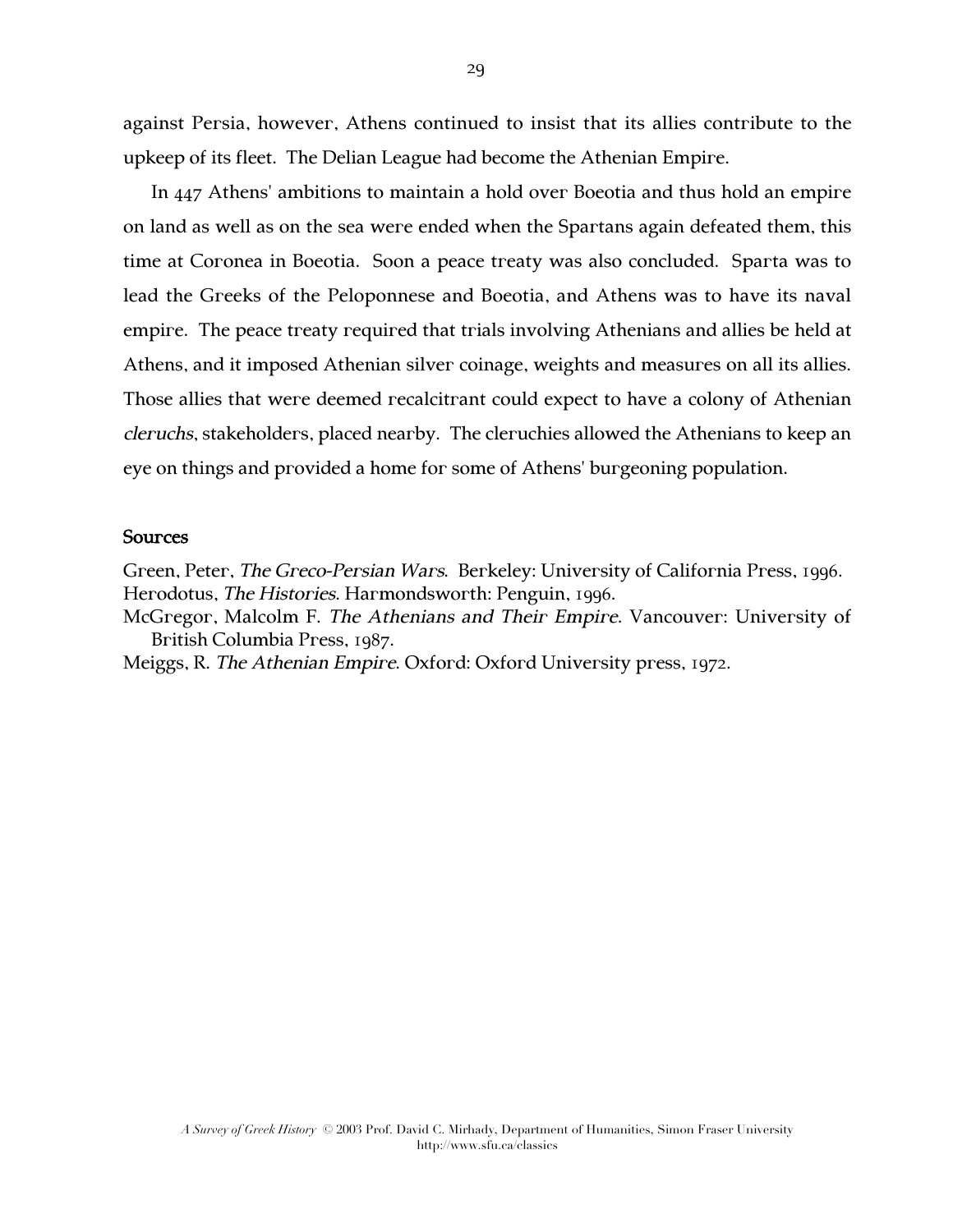# 5. The Great Peloponnesian War

The peace treaty concluded between Athens and Sparta in 446 interrupted hostilities without resolving the causes of the dispute between the two powers. It gave Athens a free hand to dominate its subject allies, one that it exercised quite brutally against the island of Samos in 440. But in general the Athenians did not try to extend their domination over new areas. Pericles, who was both Athens' leading politician and its most authoritative general, was quite happy to let Athens' enjoy the wealth and dominance it already had. In the mid 440s he embarked on a massive building program that gave Athens the physical attributes to match its imperial power, buildings like the Parthenon and Propylaea on the Acropolis and the Hephaesteon near the agora. There are suggestions that he sent bribes to the Spartans to soften their hostility. But the Spartans themselves had little reason to react. The Athenians were not imposing on their territory. The Spartans' austere lifestyle, which included avoiding the outside world as much as possible, meant that Athens was little direct threat to them.

But Sparta did lead an alliance of states known as the Peloponnesian League, which included Thebes, which saw itself as the leader of Boeotia, Megara, which bordered Athens, and Corinth, which, as a maritime trading state had ambitions that naturally conflicted with Athens' from time to time. Boeotia also bordered on Attica, Athens' territory, and the Athenians had strong relations with the Boeotian state of Plataea, which was near the border with Attica and resented Thebes' ambitions.

Corinth lay the groundwork for war. Athens had allied itself in 434 with Corcyra, an island colony of Corinth that lay on the route between Greece and the rich trading area of Sicily and southern Italy. The Athenians then joined the Corcyraeans in a sea battle against Corinth, which allowed the island to sever its ties to its mother city. Since Corinth had been very active in the colonization movement of previous centuries, this scenario was likely to repeat itself. In fact, Potidaea, one of Athens' subject allies on the coast of the northern Aegean area known as the Chalcidice, was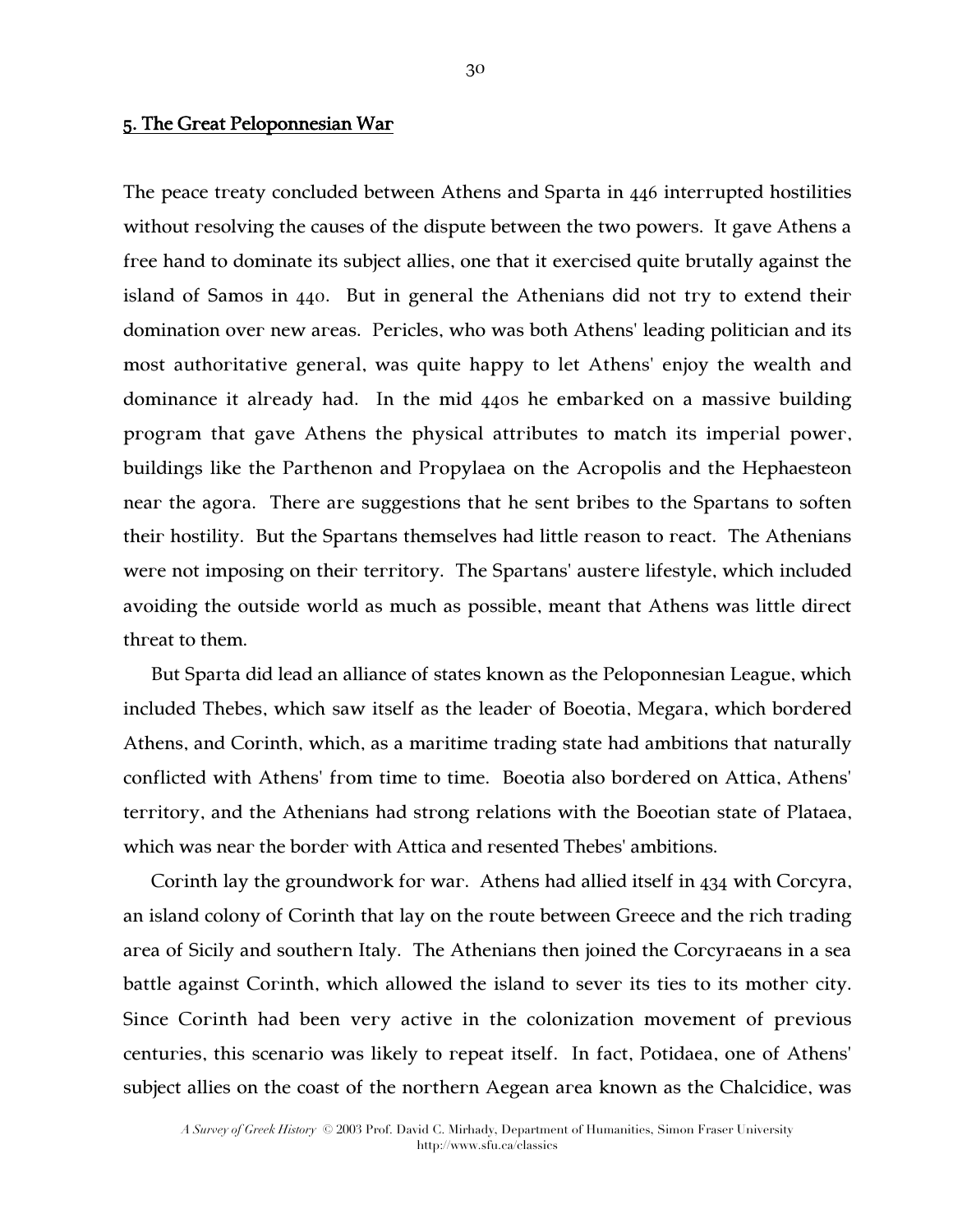also a colony of Corinth, and it still received its annual magistrates from the mother city. The Athenians demanded that Potidaea sever these ties with Corinth, and made several other demands besides. The Potidaeans refused and they and the Corinthians appealed to Sparta for help. The Spartans probably could have been dissuaded from declaring war if Athens had softened its antagonism against Megara, whose markets it was blockading as a result of a border dispute. Nevertheless, the contemporary Athenian historian Thucydides is probably right that war could ultimately not be avoided so long as Athens' ambitions threatened the other Greeks. Modern historians have seen these ambitions in economic terms, citing Athens' needs for grain from the Black Sea, minerals from the northern Aegean, and timber from Thrace and Macedonia.

Thebes and Plataea caused the actual outbreak of war. The Plataeans, after repulsing a Theban attempt to seize control of their city, massacred 180 Theban prisoners. Anticipating a Theban reprisal, the Plateans sought Athenian help, while the Thebans turned to Sparta. Pericles dictated Athens' strategy at the beginning of the war. The Athenians would counter the Spartans' advantage in hoplite warfare by refusing to meet them on the battlefield. Instead, the Athenians would discipline their impulses to fight, abandon most of the Attic countryside and withdraw behind the walls that connected Athens and Piraeus. Its navy and trading fleets would keep the city fed and supplied. This discipline would have been difficult under any circumstances, but the Athenians had not engaged in war on their own territory for over a generation, and many of the men of combat age had never experienced war of any kind. They had grown up in a city that had seen itself as the foremost power of Greece. The first two years of the war (431-430) proceeded according to Pericles' plans. The Spartans invaded Attica during the campaigning season, laid the country waste, and withdrew, and the Athenian fleet sailed around the Peloponnese on raiding expeditions.

In 429 Athens experienced something entirely unexpected: a plague broke out. The crowded conditions of the city and a total lack of knowledge about how to deal with the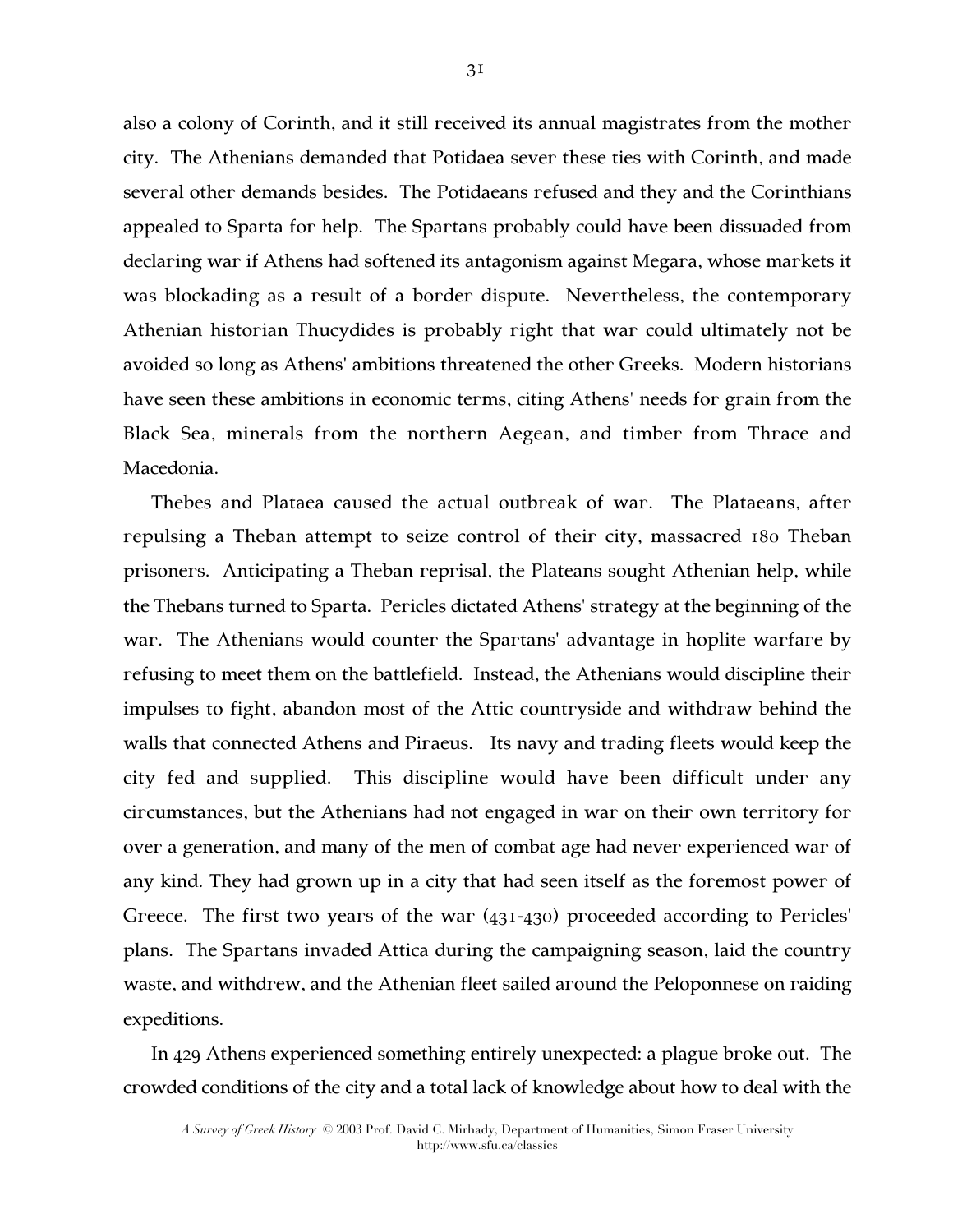disease caused the deaths of one quarter to one third of Athens' population, including Pericles'. Despite this catastrophe, however, Athens' military situation remained much as it had been. What changed was Athens' leadership. Thucydides tends to see the change in moral terms, and modern historians tend to follow his assessment that Athens' political and military leadership was not up to the standard set by the great general who had given Athens leadership for over thirty years. The new leadership, which is associated with the names of Nicias and Cleon in particular, is described as being led by "demagogues" who pandered to the desires of Athens' demos.

Pericles' death in 429 brought a power vacuum in Athens. He had largely eliminated his political opponents from the scene. Capable men of the aristocracy who felt a calling to public service went into the military, where they were often away from Athens for lengthy periods, unable to build popular support with the *demos*. In Athens what had arisen instead was a new kind of politician, not from the traditional, landholding aristocracy, but of the *demos*. The new politicians gained their wealth through trade and manufacturing. Their policies were belligerent and they appealed to the basest motives of the demos, its jealousy and rapacity. Cleon was one of these new politicians. He was the son of a wealthy leather tanner.

The historical tradition is universally hostile to Cleon. But in 425 he was handed an extraordinary piece of luck. His bravado and aggressiveness were rewarded with his being able to take credit for the capture of several hundred Spartans on the island of Sphacteria, which led the Spartans to sue for peace. Although their plea was rejected, because of Cleon, the prisoners prevented the Spartans from attacking Attica for the next four years. The Athenians responded by increasing the tribute they demanded from their allies, and times were good for the Athenian *demos*. Attempts were even made to make incursions by land into Boeotia.

Despite Cleon's successes, he was not able to win over everyone. Some believe that Athens with its authority invested in an amateur, democratic assembly, had need for people, like Cleon, who devoted themselves to mastering the intricacies of the empire and its administration. As Cleon is made to say in the Mytilenean Debate, which was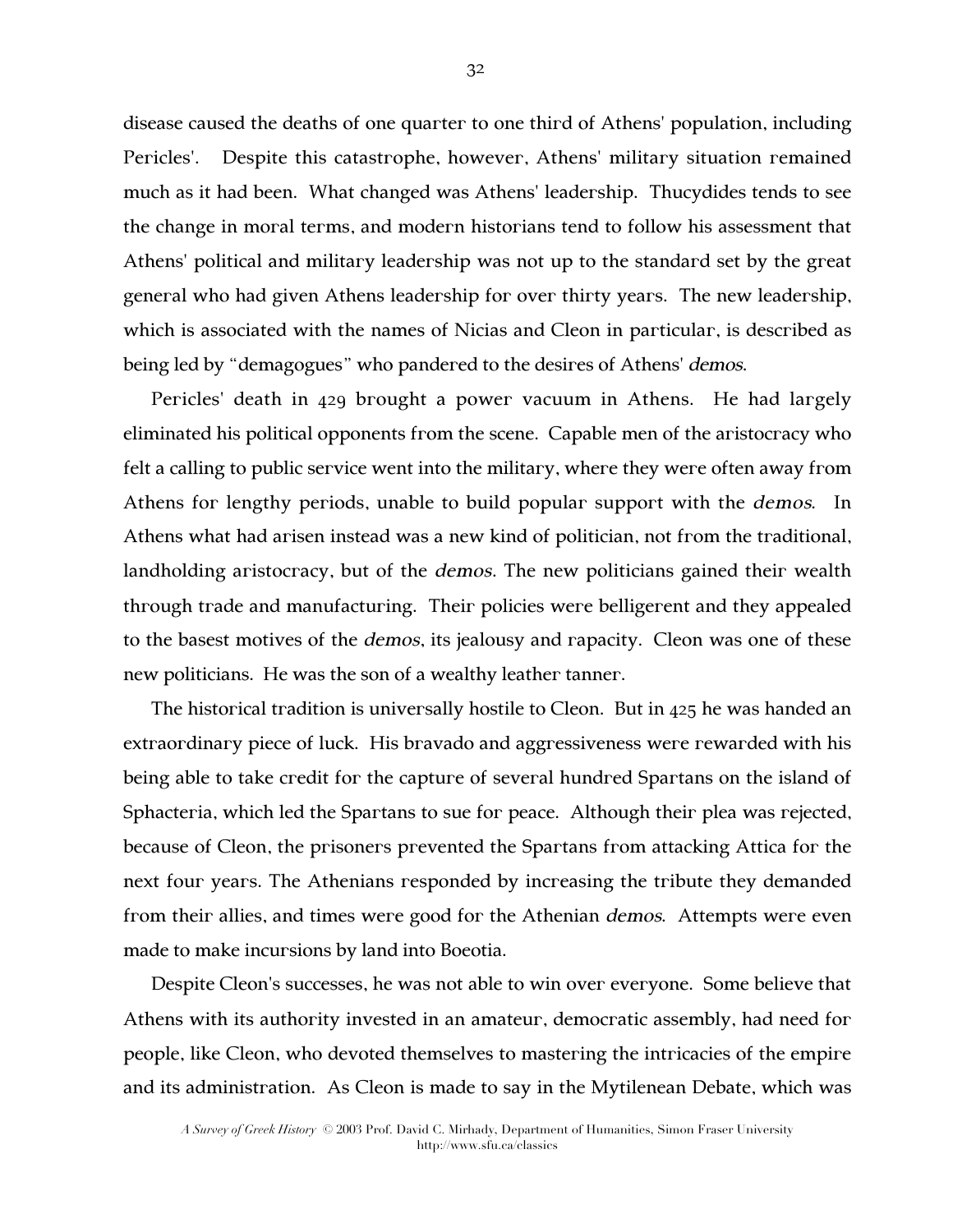recorded by the historian Thucydides, "a democracy cannot run an empire." Cleon knew how much money and resources were needed for the empire, especially for his generous doles to the jury courts. In this context, the comic poet Aristophanes renewed his attacks on Cleon. He had criticized him in his earlier plays, been sued by Cleon and convicted, but he went at it again.

#### The Peace of Nicias and the Sicilian Expedition

The deaths of Cleon and Brasidas at Amphipolis in 422 BCE removed the most belligerent leaders from both Athens and Sparta. Nicias, who had made windfall profits from silver mining, took over the leadership of Athens. Although he catered to the will of the *demos* as much as anyone, he was sympathetic to the aristocrats and farmers who wanted peace. Since the Spartans wanted peace also, he was able to achieve a peace treaty in 421 BCE without much trouble, and the peace was named for him. Although there are disputes about this what was achieved in this first, ten-year part of the Peloponnesian War, it seems pretty clear that despite the losses of the plague the Athenians were the winners. All they had wanted was to continue to hold their empire, and they had achieved this.

But there were restive people in Athens, anxious to put their own mark on Athens' glory. Although Athens and Sparta had achieved a peace treaty, the issues that separated them were still present. A protégé of Pericles, Alcibiades, organized a coalition of poleis in the Peloponnese to check Sparta's dominance over that peninsula. In 418, the armies of Argos, Mantinea and Elis fought the Spartans at Mantinea and lost. In 416 the Athenians approached almost the only Aegean island that was not part of its alliance, Melos, and demanded that it join. The Melians were ethnically Dorian, in fact they were very closely tied with the Spartans. They refused an Athenian ultimatum in a debate that was dramatized by the historian Thucydides as the "Melian Dialogue". After a siege, the Athenians killed all the Melian men and sold their woman and children into slavery.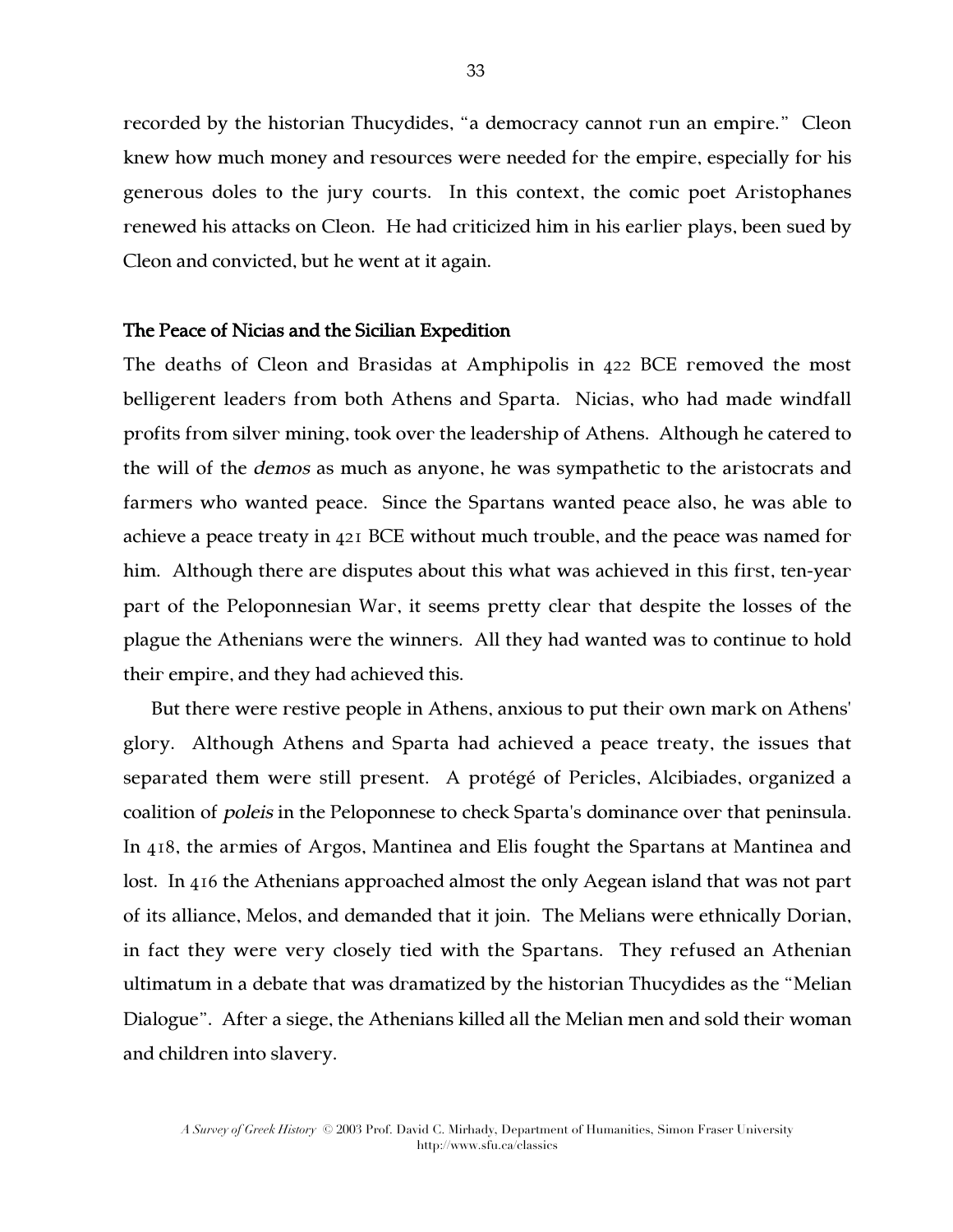The expedition against Melos was only a preliminary, however, for Athens', and Alcibiades', greatest ambition: the launching of a fleet to take control of the island of Sicily. Nicias opposed the expedition. But his estimate that it would require too many ships, men and resources, which he exaggerated in an attempt to discourage the Athenians, was to his surprise approved. And to make matters worse, he was chosen, against his wishes, as one of the three generals to lead the expedition of 94 triremes, 4500 hoplite soldiers, and countless supporting vessels. Nicias, Alcibiades and Lamachus made preparations to set off on the largest naval expedition ever by any Greek polis. Shortly before the expedition left, however, accusations were made against Alcibiades that he had profaned the mystery rituals of the cult of Demeter at Eleusis by performing them as part of a drunken party. It was also taken as a bad omen that somebody cut the phalluses off of many of the small statues of the god Hermes, called "herms", that were located throughout the city.

Alcibiades was able temporarily to face down the accusations against him, but once the expedition was launched and he was away, they resurfaced and Alcibiades was recalled. Because so many of his political supporters were with the fleet, he knew he would have a bad time of it at home, so instead of going to Athens, he went to Argos, and eventually to Sparta. Without him, the expedition to Sicily suffered from indecisiveness. Nicias had to lead it, and he opposed the whole venture. The Athenians attacked Syracuse, on the east coast of Sicily, and they might have won. But the Syracusans called on the Spartans for help, and the Spartans were quite happy to renew their war against Athens. By 413 the entire expedition to Sicily was wiped out, including further reinforcements sent out from Athens.

Meanwhile in Sparta, Alcibiades recommended that in their renewed war the Spartans set up a permanent garrison in Athenian territory at Decelea, and they followed his advice. From Decelea the Spartans were able to harass the Athenians continuously for the next ten years, preventing them from making use of the countryside of Attica.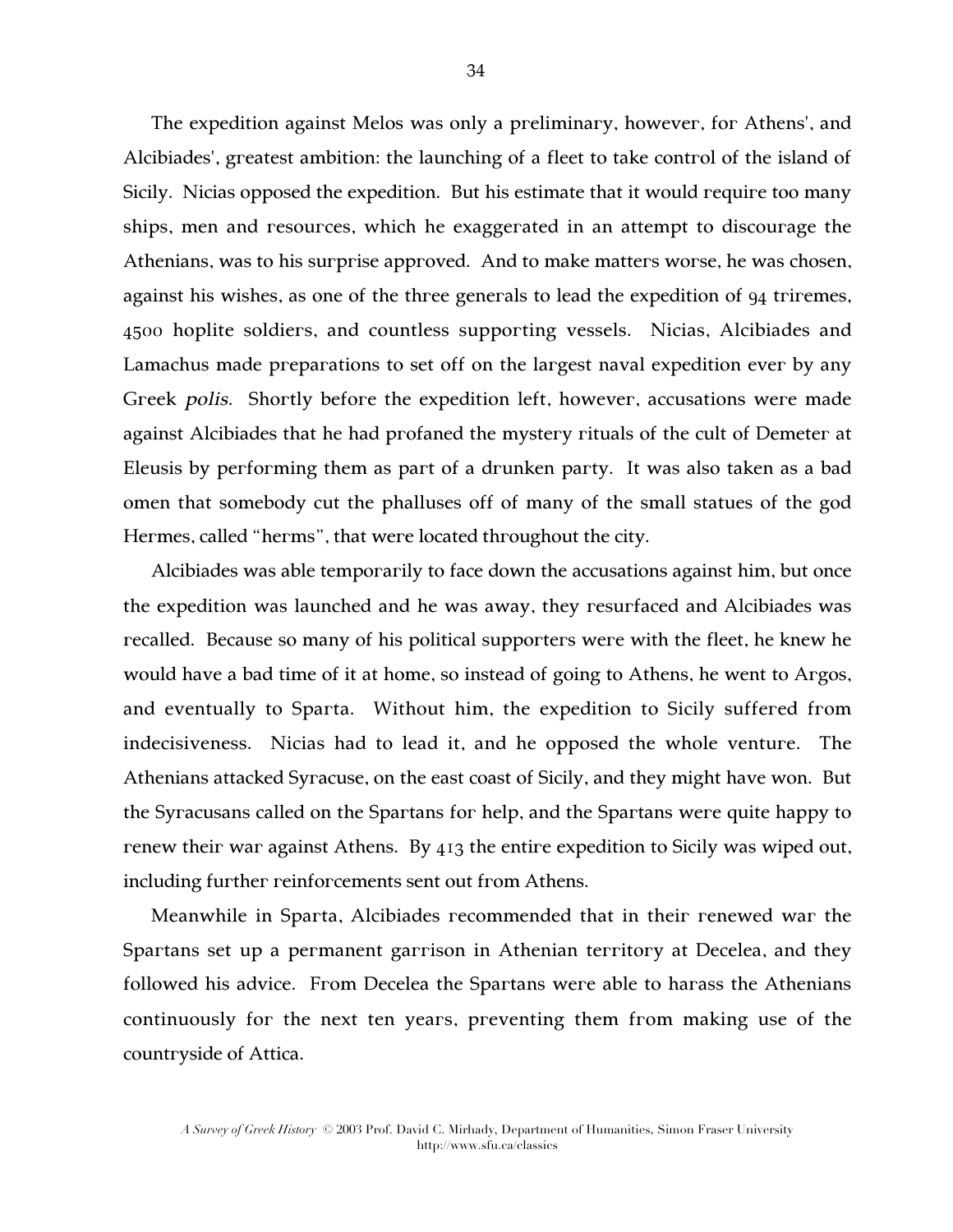### Oligarchy of the Four Hundred

The Sicilian disaster led to turmoil both within Athens and among its allies, who now saw the city as weak. With Persian and Spartan help many revolted. At Athens there was anger at the democratic leaders and at the fortune-tellers who had urged on the expedition. Ten men were appointed as *probouloi* to preside over measures of economic stringency, a move taken to be a first step toward oligarchy. The reserve of 1000 talents set aside on the Acropolis was employed.

The reasons for the move to oligarchy are explained by Thucydides. There was a perception that Athens could not survive unless the Persian king stopped financing the Spartans and began helping the Athenians. The Persian king would not do this, it was argued, unless Athens adopted an oligarchic government. Alcibiades, who had fled from the Spartans and was now advising the Persian governor Tissaphernes, put the plan to the aristocratically minded generals with the Athenian forces at Samos, like Pisander. He hoped that the plan might bring about his return to Athens. Initially the democrats both at Samos and at Athens were timid. Androcles, a leading democrat who had been responsible for the exile of Alcibiades, was assassinated. The oligarchs were highly organized, employing the connections cultivated in their drinking clubs, the hetairiai.

A special Assembly was called outside Athens at Colonus, which voted to hand over power to a new Council of Four Hundred. The conservative politician and sophist Antiphon was in charge. The number 400 was selected because it echoed that of the Solonian Council that predated Cleisthenes'. The new Councilors showed up at the Council House in Athens with a large armed escort and dismissed the democratically selected Council of 500. There was a promise given that power would ultimately be in the hands of an Assembly of 5000, a number limited to those who could serve the city either financially or by bearing hoplite weapons. The lower class thetes who manned the fleet were thus to be excluded.

The oligarchs hesitated over recalling Alcibiades, so he made approaches to the democrats at Samos, and took his Persian patronage with him. The oligarchs also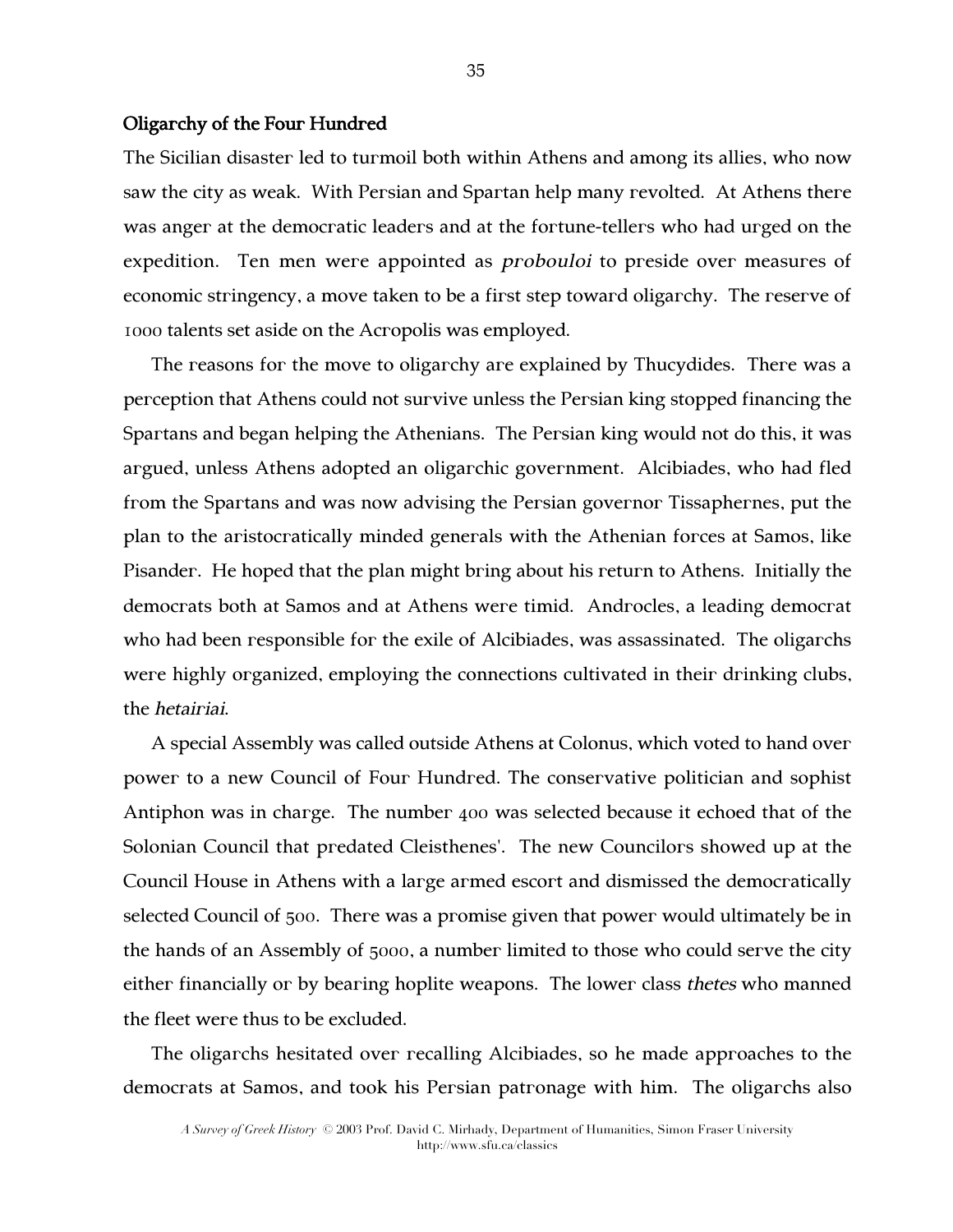encouraged those cities that were still subject to them to adopt similarly oligarchic governments, but they tended to revolt instead. And although the oligarchs had claimed that they would pursue the war against Sparta more efficiently than the democrats, once in power they made overtures of peace to the Spartans at Decelea. The navy at Samos elected from its numbers Thrasybulus to lead a democratic reaction. They elected Alcibiades general, who served as a conciliator. Some of the oligarchs were accused of fortifying Eitioneia, near Athens' harbor, to help a Spartan invasion. Soon the Four Hundred were deposed, and Athens was again a democracy.

#### The Tyranny of the Thirty

Led by Alcibiades, the Athenian navy achieved many successes in the years following 411. The Spartans were even led to offer peace. But the newly restored democracy, which was under the influence of a demagogue named Cleophon, only wanted to pursue war. Alcibiades was welcomed home a hero in 407, but his popularity with Athens' fickle democracy did not last long.

Leaving the main body of his forces under the command of his friend Antiochus, with orders not to risk a battle, Alcibiades went off with a few of his ships to reconnoiter. Although the exact circumstances are unknown, Antiochus was drawn into battle and was defeated. The loss was relatively insignificant, but Alcibiades was made to take the blame. He was not re-elected general the next year and chose to retire.

Despite the loss of this great general, the Athenians enjoyed one last great victory. The Spartan commander Lysander put together a fleet of 140 ships and managed to destroy 30 Athenian ships in a battle near the island of Lesbos. In response, the Athenians took extraordinary steps to assemble the funds necessary to put together a new fleet of their own, 150 ships strong. The two fleets met at Arginusae, near the Turkish coast, and the Athenians won a decisive victory.

In the aftermath of the battle, however, a storm prevented the Athenian generals from staying to recover the dead from the twenty-five ships that were lost. The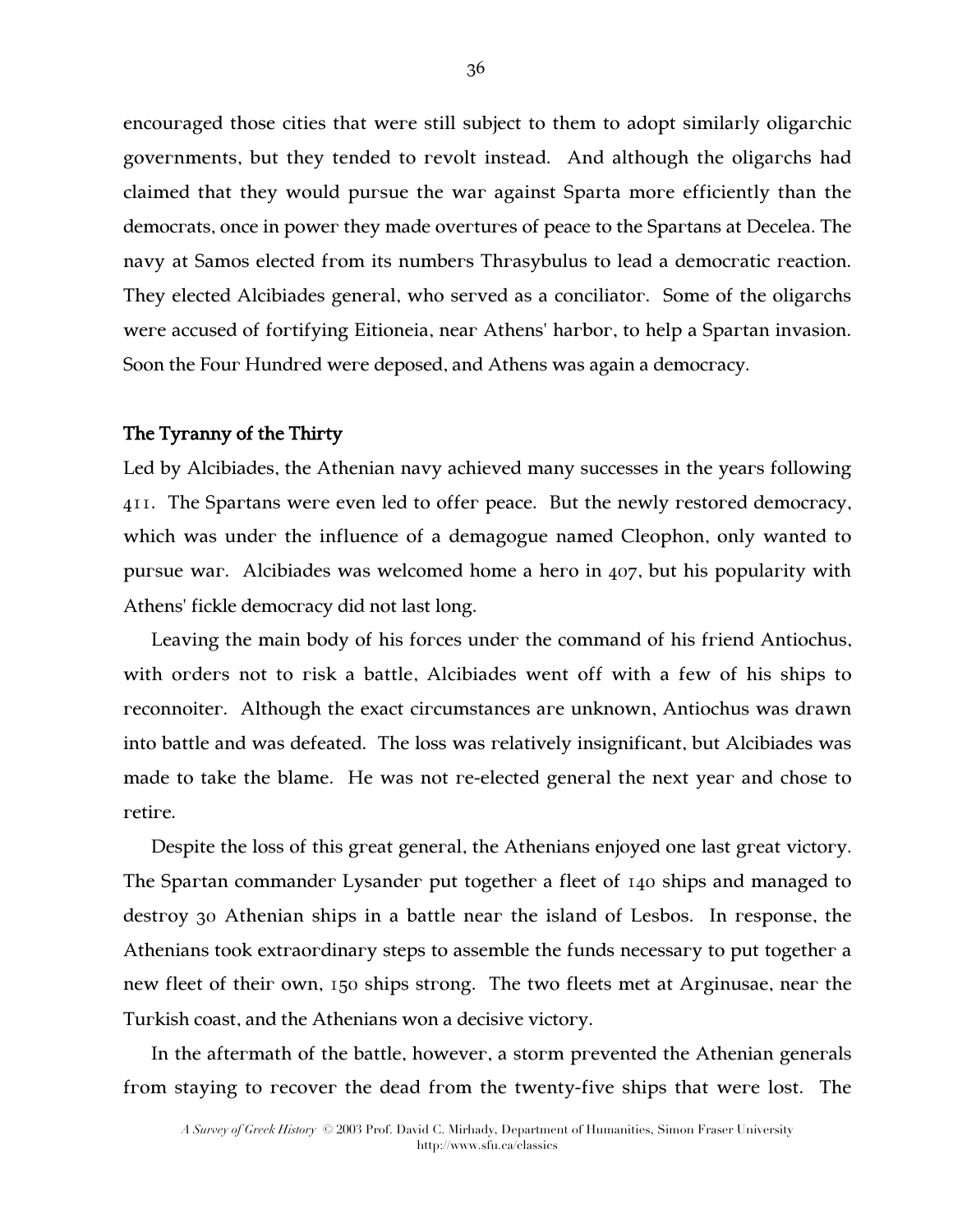democratic Assembly responded by convicting the generals of impiety and executing them. This procedure was completely unconstitutional, as the philosopher Socrates, who happened to be one of those chairing the Assembly meeting that day, tried to point out: Athenians could not be condemned to death by the Assembly but only by a law court. The execution of the generals, one of whom was actually the son of the great general Pericles, had disastrous consequences for Athens' military prospects, which were already precarious after the retirement of Alcibiades. Athens simply did not have sufficient depth in strategic talent to be able to afford the loss of these men.

The Spartan commander Lysander took advantage of a lapse is Athenian strategy in the Hellespont to surprise the Athenian navy and destroy it in the battle of Aegospotami in 405. Only twenty of 180 Athenian ships managed to escape, and many of them fled to Cyprus. With the loss of its fleet and three to four thousand men, Athens was defenseless. But Lysander did not move immediately to demand Athens' surrender. Instead, he moved through the Aegean, replacing democratic governments loyal to Athens with oligarchic governments loyal to himself and Sparta and forcing the Athenians who lived in and near the various poleis as cleruchs to move back to Athens. With its grain supplies cut off by a Spartan embargo, the new arrivals simply exacerbated a famine in Athens.

The Athenians held out for eight months, urged on despite the famine by the demagogue Cleophon. But finally the city capitulated and its Long Walls were torn down. The Spartans were not as severe as some of their allies wanted: they were demanding Athens' total destruction. Instead, Lysander, as he had done with many of the *poleis* that had been Athens' allies, replaced Athens' democratic constitution with an oligarchy of thirty, select Athenians. Because of their brutal behavior toward their fellow citizens and others living in Athens, this group became despised and known simply as the Thirty or as the Thirty Tyrants.

The erratic behavior of Athens' democracy in the last years of the war, as well as the fatigue caused by the war itself, must have made the change in Athens' constitution quite appealing to many Athenians. The Thirty were appointed both to run the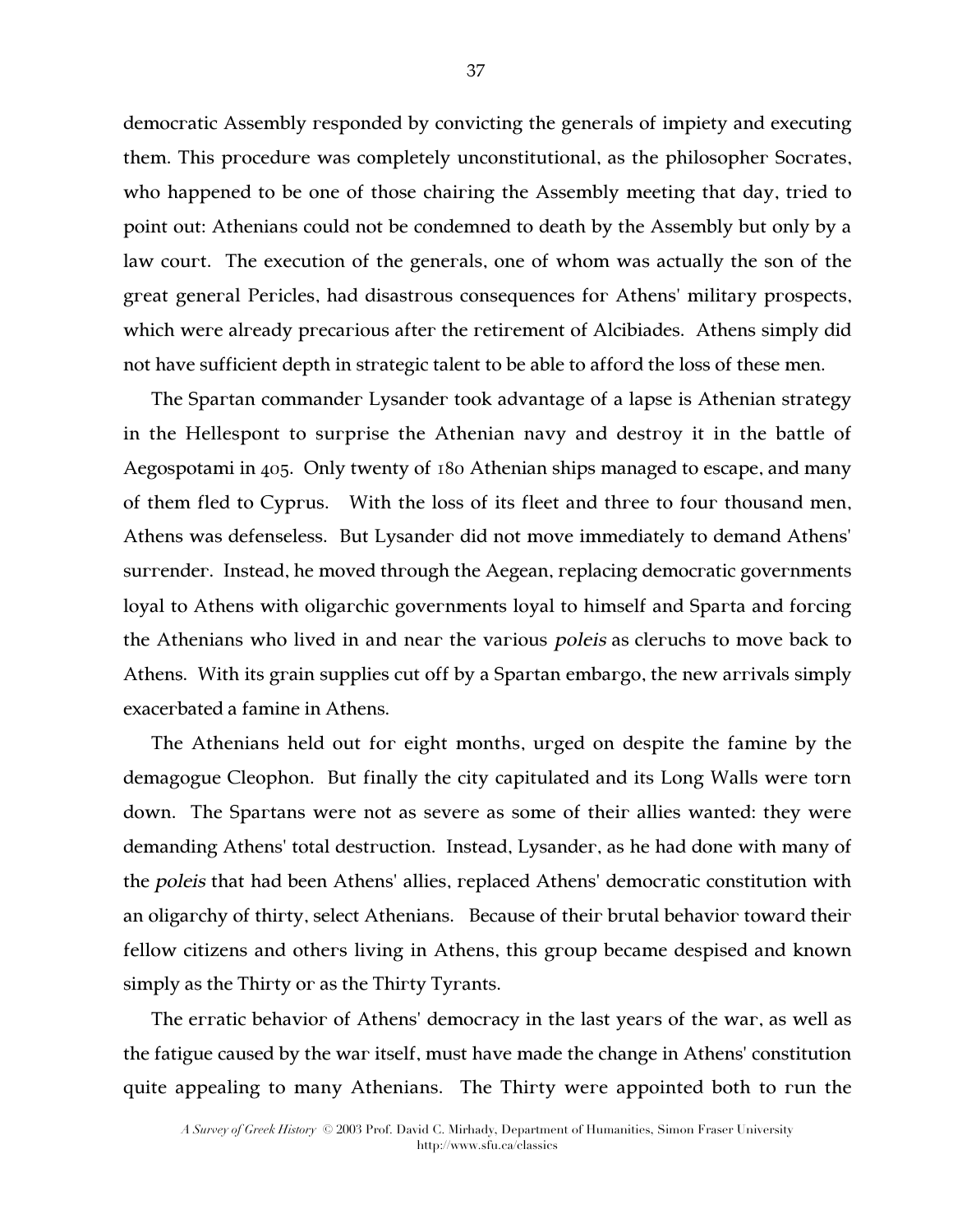government and to write new laws according to the "ancestral constitution" (patrios politeia), which would severely limit the franchise, essentially only to the hoplite class, and reform the courts. One of the ways for attacking political opponents in the democracy was malicious prosecution, or sykophantia, which the oligarchs promised to end.

There were differing views among the Thirty, however. Critias led an extremist group that wanted the franchise strictly limited to 3000 citizens and sought to purge not only the most extreme democrats and sykophants, most of whom had at any rate already fled, but also almost anyone who had prospered under the democracy, whether citizen or resident foreigner (metic). Theramenes led a more moderate group, which was willing to broaden the franchise and rejected the wholesale violence of Critias. For his trouble, Theramenes was himself identified as an enemy of the oligarchy and executed, along with approximately 1500 other victims of the Thirty.

A group of democratic exiles had found refuge in Thebes. In 403, led by Thrasybulus, a relatively small group set out for Athens. After defeating a small army at Phyle, on the border of Attica, Thrasybulus' group grew and moved on to Athens. The Thirty responded by stationing a Spartan garrison on Athens' Acropolis, which made the Athenians even more hostile to them. In a battle fought near Athens' port in Piraeus, Critias was killed. Led by their king Pausanias, the Spartans withdrew and after some negotiations a reconciliation was achieved among the Athenians. Athens' democracy was restored again.

## **Sources**

Connor, W. Robert. New Politicians of Fifth-Century Athens. 1971. Thucydides, The Peloponnesian War. Harmondsworth: Penguin, 1972.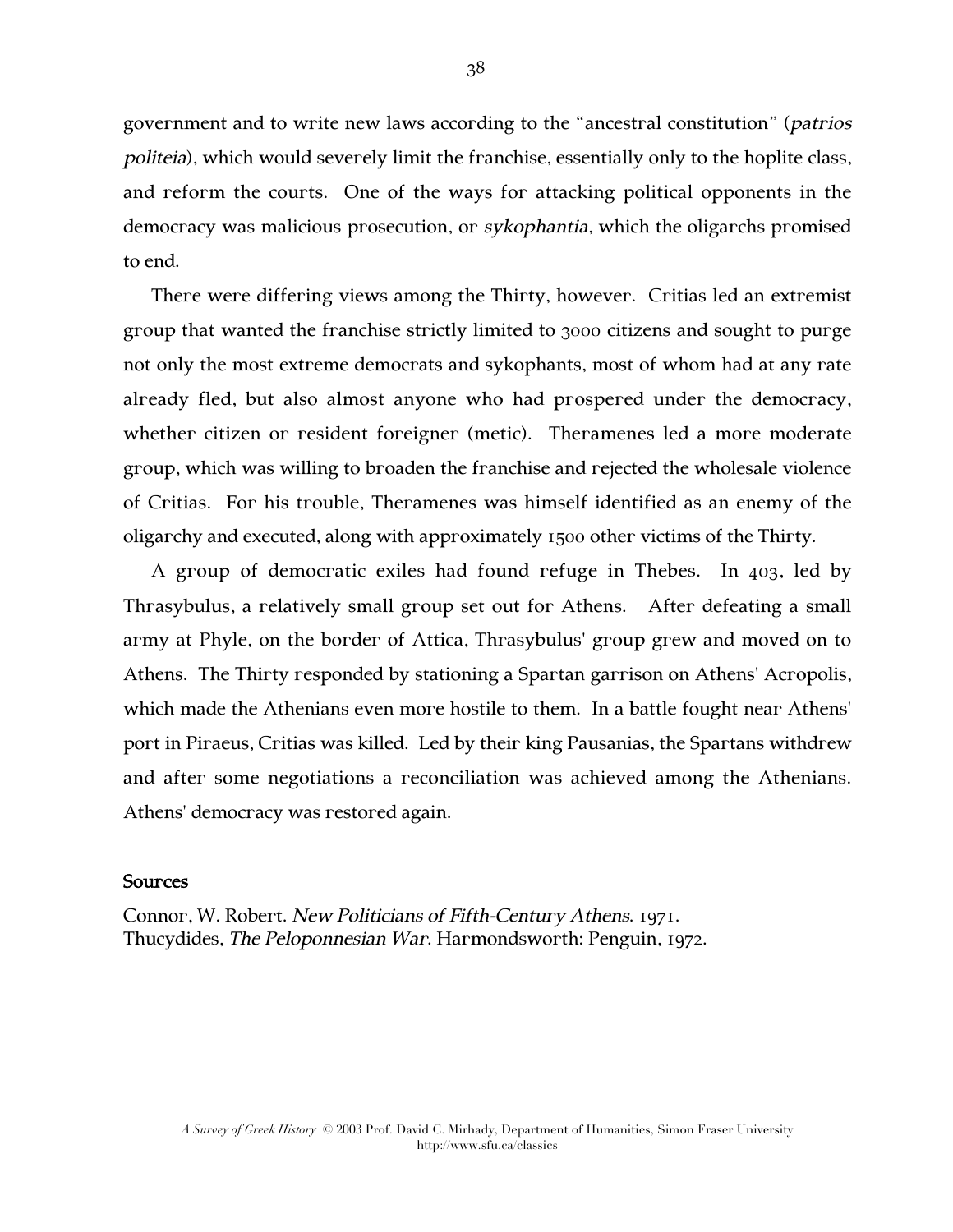## 6. The Decline of the Polis

### Spartan Hegemony

The restoration of democracy in Athens in 403 had little effect in the rest of Greece, where Sparta's power was unchallenged. We refer to this as the period of Spartan hegemony. The word "hegemony" is based on the Greek word *hegemonia*, which means leadership. But hegemony is stronger than leadership. It does not quite mean domination, but it tends in that direction.

Through the strategy of their commander Lysander, the Spartans largely inherited Athens' empire, with the contributions of its subject allies, to add to its own considerable holdings in the Peloponnese. Under Spartan governors, or harmosts, councils of ten local citizens, called decarchies, ruled the affairs of the poleis in accordance with Spartan interests.

But the Spartans had some decisions to make. In order to defeat the Athenians, they had sought and received help from the Persians in exchange for the Persians receiving a free hand to dominate the Greeks who lived on the coast of Turkey. Would the Spartans abide by their agreements with the Persians, or would they renew their role as champions of the Greek world and pursue war against Persia? The obstacles to their doing this were no less true in 400 BCE than they had been in 479 BCE. The basis of their livelihood was still the labor of the large population of helots, against whom the Spartans had to stay ever vigilant. And the Spartan agoge, or training, which produced such effective soldiers, also seemed to depend on the Spartans living only within their very controlled lifestyle at home. Outside influences could quite easily corrupt. Spartans dealing with money for the first time succumbed to the temptation to steal. Harmosts given command over foreign populations for the first time quickly became tyrants. But the involvement of many Greek mercenaries in a rebellion led by Cyrus the Younger in an attempt to seize the Persian throne from his brother Artaxerxes II in 401 showed the potential strength that a united Greek army might have against the Persians. Cyrus' mainly Greek force managed to defeat a Persian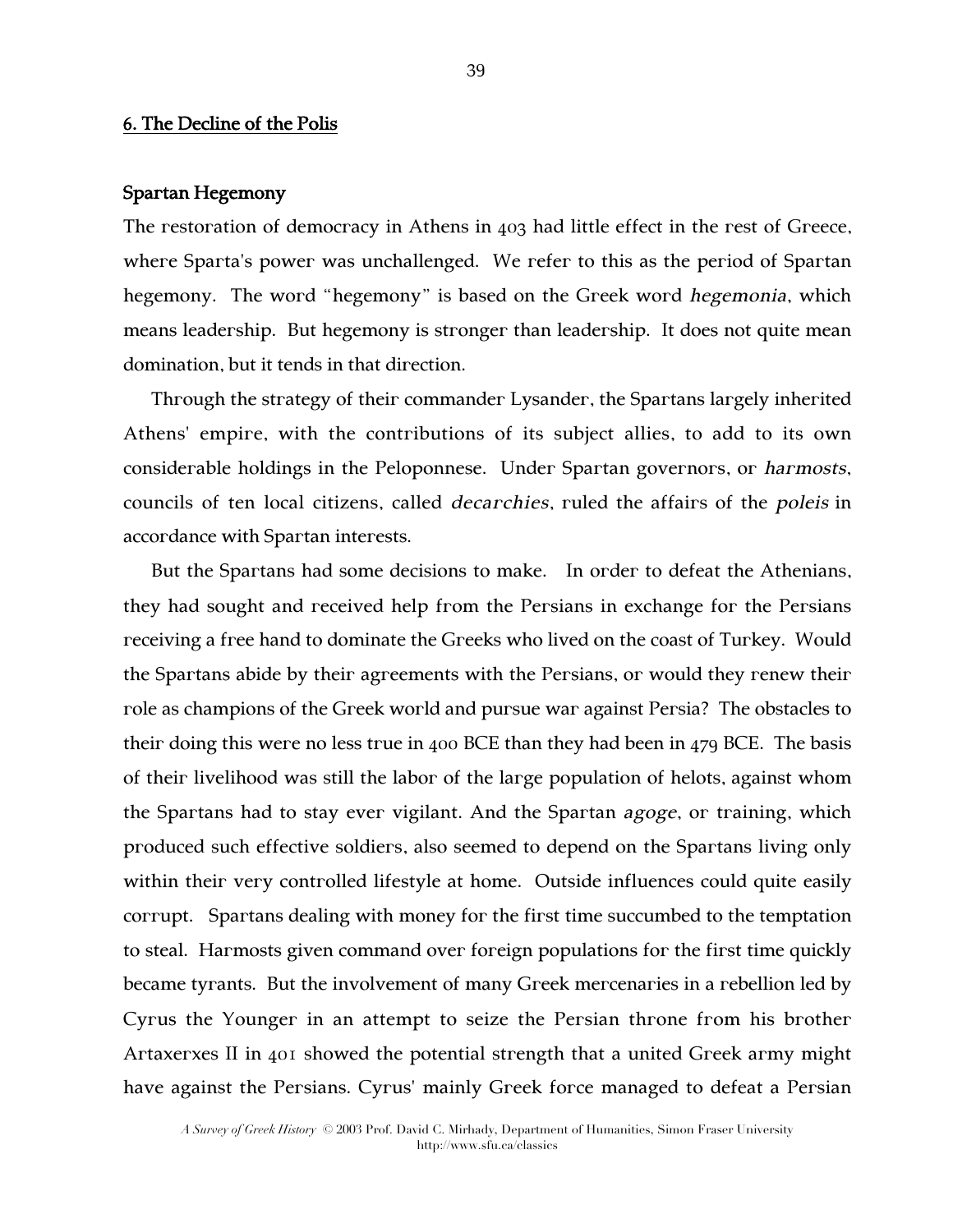army at Cunaxa, deep in Persian territory in Babylonia. Only the death of Cyrus at Cunaxa prevented the ten thousand Greek mercenaries from asserting control

The successes of the Spartan commander Lysander became his own undoing. The personal loyalty that he enjoyed in so many of the cities he had captured was resented by the Spartans back home. Because he was not one of Sparta's two kings, his extraordinary personal power and prestige were viewed as a threat to Spartan government. He was recalled, and the citizens who formed the many local decarchies were dismissed as if they were his personal clients. In 397 BCE, however, Lysander returned to some prominence when his boyhood friend Agesilaus was able to become king after a disputed succession.

Agesilaus had great plans to pursue war against the Persians. Modeling himself on Agamemnon and the legendary Greek expedition against Troy, in 396 he assembled an army in the same location in Boeotia where Agamemnon's fleet had disembarked. But by this time Sparta's former allies were growing weary of Spartan hegemony, and the Thebans marched out and interrupted Agesilaus' preliminary sacrifice. The expedition set off nevertheless and won several victories in northwest Turkey.

Agesilaus' successes were cut short, however, by two developments. First, in 395 an Athenian general Conon, who had escaped the disaster at Aegospotami in 405 by sailing to Cyprus, returned at the head of a Persian fleet and defeated the Spartans at Cnidus in the southeastern Aegean. Second, in Greece, the cities of Thebes, Athens, Corinth and Argos put aside their differences and united against Sparta. Agesilaus had to be called home.

Because so much of the fighting took place near the isthmus of Corinth in an attempt to restrict Spartan influence to the Peloponnese, the new war has been called the Corinthian War. Besides the four Greek *poleis*, the Persians also joined in opposing Sparta. Athens was the prime beneficiary of the Persian aid: it rebuilt its Long Walls and refortified its port at Piraeus. Soon the Athenians reestablished their influence in many parts of the Aegean, especially in regaining a corridor to the Black Sea for its grain supplies. Their renewed power and their imposition of taxes on all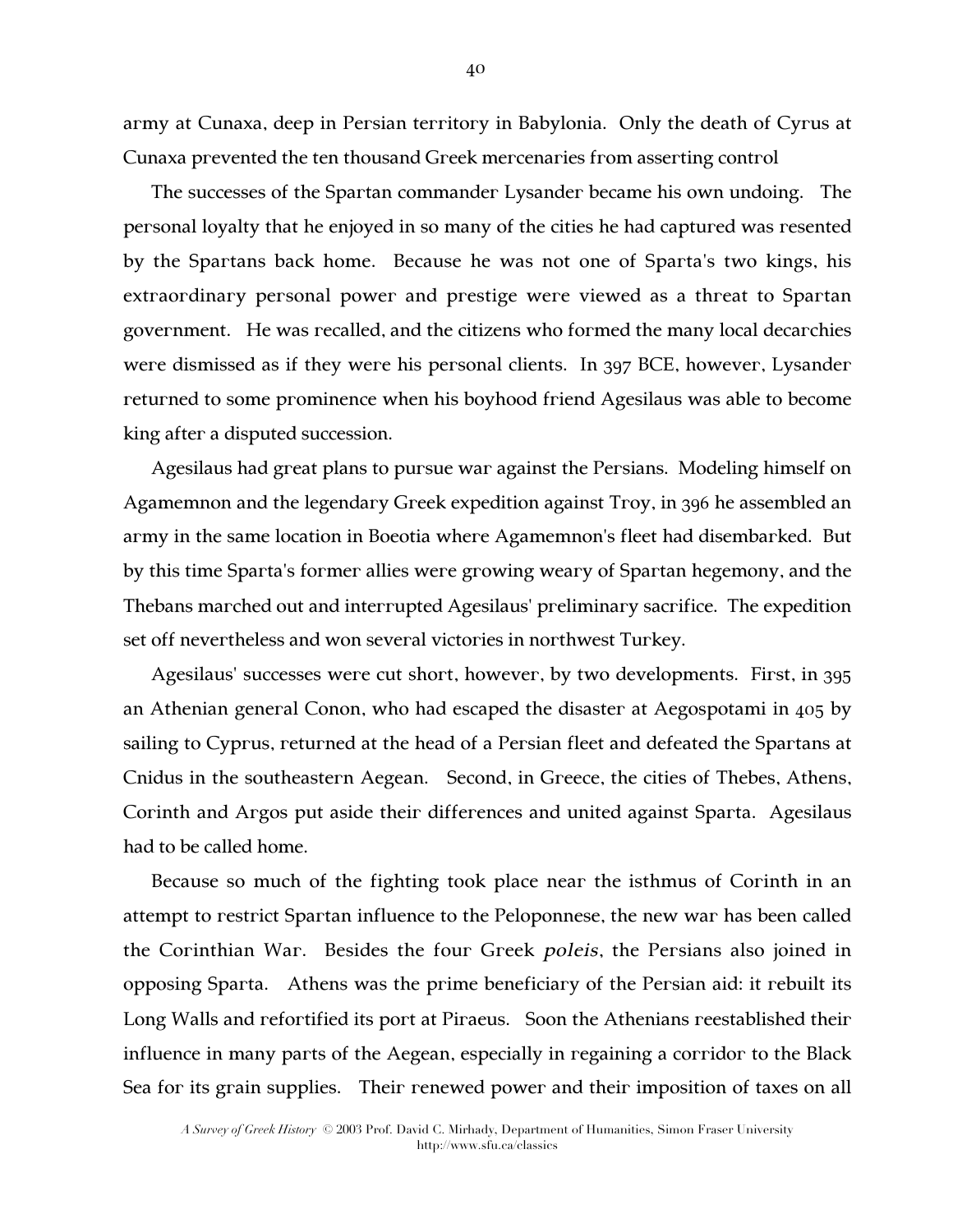maritime trade by their allies made the Persians and the Thebans worried, however, and both these powers turned their support to Sparta. By 387 the Spartans had managed to block Athens' access to the Black Sea again, and the Athenians were forced to accept a peace brokered by the Persian king. Since it was dictated by the Spartan Antalcidas, it is variously known as the "King's Peace" or "Peace of Antalcidas".

The terms of the King's Peace assured the Persians their control of the Greek cities in Asia Minor. It was thus seen by many as a betrayal of Greek interests. Within Greece, its guiding principle was autonomy: no *polis* was to impose itself on any other. This principle was directly mainly at the Athenians, but it also prevented the Thebans from dominating the other cities of Boeotia. It did nothing, however, to check Sparta's domination of Messenia. In fact Sparta became the enforcer of the Peace. In 382 a Spartan commander on his way to northern Greece to break up a league of states loyal to Olynthus took the opportunity afforded by a religious celebration in Thebes to seize the city's acropolis, which was known as the Cadmeia. The unprovoked nature of the attack and its transgression against religious customs led the Spartans to punish the commander, but they held on to the Cadmeia. This sort of Spartan highhandedness led the Thebans to join with the Athenians and many of Athens' former allies again to form what is now called the Second Athenian League. The terms of the League were very carefully formulated to abide by the terms of the King's Peace: no *polis* would surrender its autonomy to another. Unlike the Athenian Empire of the fifth century, this League was governed not by the Athenian Assembly but by an independent congress, or synhedrion. At its peak, the League had up to seventy members. Although the Athenians were clearly the strongest member, especially with their navy, they allowed the *synhedrion* a veto over their actions, and they did not impose any cleruchies on their allies.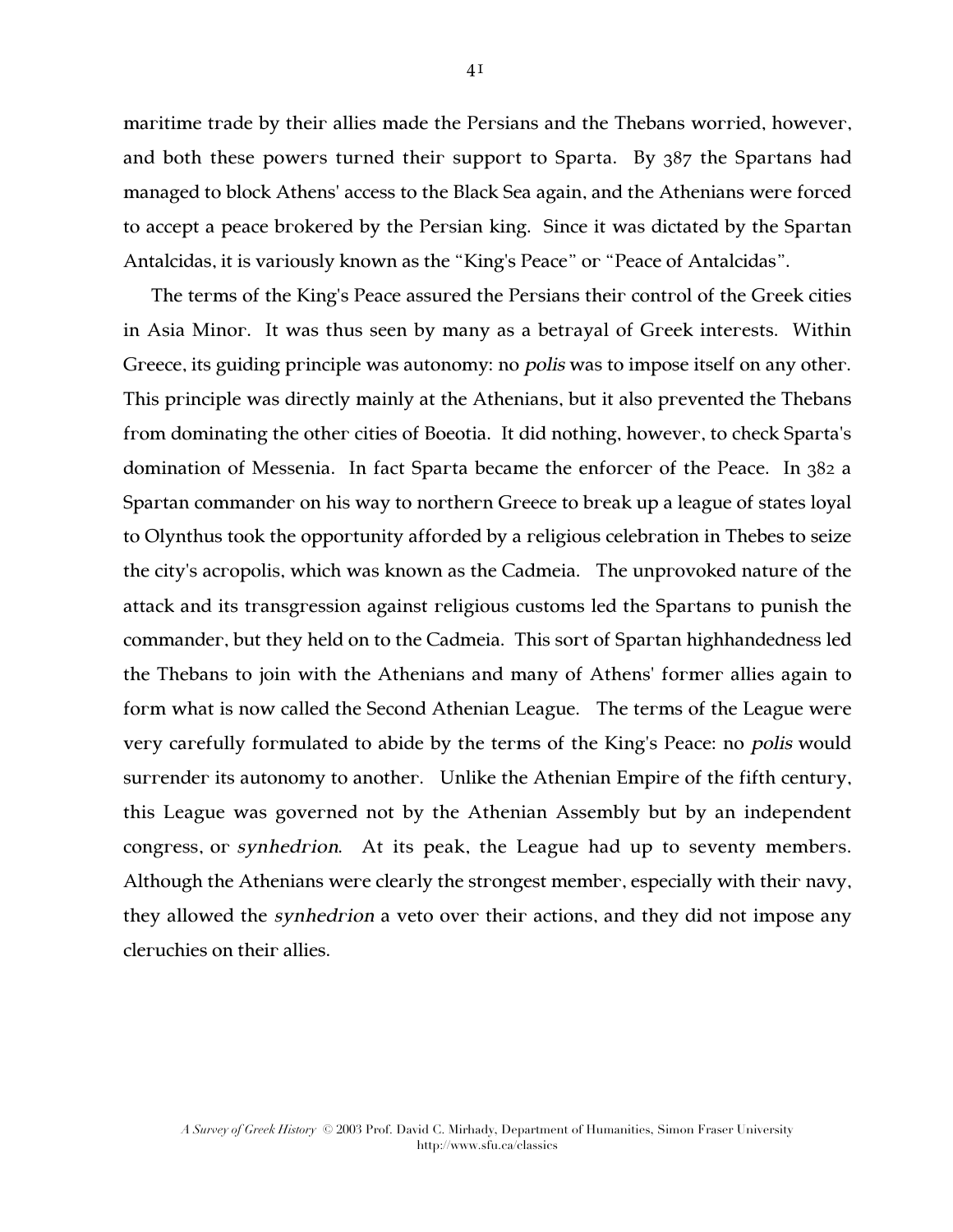#### The Battles of Leuctra and Mantinea

Despite the pious sentiments of 378 BCE establishing the Second Athenian League while preserving the autonomy of its individual member states, the tendency for the stronger states to dominate the weaker was impossible to escape. Thebes took advantage of its alliance with Athens to consolidate its hold over Boeotia through the Boeotian Confederacy, and Athens itself took greater and greater advantage of its hegemony over the maritime *poleis*. The Spartans were intent on putting a stop to Thebes' ambitions. In 375, however, the Thebans under Pelopidas stunned the Greek world by defeating a relatively small force of Spartans in a battle at Tegyra. In 371, after a failed peace conference in which the Spartans had refused to allow the Thebans to settle terms on behalf of all the Boeotians, the Spartans came north with a force of over 10,000 hoplites to destroy the Boeotian Confederacy. The Thebans under Epaminondas met them at Leuctra.

Epaminondas had revolutionized hoplite fighting. He massed his hoplite phalanx 50 men deep on his left, directly against the Spartan strength. An elite force, called the Sacred Band, was in the front ranks of Epaminondas' phalanx. By carefully timing his cavalry attack, and taking advantage of Spartan confusion at his unusual formation, Epaminondas charged the Spartans at the right moment, killing their king and forcing the Spartans to withdraw with heavy losses. The Battle of Leuctra marked the end of Spartan military dominance in Greece. Economic problems in Sparta had led to a drop in population. Even if they had had the will, the Spartans could no longer field an army of sufficient size to dominate. Several cities in the Peloponnese could celebrate their liberation from Spartan hegemony.

The next year Epaminondas followed up his victory by invading the Peloponnese. But instead of attacking Sparta directly, he led his forces to Messenia, the source of Sparta's economic prosperity. He freed Messenia and reestablished it as a unified polis. In subsequent years he invaded the Peloponnese repeatedly while Thebes enjoyed its brief period of hegemony over the Greek world. Loosely following the model that the Thebans had adopted for their Boeotian confederacy, Epaminondas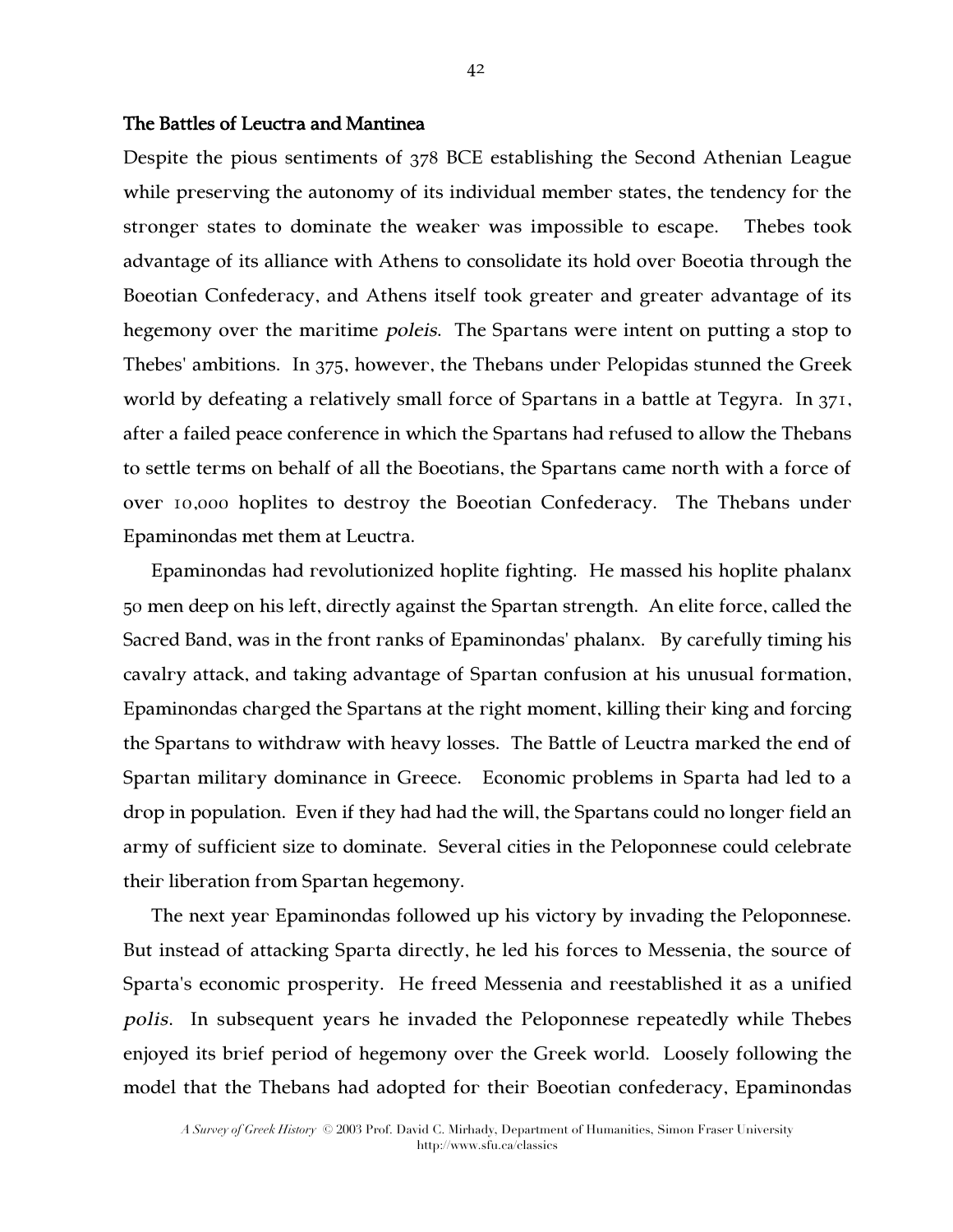initially encouraged the development of the Arcadian Confederacy as a buffer to the Spartans. It had its capital at Megalopolis and included an assembly of ten thousand, a council, and magistrates selected according to the size of their home polis. Soon, however, the Confederacy became fragmented and its members, encouraged by Athens, began to resist Theban control. In 362, in an attempt to put down unrest in the Peloponnese, Epaminondas was killed in the Battle of Mantinea. In many ways, the battle was a Theban victory, but with the loss of its most decisive leader, Thebes' time of hegemony was over.

# The Social War (357-355 BCE) and the Sacred War (355-347 BCE)

The historian Xenophon (c. 440-360 BCE) ends his Hellenica, a history of the period 411-362, by noting the uncertainty that followed the Battle of Mantinea.<sup>5</sup> Sparta's time as a dominant military power had been finished after the Battle of Leuctra in 371 BCE. Now Thebes' period of hegemony had passed. Athens was once again the leading Greek *polis*, but without ambitions to pursue a war against either a Greek power or the Persians. With no threat from any of these quarters either, its justification for maintaining an empire seemed to have gone. For the Second Athenian League had become an empire. The Athenians were increasingly interested in recovering Amphipolis, a strategic commercial and mining center on the north coast of the Aegean, but this goal would have served only the Athenians, not their allies.

Discontent among Athens' allies grew until finally, in 357 BCE, Rhodes, Cos, Chios and Byzantium revolted in what is now called the Social War, from the Latin word socii for "allies". These states were helped and encouraged by Mausolus, the king of Caria who acted as the Persian governor, or satrap, for the area. The Social War certainly prevented the Athenians from thinking about pursuing a campaign against the Persians. The Athenian citizens had long enjoyed the *frevenues generated by their* League to finance ships and mercenaries to fight on their behalf. They no longer had the heart to pursue a war to maintain an empire after their navy lost a major battle at Embata in 356 and the Persian king threatened all out war if the Athenians did not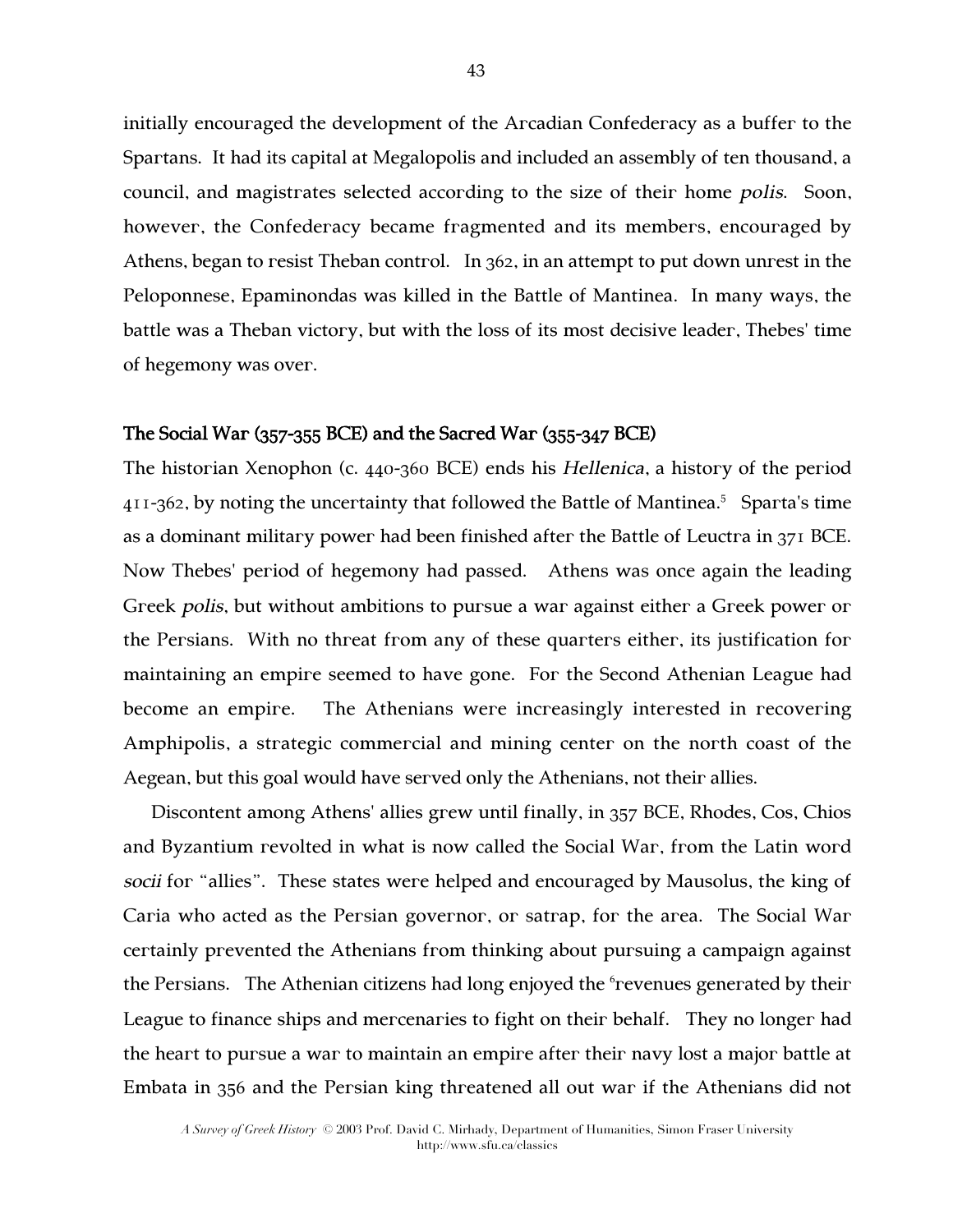restrain their general Chares. Although Athens kept a remnant of its League in tact, the loss of four of its major allies -- as well as Lesbos shortly after the war -- marked the end of an important chapter in Greek history and politics. The Athenians were no longer in a position to export their democratic ideas to other *poleis*. It was only a matter of time before its own democracy was threatened.

The Athenians were not the only *polis* to rely heavily on mercenaries in the fourth century BCE, and this had enormous consequences for Greek political institutions. The basis of polis government had been the phalanx of hoplite citizen soldiers and, in the case of Athens' democracy, the trireme of citizen rowers. When the soldiers and rowers became hired non-citizens, mercenaries, the connection between citizens' political rights and military service was broken. Constant warfare led many Greek citizens to abandon their farms and drift into service as mercenaries, which had agricultural and thus economic consequences, as well as military and political.

The preeminence of the hoplite soldier was also being challenged by changes in military technology and tactics. The citizen farmer had sufficient wealth to be able to purchase his own weapons. Now light-armed tactics, which were pioneered by Pelopidas of Thebes and Iphicrates of Athens, called for more specialized skills in archery, slinging, siege operations and the use of the lighter javelin and shield, or peltê, of the peltasts. Citizen soldiers rarely had the time or interest to develope these skills. Tyrants like Jason of Pherae and Dionysius of Syracuse, as well as the Persian king, hired many Greek mercenaries for their armies, an indication that soldiers were now fighting less for their *poleis* and more for individuals, and for money.

In 355 BCE, in response to demands that it stop cultivating sacred land, the federation of Phocis, which lay between Boeotia and Delphi, seized the sanctuary of Apollo at Delphi with the tacit support of Athens. The sanctuary was protected by a group of poleis known as the Amphictyonic Council, which included most of the Greek poleis but which was dominated by those in Boeotia and Thessaly. This meant that it fell to Thebes, as the leader of Boeotia, to recover the sanctuary. But with the sanctuary and its huge treasury in their hands, the Phocians had ample funds with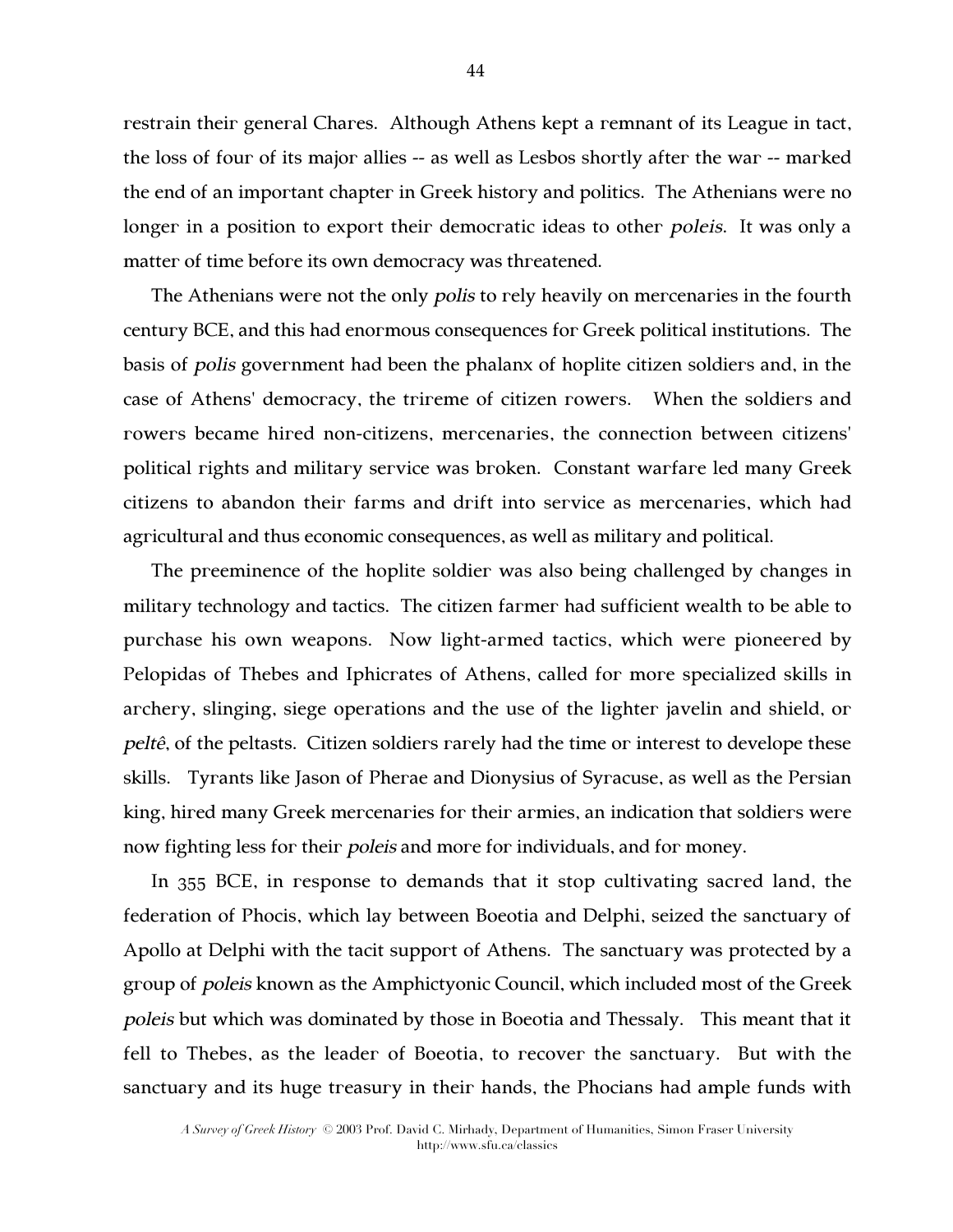which to hire mercenaries. Led by their generals Philomelus and Onomarchus, the Phocians fought the Thebans in a long war, which was very costly for the entire Greek world. Because it was fought over the religious sanctuary at Delphi, it is called the Sacred War. Many of the war's largest battles were fought in Thessaly, where the Phocians entered the sphere of Philip of Macedon. By the end of the war, both Phocis and Thebes were exhausted, and Philip of Macedon had become the dominant power over the Greek world.

# Sources

Cargill, Jack. The Second Athenian League. Berkeley: University of California Press, 1981.

Cartledge, Paul. Agesilaos and the Crisis of Sparta. London: Duckworth, 1987. Xenophon, A History of My Times (Hellenica). Harmondsworth: Penguin, 1966.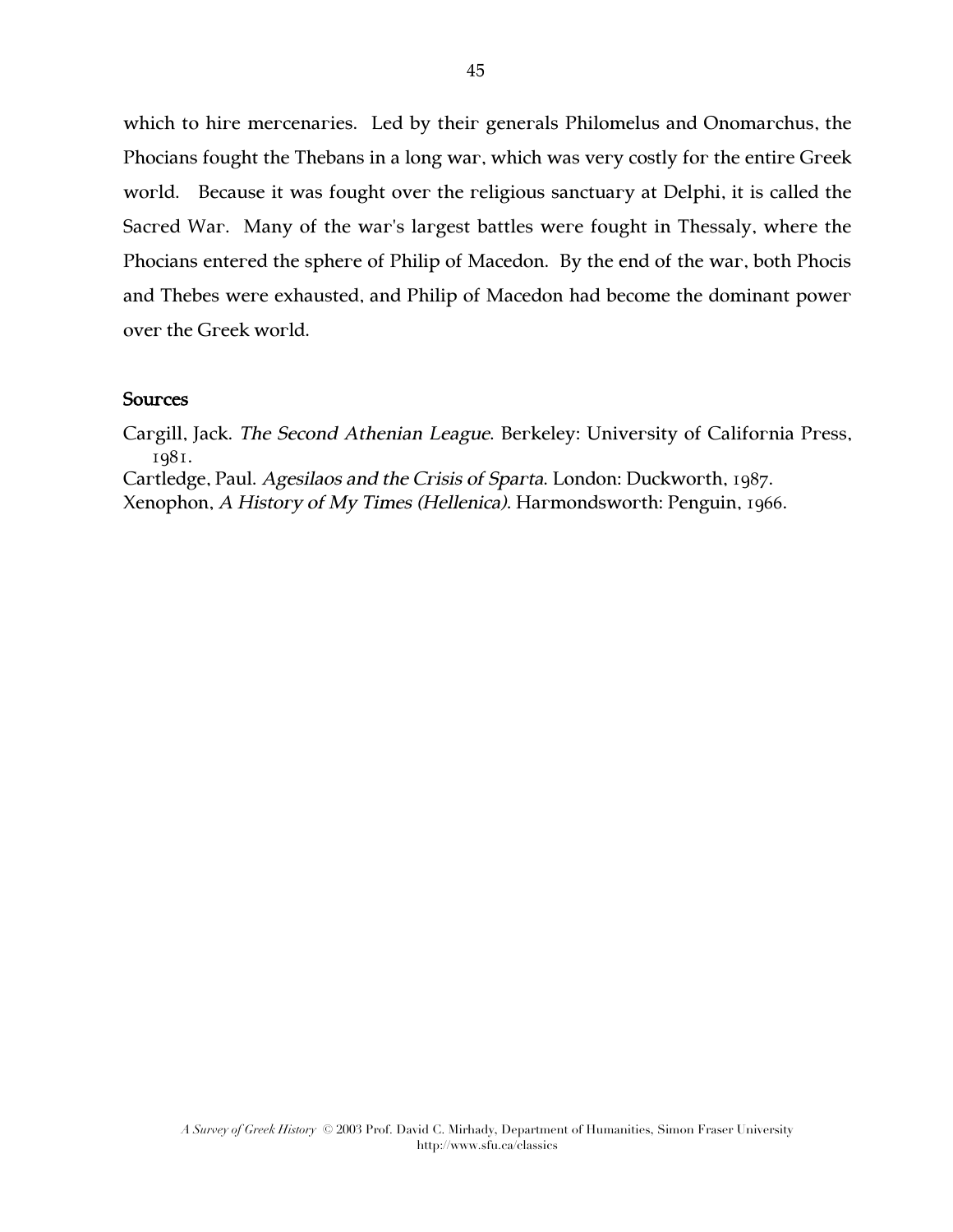#### 7. Philip of Macedon and the Macedonians

To most Greeks, Macedonia was not part of the Greek world. Most of the Macedonians did not speak Greek, and their social organization was closer to that of the Homeric world, with its hereditary kingships and clan chiefs, than it was to the contemporary world of the Greek *polis*. Macedonia was an area rich in timber and metals. As far as the Greeks were concerned, its people simply provided a buffer between themselves and the even less civilized people who lived beyond Macedonia. In fact Philip of Macedon first came to power in 359 BCE after his brother was killed in battle against the Illyrians, the inhabitants of modern-day Albania. The Macedonian kingship was held by the family of Philip, the Argeads, who traced their ancestry back to the great Greek legendary hero Heracles. On that basis, Philip could claim some Greekness.

As a boy, Philip spent time in Thebes during the height of that city's power. (He was actually a hostage, in Thebes to assure his people's friendliness to the Thebans.) He was able to observe how Thebes functioned, and in particular some of the strategic and tactical ideas of the general Epaminondas, including his use of the deep hoplite phalanx. During the early part of his reign, Philip devoted himself to reorganizing his army, instilling greater discipline and modifying their fighting style and equipment. Besides the deeper phalanx, Philip introduced the use of the sarissa, a much longer spear (perhaps 14 feet long) than that used by the other Greek hoplites. It gave his men the advantage of striking their opponents first as their phalanxes clashed. The sarissa required both hands, however, so Philip's soldiers had to use a different sort of shield, one that rested on the upper left arm without needing the left hand for support. His soldiers had no breastplate. By creating this sort of blended soldier, between the hoplite and the more lightly armed peltast, Philip blurred the lines between citizen and non-citizen soldier. His soldiers could also be much less expensively armed. Since Macedonia was a much wider, more open area than most Greeks centers, there were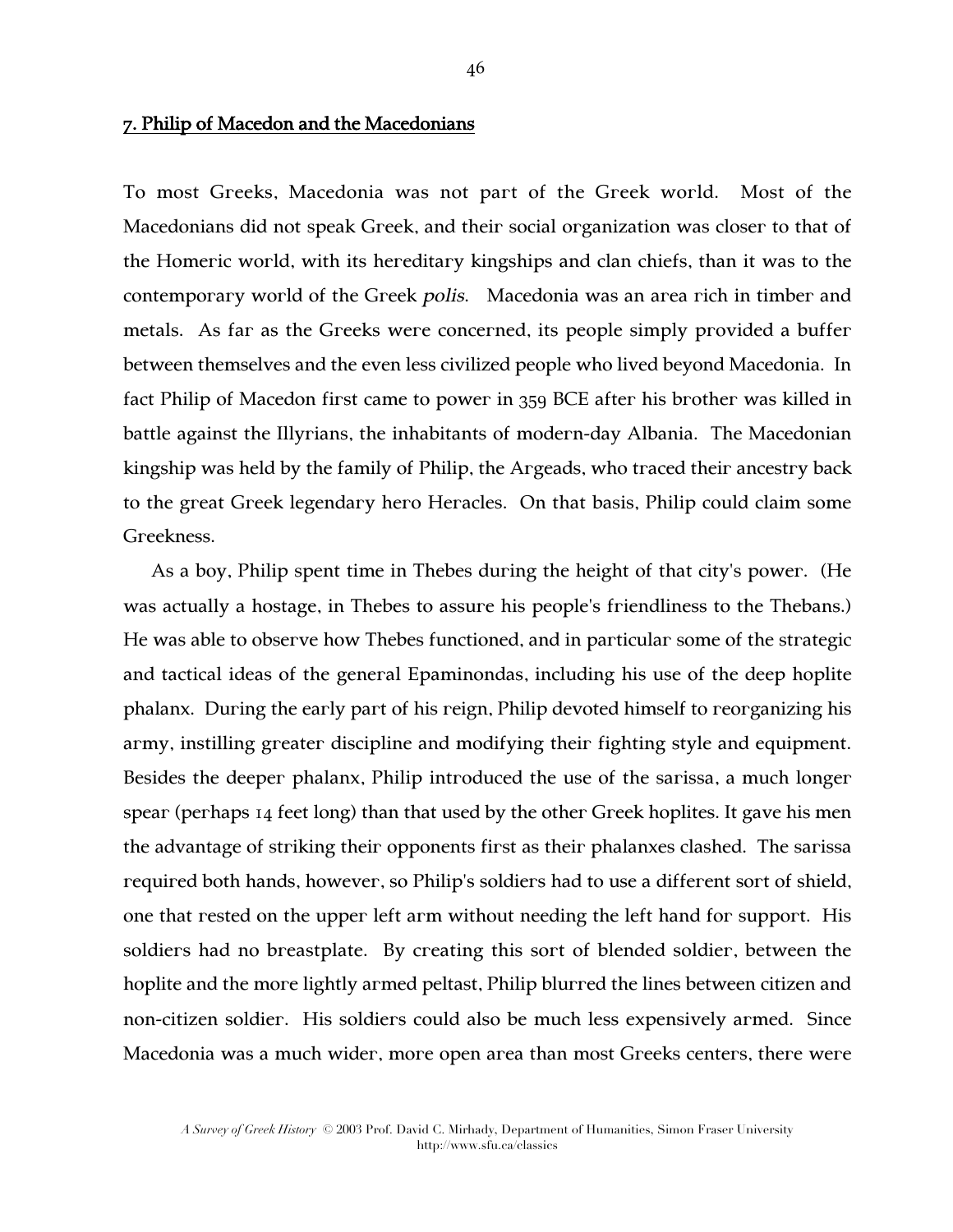also many more horses available for cavalry. Philip integrated all these different elements into a very new fighting force.

For several years after his accession and reorganization of his armies, Philip was engaged in securing his northern and western borders. He also took advantage of Athens' difficulties in its Social War (357-355 BCE) to capture Amphipolis, which held a strategically important location on the river Strymon. Since the Macedonians practised polygamy, he made several marriage alliances, one of which, to Olympias, a niece of the king of Epirus, bore him a son, the future Alexander the Great. One of his most important ventures in the shorter term brought him the region known as the Krenides, which he reorganized under the name Philippi after himself and colonized with Macedonians. Philippi was rich in gold mining, and provided Philip with a vital supply of bribe money, which he was able to use very effectively.

Philip entered the Sacred War between Thebes and Phocis in 353. After an initial setback, he won a great victory in 352 in the Battle of the Crocus Field, which gained him control of Thessaly, an area rich in agriculture and in cavalry. From there he besieged Olynthus in 349, the most important city on the northern peninsula known as the Chalcidice. Despite several speeches to the Athenian Assembly urging the Athenians to come to the aid of Olynthus, the Athenian orator Demosthenes was unsuccessful and Olynthus capitulated.<sup>7</sup> Athens had been officially at war with Philip since his seizure of Amphipolis in 357, but except by patrolling the Aegean coast and checking Philip's advance into central Greece at Thermopylae in 352, the Athenians had been unwilling to take decisive action against Philip's increasing power. Demosthenes' political opponent Eubulus had made it illegal even to propose using the state's funds for any military expedition unless Athens itself was directly threatened. Demosthenes finally even had to urge support of peace negotiations with Philip; They were concluded in 346 as the Peace of Philocrates.

Some Athenians, notably the intellectual Isocrates, saw Philip as the true leader of a united Greece and urged him to use persuasive tactics to unify Greece for a renewed campaign against Persia. But Demosthenes regarded Philip as a threat both to Athens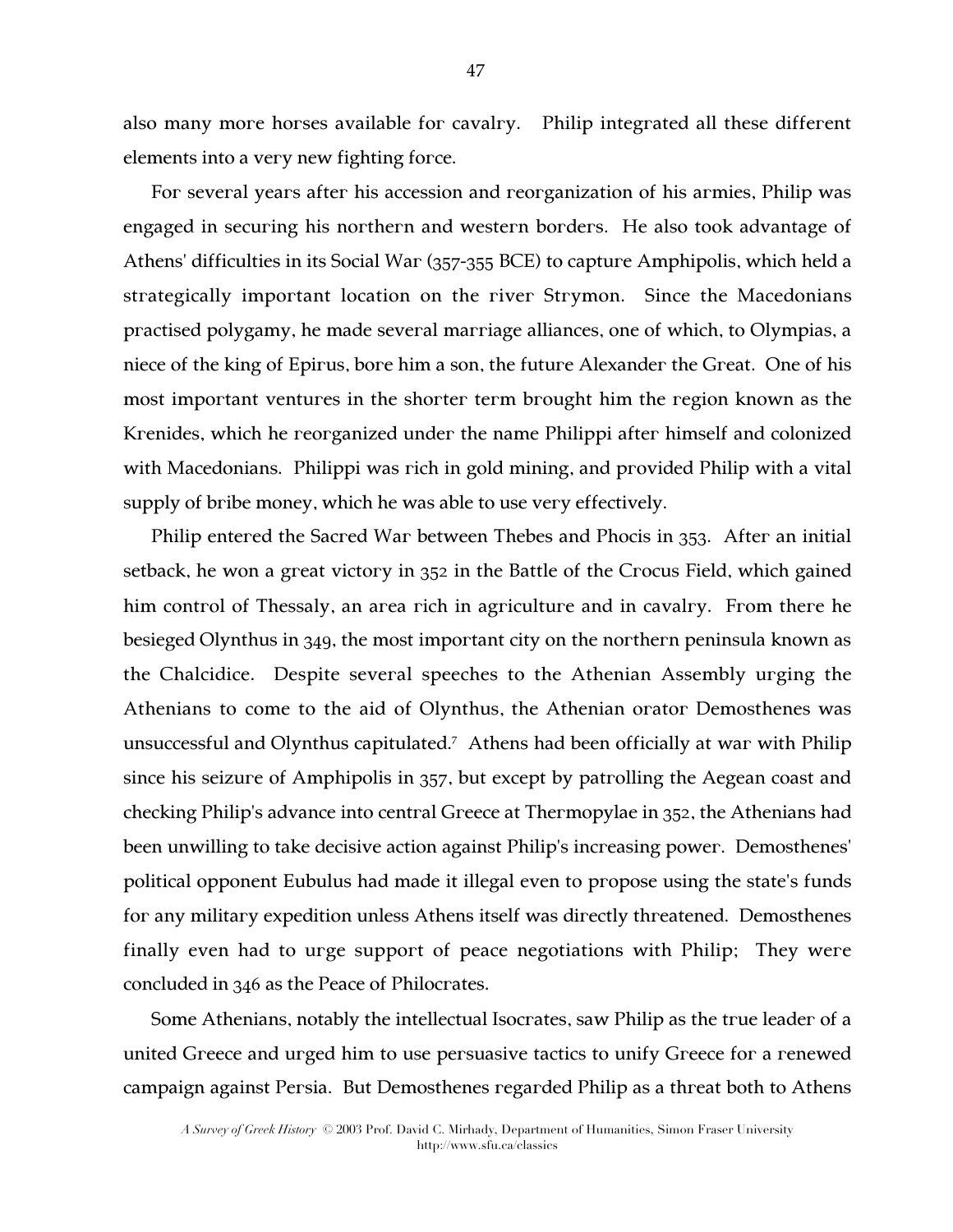and to the entire Greek political culture that had endured since the eighth century BCE. Philip was an autocrat, and he represented a dictatorial form of politics that was quite foreign to the Greek world. For instance, he arbitrarily moved great portions of his Macedonian population into new settlements in order to achieve his economic and strategic goals. Isocrates seems to have had little trouble accommodating himself to such a culture, but Demosthenes saw no compromise.

In 342 BCE Philip began a campaign to the east of Macedonia, going beyond Amphipolis and Philippi to subdue all of Thrace. While besieging Byzantium, near the entrance to the Black Sea, Philip intercepted 230 grain ships, 180 of which were destined for Athens. Because of this direct attack on Athens' vital food supply, Demosthenes was finally able to rouse the Athenians to decisive action, and the Persians also joined in. They saw which direction Philip's campaigns were heading. But Philip was not greatly worried. He turned his attention first to his northern borders and attacked the Scythians, where he was injured.

By 338 Philip had recovered and Demosthenes had managed to put together a coalition of almost all the Greek poleis, including Sparta, Corinth and Thebes, as well as Athens. But at the Battle of Chaeronea, near Thebes, the coalition army was no match for Philip's seasoned troops, and his cavalry, led by his son Alexander, was able to defeat Thebes' Sacred Band, the Greeks' best fighters, who were wiped out. Philip's highly maneuverable phalanxes then defeated the largely defenseless Athenian hoplites. Demosthenes himself was among them, but he escaped to attempt to fortify Athens' defenses.

As it turned out, Philip did not need to attack Athens. The city surrendered. Philip might have been much more vindictive to the Athenians, but the city still had something he did not, a fleet. He did not want it to fall into the hands of the Persians. He imposed a new political order on the Greeks, however, the League of Corinth, a sort of federated state with Philip himself as its *hegemon*, or leader. Philip had plans to attack the Persian Empire, so he needed Greek help. He guaranteed the Greek poleis freedom from attack and freedom in the running of their own affairs and in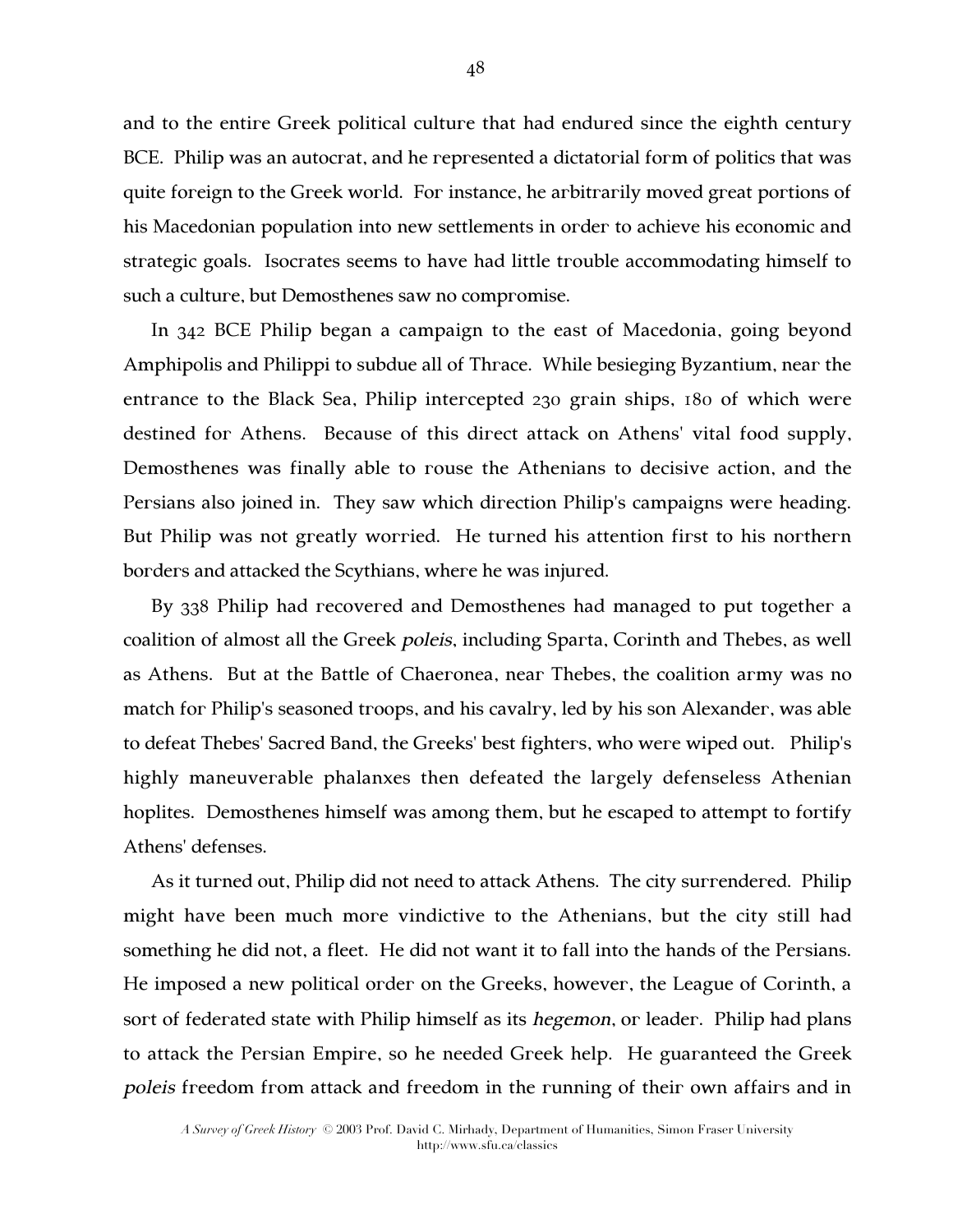commerce so long as they accepted his hegemony. Shortly before the Battle of Chaeronea the king of Persia had been assassinated, and the instability of the Persian empire made it a good time for Philip to attack the Persians. A year later, in 337, the Congress, or Synhedrion, of the League of Corinth declared war on Persia and Philip sent an advance force to prepare the way for an invasion. But internal politics got in the way. In 336 Philip was assassinated by a fellow Macedonian as a result of court intrigues and jealousies.

#### The Campaign of Alexander the Great

Although Alexander the Great is rightly famous for his campaign in Asia, the beginning of his reign was devoted to asserting his right to succeed Philip, eliminating real and potential rivals, and demonstrating once again Macedonia's dominance over Greece. As the only fit son of Philip, and one who had demonstrated his skills both on and off the battlefield, Alexander was really the only choice. But his father had been assassinated, and Alexander took steps to eliminate any potential threats to himself, which was a common device in the Macedonian succession. After marching south late in 336 BCE to reassert his hegemony over the Corinthian League, Alexander returned in 335 to crush a revolt by the city of Thebes. He is said to have destroyed every house but that of the famous poet Pindar as a lesson to the rest of the Greeks. Alexander was clearly planning to carry out his father's ambition to attack the Persian Empire, and he did not want to have to worry about any further uprisings in the Greek world.

When Alexander set out to cross the Hellespont into Asia in the early spring of 334, it is estimated that he had about 50,000 troops, 43,000 foot soldiers and more than 6000 cavalry. He also had about a thirty-day supply of food, which was carried by his fleet. He depended on being re-supplied from the lands that he would conquer. The Persian army took up a defensive position on the far side of the Granicus River, where steep riverbanks made it very dangerous for the advancing Macedonians. But Alexander's cavalry met this challenge and drove the Persians back from the riverbank, allowing the foot soldiers to cross the river safely. Alexander took a very direct part in the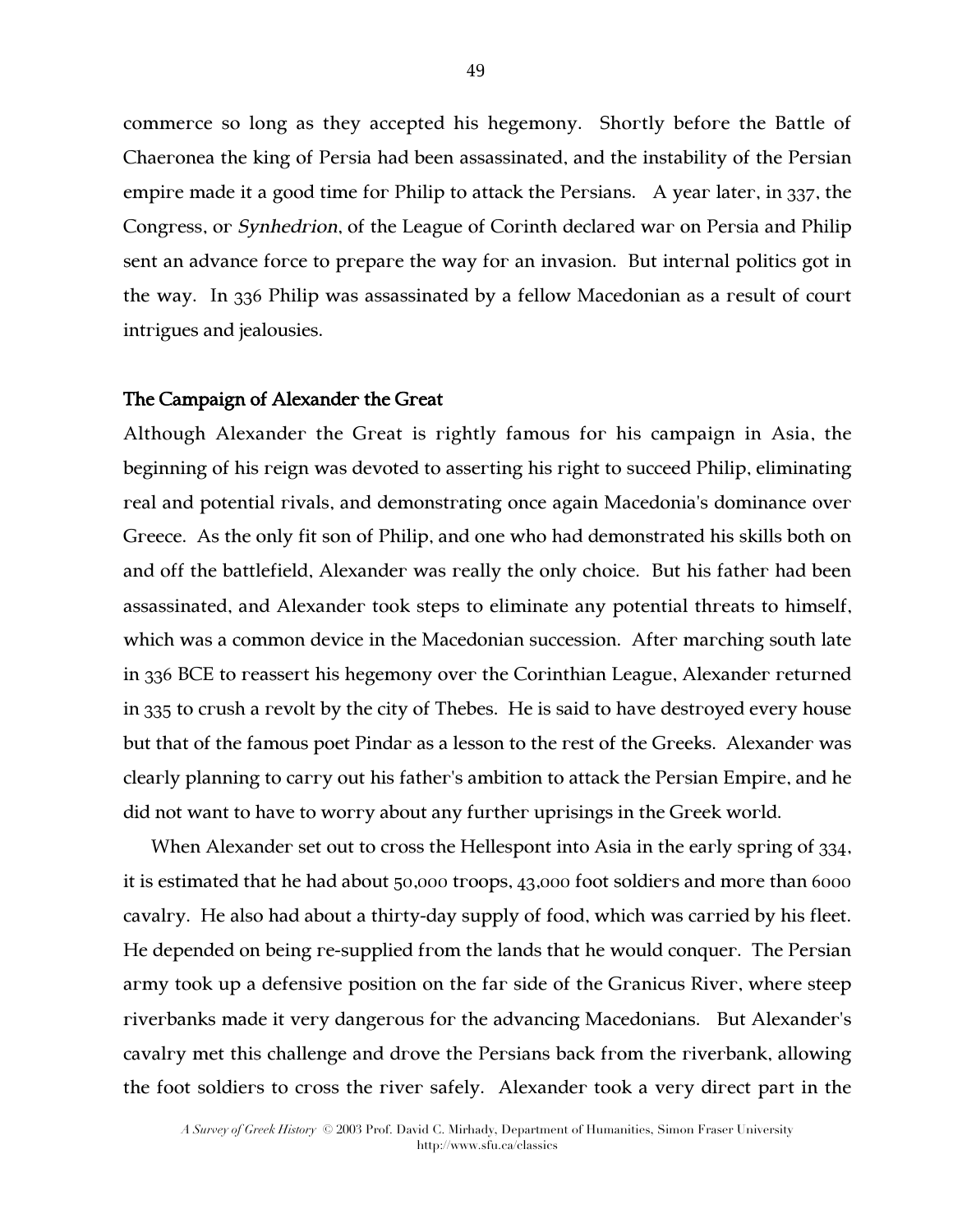cavalry fighting. He was injured and had to be rescued by his men. But nine out of ten Persians fell in the battle, the remaining two thousand were taken prisoner, and the Persian commander committed suicide. After the battle, Alexander made a point of visiting the ancient site of Troy. He wished to associate himself as much as possible with the legendary hero Achilles, who had been the greatest of the warriors fighting against Troy.

Since he was running short of funds, Alexander dismissed his fleet. From now on his strategy was based largely on taking away the ports that the Persian navy needed, and from which it recruited its ships and men. He established himself at Ephesus, about halfway down the coast, and began to lay siege to Halicarnassus to the south, in Caria. The siege was successful, except for a few Persians who held out in the citadel for several months, and here Alexander adopted a method that he would use throughout his conquered territory. He reinstated a woman named Ada, whose rule had recently been usurped, and had himself adopted as her son. As with the Greeks, Alexander was able in this way to employ the form of local government that was familiar to the local people. The Persians had also used this method.

Over the winter 334-333 BCE, Alexander dispersed his army, sending the recently married men back to Macedonia, another part to Sardis, and taking most of the men south along the coast to Lycia, where it was warmer. In this way, no area was overly burdened by the presence of his army. The next spring, he assembled his army at Gordium, the ancient capital of Phrygia, which had reached its greatest fame under the famous king Midas in the eighth century BCE. In Gordium there was a famous knot of rope with an ancient prophecy: whoever could untie the rope would rule Asia. Tradition has it Alexander "cut the Gordian knot" with his sword, giving us the source of our expression for solving unsolvable problems.

From Gordium Alexander marched south again to the Mediterranean coast in Cilicia. Here he was delayed for several months, and he almost died from a fever. This delay gave the Persian king Darius time to collect his forces. Like Alexander Darius had become king in 336, and he was still consolidating his rule. Many in Darius'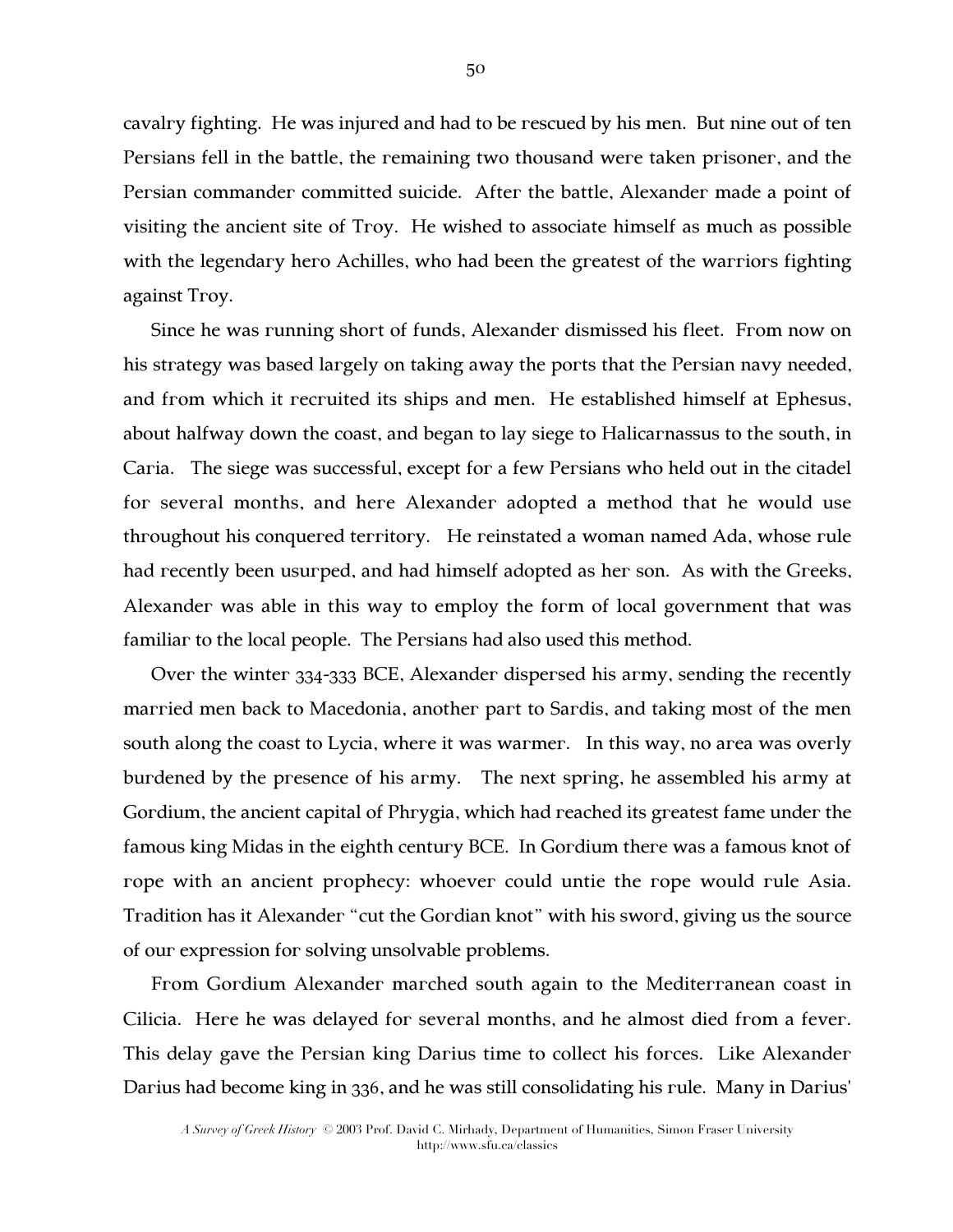army were Greek mercenaries. The two armies maneuvered and delayed, each wanting to fight on a field that would give it greater advantage. Since the Persians had a much larger army, they wanted to fight on an open plain. Alexander wanted to fight in a narrow pass. As it turned out, the Persian army circled behind Alexander and the two armies met at a relatively narrow point on the coast at Issus in late 333 BCE. It was a great victory for Alexander. Although they are probably exaggerated, the ancient reports say the Persians lost 100,00 and the Macedonians only 500. Alexander's forces even managed to capture Darius' wife and mother, along with his royal camp.

Darius offered peace, but when Alexander demanded that Darius surrender and recognize Alexander as lord of Asia, the war had to go on. Darius had to retreat to attempt to reorganize his armies, but Alexander did not pursue him. Instead, he continued his strategy of moving along the Mediterranean coast. Byblos and Sidon quickly surrendered, but the city of Tyre, which was situated on an island just off the coast, withheld a siege for seven moths. Alexander had his men build a land bridge out to the island. And when ships from Rhodes, Lycia, Byblos, Sidon, and especially from Cyprus, joined his siege, the city was finally captured. Much of the rest of 332 BCE was then devoted to a siege of Gaza, further south along the coast, where Alexander was again wounded.

Egypt was the home of the oldest civilization in the world, and it had long resented Persian domination. Alexander was welcomed there as Pharaoh, and after a visit to an oracle of Ammon (Zeus) at an oasis in the Libyan desert, he was recognized as a son of the god, and thus a god himself, at least in the eyes of the Egyptians. The Greeks and Macedonians in his army were not very happy about Alexander claiming to be a god, since that conflicted with their traditions, but Alexander seems to have accepted this status in the same way that he adopted the rule and customs of other peoples he had captured. On an island in the mouth of the Nile River, Alexander also found the first, and most successful, of many cities that he named for himself. Here he was able to settle many of his retired or disabled veterans, Macedonians, Greeks and others. After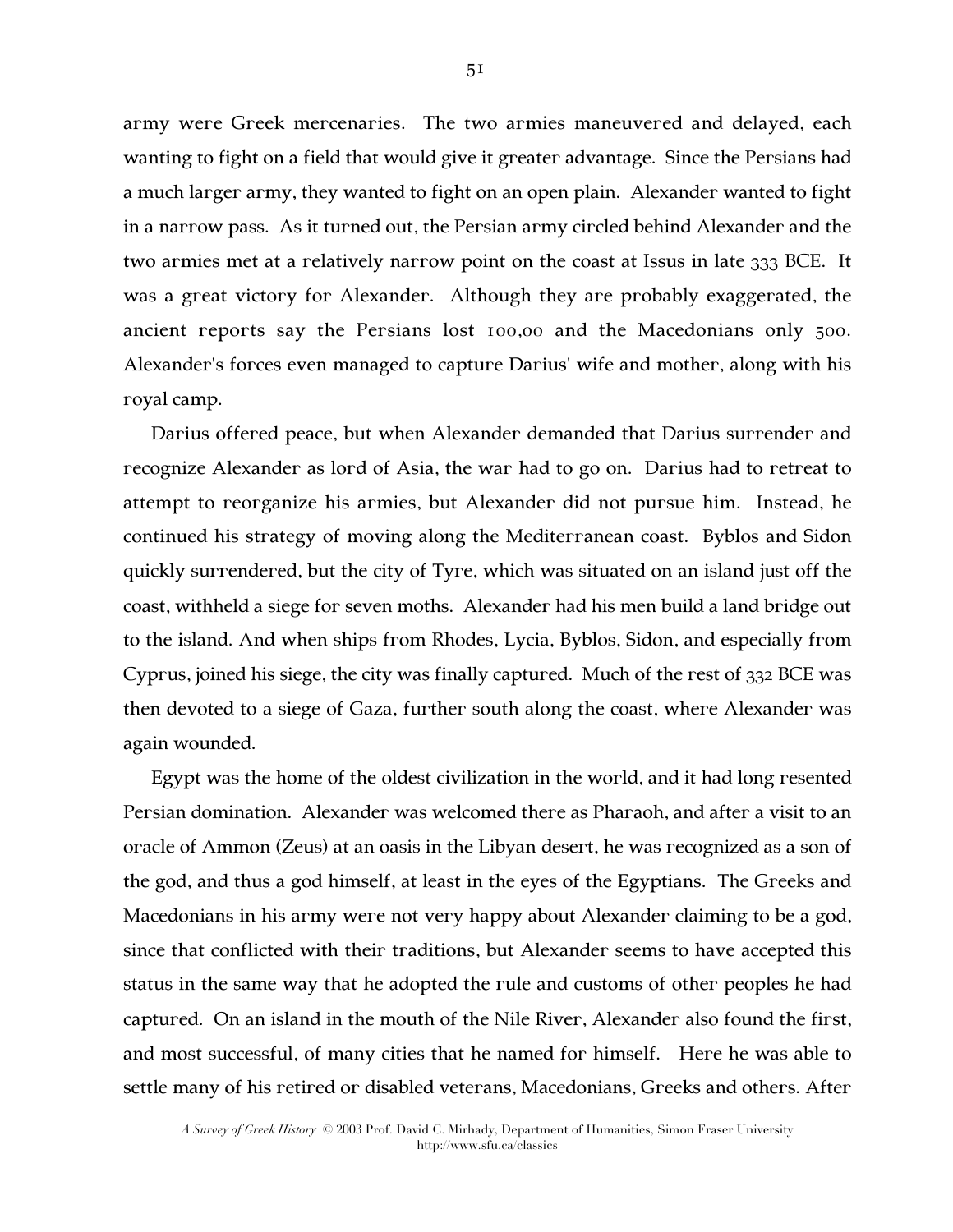Alexander's death, Alexandria became the capital of the Ptolemaic Empire, which lasted until the death of Cleopatra in 31 BCE.

Darius again offered peace terms. Alexander could have all the land he had conquered and a marriage alliance with the Persian king. But Alexander rejected these terms too. He not only wanted revenge for the Persian attacks on Greece, but he wanted to take over the entire Persian Empire. Since the direct path to Persia would have led through an impenetrable desert in modern-day Jordan and Iraq, Alexander retraced his steps up the Mediterranean coast and crossed over modern-day Syria to the upper Tigris River.

This time when the armies met in late 331 BCE, Darius chose the battlefield. It was at Gaugamela, near the ancient Assyrian capital of Nineveh. The area was wide and level and Darius had even had the land smoothed out to allow for the use of special scythed chariots. They were ineffective, however, since Alexander's light foot soldiers were able to attack their horses with javelins, and the hoplite phalanxes could allow them to pass harmlessly by, kept at a distance by their long sarissas. Alexander's cavalry was able to drive a hole through the middle of the Persian line and forced the Persian king to flee. This time Alexander chased him, leaving the battlefield. He did not catch Darius, but his absence from the battle was of no consequence. His army won another great victory. With the Persian king in flight, the great cities of the Persian Empire with all their huge wealth, Babylon, Susa, Pasargadae, Persepolis, and Ecbatana, were now Alexander's for the taking. Alexander took some time seizing these capitals. He had to be careful to keep track of the enormous wealth that now came into his possession. At Persepolis in 330, he finally let his troops help themselves: they looted the city, killed the men and enslaved the women. As a final act, Alexander burned the royal palace, which had been built during the reign of Darius I in the late sixth century BCE. This was certainly a symbolic act of retribution against the Persians.

But now great questions arose. Would Alexander's army be content and return to Macedonia, or would Alexander really take the place of the Persian king and continue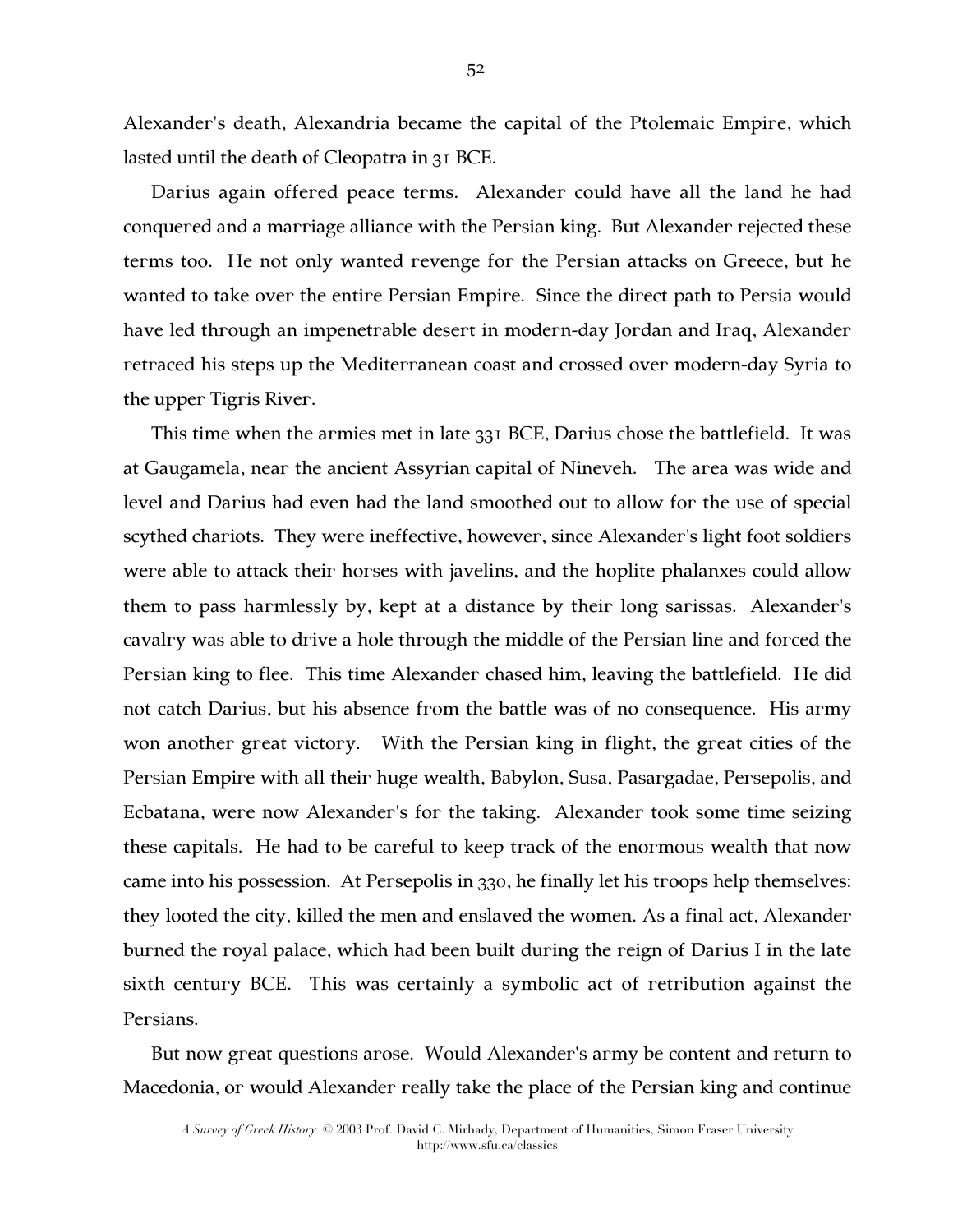his campaign to the east, to the borders of the Persian Empire, and perhaps beyond? An Old Guard among his Macedonians wanted to return home. They saw contact with Persian culture as a corrupting influence. They objected to Alexander behaving like a Persian king. In 330 this led to a series of executions within Alexander's own ranks.

The Persian king was taken prisoner and subsequently executed by one of his eastern governors, Bessus. Alexander now pursued this pretender to the Persian throne. When he caught him, he had him brutally executed. That was in 329 BCE. In the very eastern part of what had been the Persian Empire (modern-day Afghanistan and Pakistan), stubborn resistance by local peoples kept Alexander campaigning there for the next three years. Many of his soldiers were not very happy about having to fight so far from home, and Alexander's method of dealing with local resistance, the founding of several cities of his veterans in these areas, caused even more resentment.

Alexander fought his last great pitched battle in 326 BCE on the Hydaspes River against an Indian king, Poros. Here his forces even met elephants, but the result was the same: Alexander's forces won a great victory. King Poros had taken an active part in the fighting, but when he surrendered Alexander welcomed him as a new ally. The two fought together against Poros' other enemies. But this was finally too much for Alexander's men. They had been away from Macedonia for eight years. The clothing they had brought from home was worn out, and their equipment was rusting in the monsoon rains. Alexander agreed to turn back.

The return trip was not easy, however. As his troops traveled south along the Hydaspes River they faced a hostile population, and Alexander was wounded by an arrow that pierced his lung. After recovering he chose a very difficult route back, through the Gedrosian desert on the coast of the Arabian Sea. Many of his people died. Back in Persia Alexander found that those he had left in charge were mistreating the local populations, desecrating temples and tombs, and conspiring in treasonous activities. He reasserted control and executed many of the worst offenders.

His own idea was to achieve a blending of cultures. He saw himself not only as king of Macedonia and leader (*hegemon*) of Greece, but also as a successor to the kings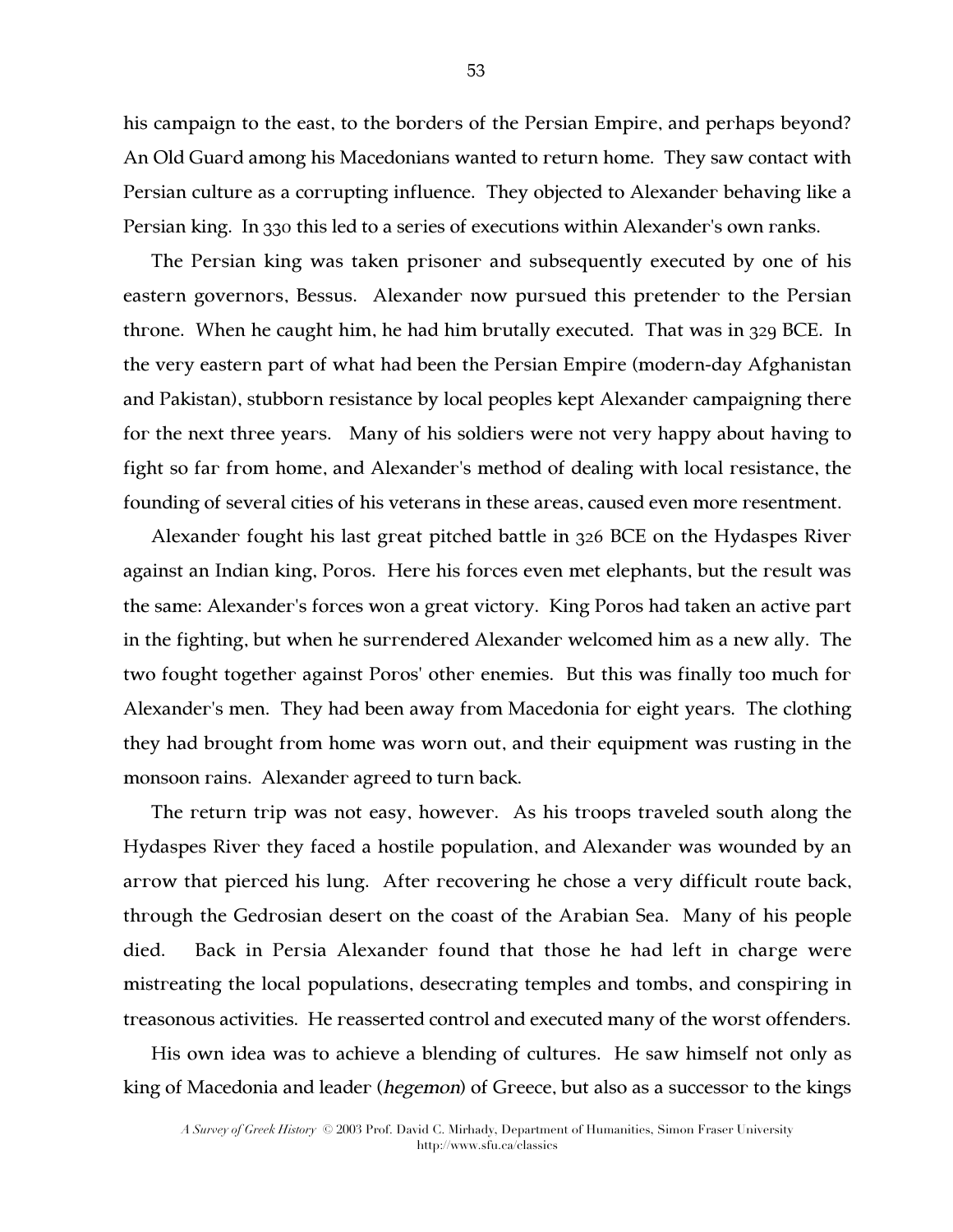of Persia. At Pasargadae, he therefore took care to restore the plundered tomb of Cyrus the Great, the founder of the Persian Empire. At Susa, he held a mass wedding between his own leading men and women of the Persian aristocracy, which was possible because of Macedonians allowed polygamy. He himself married two Persian women, daughters of Darius and his predecessor, so that his children might have Persian royal pedigrees. Altogether there were some 10,000 mixed marriages, which Alexander had performed according to Persian customs. He also enlisted 30,000 Persian youths into his army, dressing them in Macedonian uniforms and giving them Macedonian weapons.

The last two years of Alexander's life were spent in Mesopotamia. There were further rebellions among his Macedonian followers, feelings of resentment at being pushed aside by Persians, whom they had conquered. Alexander was able to deal with these through threats and bluffs. Slowly the accommodation of the two cultures to each other began to take hold. Many ambitious plans were attributed to him, against Arabia, the western Mediterranean, and the Caspian Sea, but in 323 BCE Alexander fell ill once more with a fever and he died.

The legacy of Alexander has been enormous. The period after 323 BCE is known as the Hellenistic Period because it was a time in which the language, culture and institutions of Greece, Hellas, were spread throughout the Middle East. It became "hellenized". But the time for the *polis*, the independent city-state that was the central political institution of the Greek world, was passed. Alexander's top generals carved up the territory he had conquered and continued to govern until the Romans and Parthians eventually pushed their successors aside centuries later.

#### **Sources**

Borza, Eugene N. In the Shadow of Olympus: The Emergence of Macedon. Princeton; Princeton University Press, 1990.

Plutarch, The Age of Alexander. Harmondsworth: Penguin, 1973.

Sealey, Raphael. Demosthenes and His Time: A Study in Defeat. New York: Oxford University Press, 1993.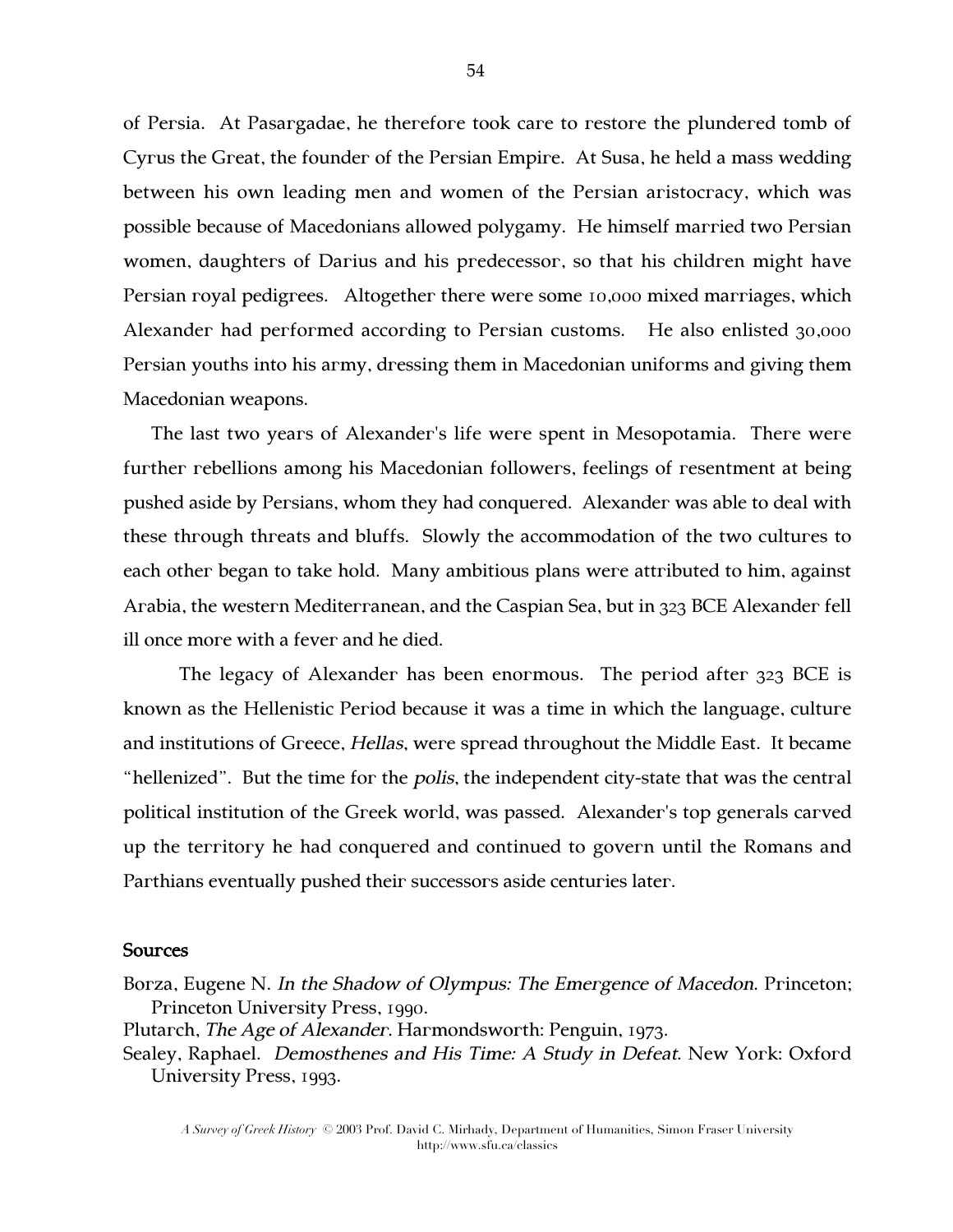# Further Reading

- Aristotle. The Athenian Constitution. Harmondsworth: Penguin, 1984.
- Davies, J. K. Democracy and Classical Greece. Cambridge, Mass.: Harvard University Press, 1993.
- Hansen, Mogens H. The Athenian Democracy in the Age of Demosthenes: Structures, Principles, and Ideology. Oxford: Blackwell, 1991.
- Hanson, Victor D. The Wars of the Ancient Greeks and Their Invention of Western Military Culture. London: Cassell, 1999.
- McDowell, Douglas M. The Law in Classical Athens. London: Thames and Hudson, 1978.
- Sage, M. Warfare in Ancient Greece: A Sourcebook. London: Routledge, 1996.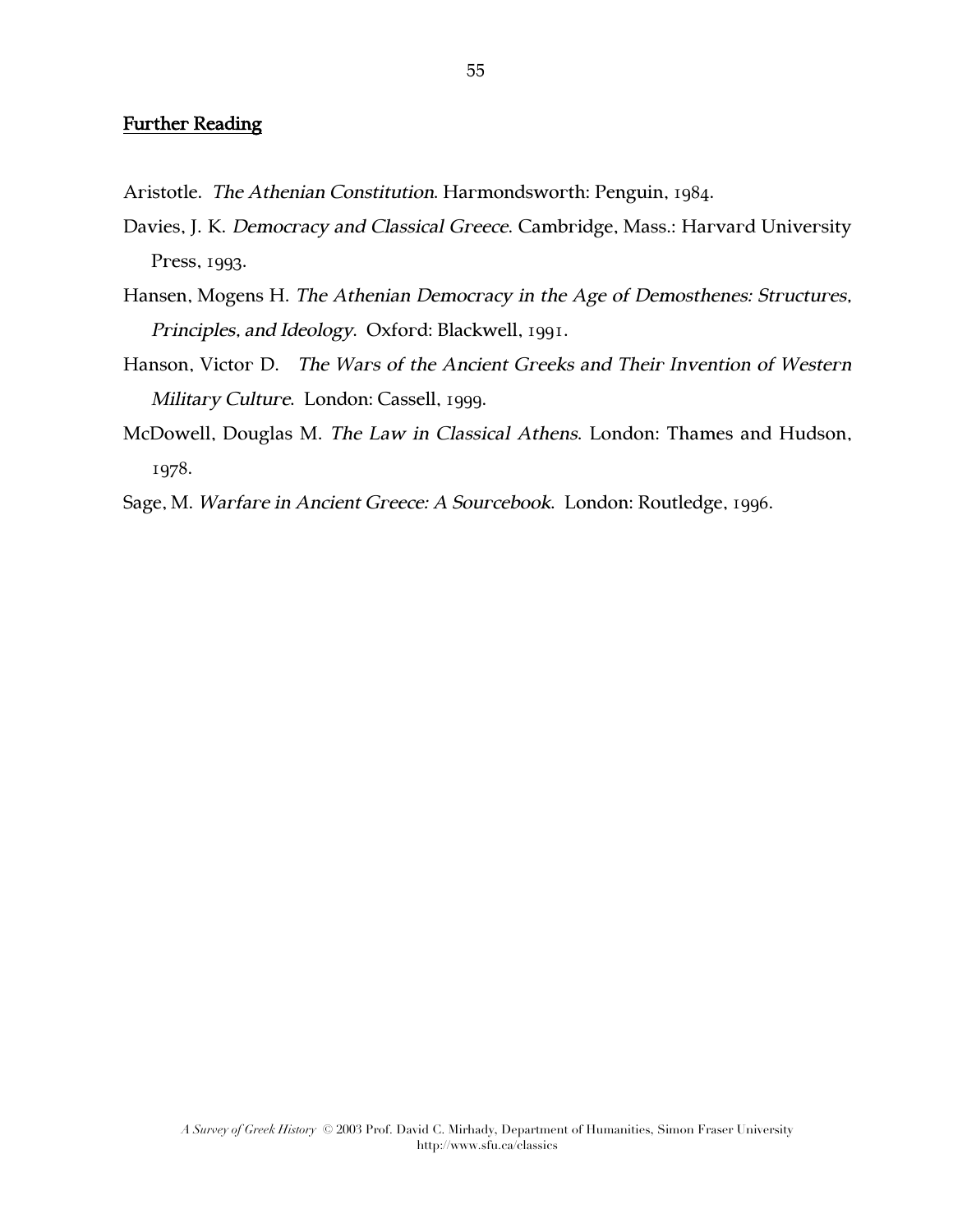# Glossary

agogê - the term used for the Spartan training or upbrinning that emphasized strict military discipline. agora - the gathering place or market, the commercial and political center of the polis. archon - lit. "ruler", in Athens a magistrate in one of the senior offices. Areopagus - the "Hill of Ares", where Athens aristocratic council of former archons met. aristocracy - rule by "the best", whether morally, economically or militarily. basileus - the king, whether the King of Persia or a magistrate in Athens responsible for religious matters. cleruchs - Athenian "stakeholders" who received a parcel of land near a potentially hostile ally as part of a colony decarchy - a council of ten local rulers who formed an oligarchic government loyal to Sparta. dikastai - judges in the Athenian courts, who served as both judge and jury. dokimasia - the scrutiny performed by the Athenian council of new citizens and magistrates. ephors - the "overseers" who served with the Spartan kings. Eupatrids - "sons of good fathers", the term used to describe early Athenian aristocrats. euthyna - the audit performed on all magistrates in Athens as they gave up their duties. Gerousia - the council of twenty-eight elders, plus the two kings, at Sparta. harmosts - "arrangers", the term for the Spartan governors of subject cities. hectemoroi - "sixth-parters", the indentured poor in Athens before the reforms of Solon. hegemon - a leader or ruler. helots - the local slave population in and around Sparta. hetairia - an aristocratic club. homoioi - "equals". hoplite - a soldier armed with the full set of weapons (hopla). isonomia - "equality in the law", an early term used to describe Athenian democracy. Linear B - a syllabic form of writing used by Mycenaean Greeks. metic - lit. "one dwelling with", a resident foreigner. oikos - the Greek household, which included slaves. oligarchy - rule by a few. ostracism - the Athenian process of banishing a citizen for ten years in order to preserve political stability. Panhellenism - the idea of a united Greece. peltast - a lightly armed soldier. perioikoi - "those dwelling around", ethnically akin to the Spartans but not enjoying Spartan citizenship. phalanx - a closely packed formation of hoplite soldiers. polis - the self-governing city-state. politeia - the constitution of a polis. probouloi - councilors given extraordinary powers. prytanis - a sort of presidency, elected by lot to head the Athenian state. satrap - a Persian governor. stasis - political strife. sykophantia - troublesome litigation, brought for the sake of politics or intimidation rather than to right wrongs. synoikism - the unification of a large area into a single polis. sysitia - the common dining centers of Sparta. thesmothetai - senior magistrates in Athens with judicial responsibilities. trireme - a Greek military ship powered by three banks of rowers on each side.

tyranny - a form of government formed outside the existing constitution. wanax - an early Greek term for a lord.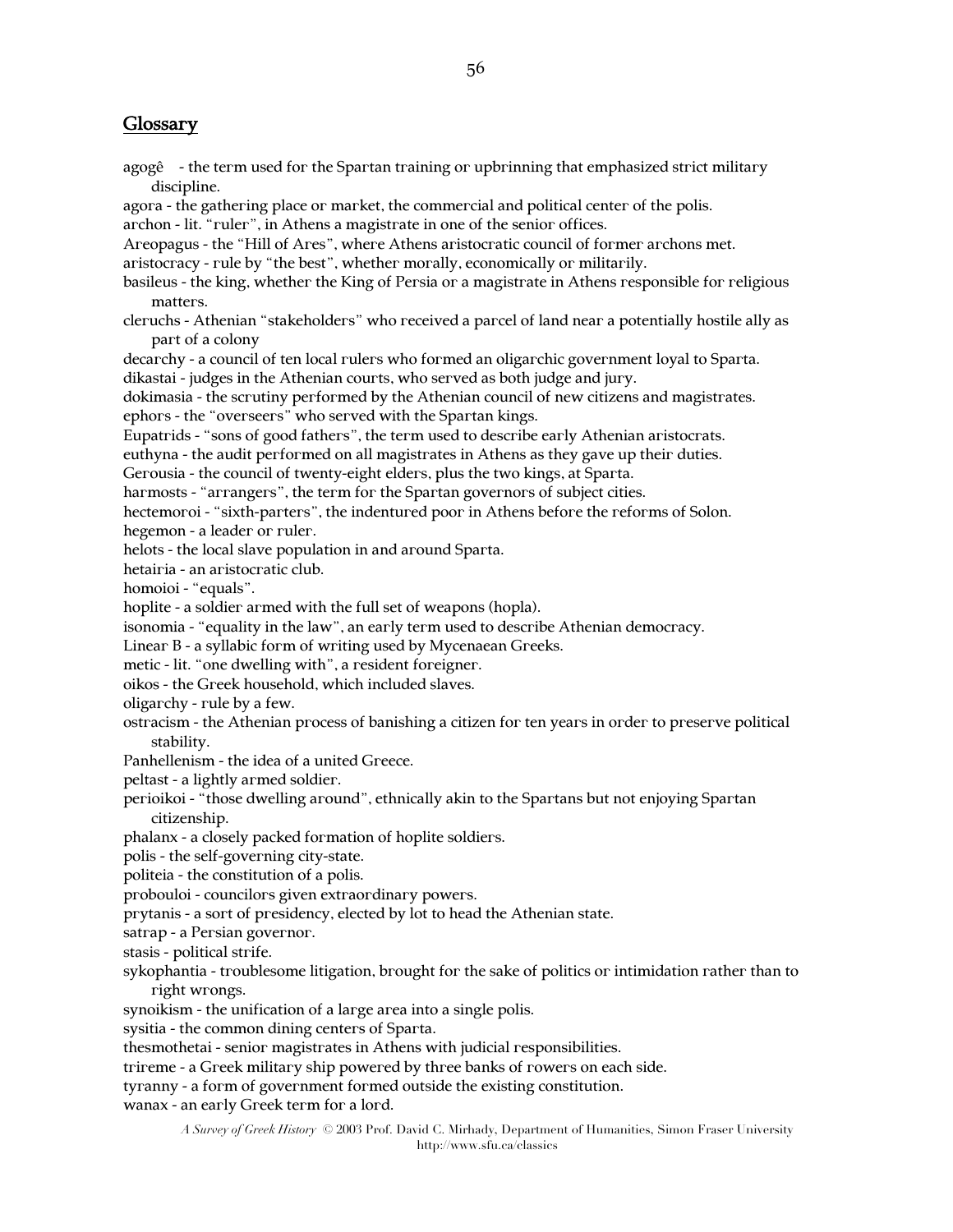# End Notes

## $\overline{a}$ <sup>1</sup> A Homicide Trial in the Homeric World

"The people were gathered together in the assembly place, and there a dispute had arisen, and two men were disputing about the blood-price for a man who had died. The one made a claim to pay back in full, declaring publicly to the village, but the other was refusing to accept anything. Both were heading for an arbitrator to get a limit; and the people were speaking up on either side to help both men. But the heralds restrained the people, as meanwhile elders were seated on benches of polished stone in a sacred circle and took hold in their hands of scepters from the heralds who lift their voices. And with these they sprang up, taking turns, and rendered their judgments and in their midst lay on the ground two weights of gold, to be given to the one among them who pronounced a judgment most correctly." Iliad 18.497-508

# <sup>2</sup> The Spartan Constitution

"Having established a sanctuary of Syllanian Zeus and Athena, having "tribed tribes and obed obes," and having established a Gerousia (Senate) of thirty members, including the (two) chief leaders (kings), from season to season, they are to hold Assemblies between Babyca and Knakion in order to introduce and reject measures. And the *damos* is to have lordship and power." Later a clause was added: "if the *damos* takes a crooked decision, the elders and chief leaders are to be removers."

# <sup>3</sup> The Law Code of Draco

Even if a man kills another unintentionally, he is exiled. The kings are to adjudge responsible for homicide either the actual killer or the planner; and the Ephetai are to judge the case. If there is a father or brother or sons, pardon is to be agreed to by all, or the one who opposes is to prevail; but if none of these survives, by those up to the degree of first cousin, if all are willing to agree to a pardon; the one who opposes is to prevail; but if none of these survives, and if he killed unintentionally and the fifty-one, the Ephetai, decide he killed unintentionally, let ten phratry members admit him to the country and let the fiftyone choose these by rank. And let also those who killed previously be bound by this law. A proclamation is to be made against the killer in the agora by the victim's relatives as far as the degree of cousin's son and cousin. The prosecution is to be shared by the cousins and the cousins' sons and by sons-in-law, fathers-in-law, and phratry members.

# <sup>4</sup> Themistocles: A Leader with Foresight

The most controversial figure in Greece's struggles against the Persians was Themistocles (c. 524-459 BCE). One historian, Herodotus, accused him of corruption; another, Thucydides, admired him for his far-sightedness and thought him one of the greatest men of his generation.

He began the development of Athens' harbor at Piraeus and in 482 he took a decisive hand in directing a large surplus from Athens' silver mines to the enlargement of Athens' fleet of triremes to 200 ships. In 480 he interpreted a saying of the oracles of Apollo that